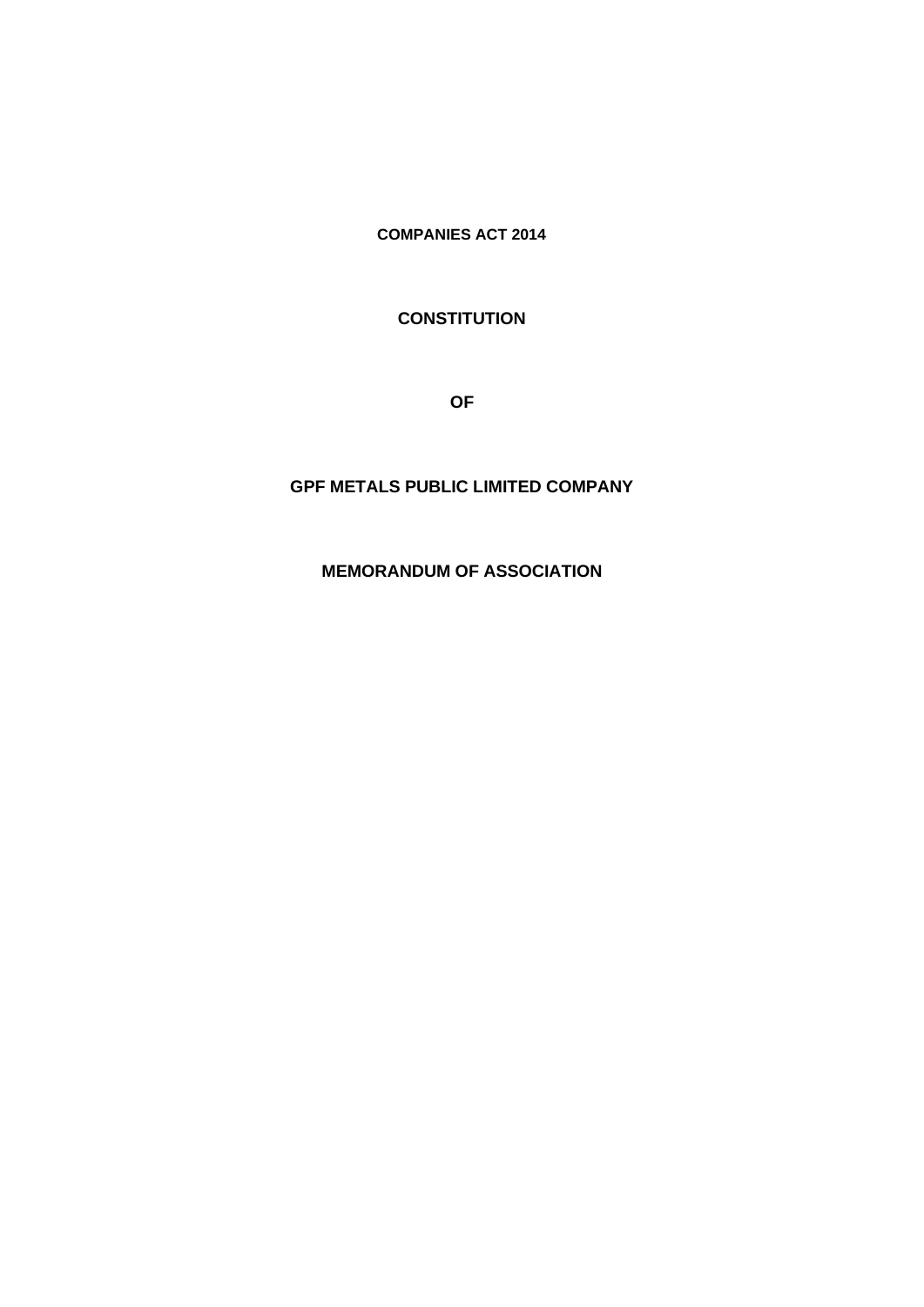# **CONTENTS**

## Page No

| 1              |  |  |  |  |
|----------------|--|--|--|--|
|                |  |  |  |  |
| $\overline{2}$ |  |  |  |  |
| 3              |  |  |  |  |
| 4              |  |  |  |  |
| 5              |  |  |  |  |
| 6              |  |  |  |  |
|                |  |  |  |  |
| 7              |  |  |  |  |
| 8              |  |  |  |  |
| 9              |  |  |  |  |
| 10             |  |  |  |  |
| 11             |  |  |  |  |
| 12             |  |  |  |  |
| 13             |  |  |  |  |
| 14             |  |  |  |  |
|                |  |  |  |  |
| 15             |  |  |  |  |
| 16             |  |  |  |  |
| 17             |  |  |  |  |
|                |  |  |  |  |
|                |  |  |  |  |
| 18             |  |  |  |  |
| 19             |  |  |  |  |
| 20             |  |  |  |  |
| 21             |  |  |  |  |
| 22             |  |  |  |  |
| 23             |  |  |  |  |
| 24             |  |  |  |  |
|                |  |  |  |  |
| 25             |  |  |  |  |
| 26             |  |  |  |  |
| 27             |  |  |  |  |
| 28             |  |  |  |  |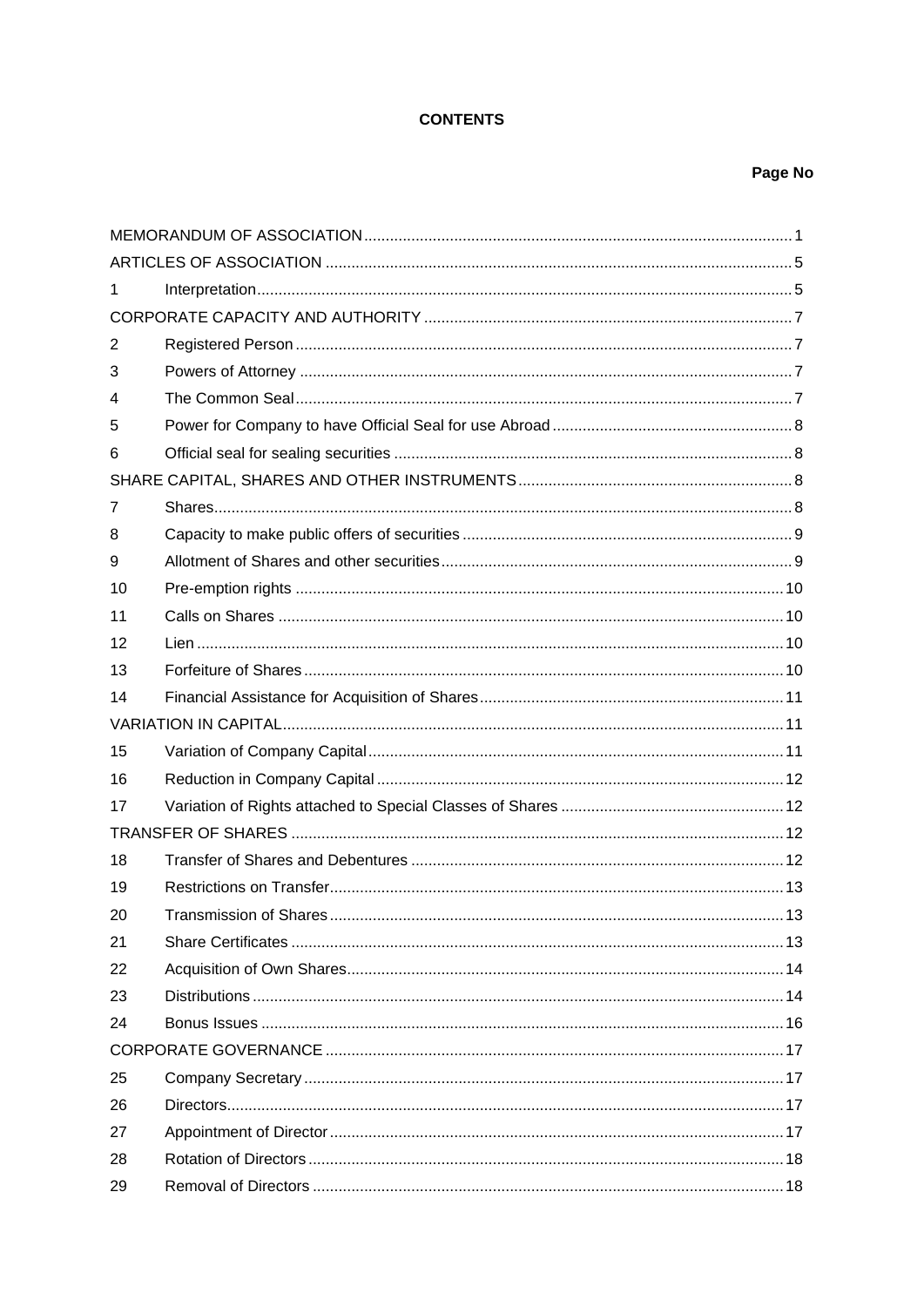| 30 |                                                                                       |  |  |  |  |
|----|---------------------------------------------------------------------------------------|--|--|--|--|
| 31 |                                                                                       |  |  |  |  |
|    |                                                                                       |  |  |  |  |
| 32 |                                                                                       |  |  |  |  |
| 33 |                                                                                       |  |  |  |  |
| 34 |                                                                                       |  |  |  |  |
| 35 |                                                                                       |  |  |  |  |
| 36 |                                                                                       |  |  |  |  |
| 37 |                                                                                       |  |  |  |  |
| 38 | Holding of any other Office or Place of Profit under the Company by Director 23       |  |  |  |  |
| 39 | Counting of Director in Quorum and Voting at Meeting at which Director is Appointed24 |  |  |  |  |
| 40 | Duty of Director to Disclose his or her Interest in Contracts made by Company  24     |  |  |  |  |
| 41 |                                                                                       |  |  |  |  |
| 42 |                                                                                       |  |  |  |  |
|    |                                                                                       |  |  |  |  |
| 43 |                                                                                       |  |  |  |  |
| 44 |                                                                                       |  |  |  |  |
| 45 |                                                                                       |  |  |  |  |
| 46 |                                                                                       |  |  |  |  |
| 47 |                                                                                       |  |  |  |  |
| 48 |                                                                                       |  |  |  |  |
| 49 |                                                                                       |  |  |  |  |
| 50 |                                                                                       |  |  |  |  |
| 51 |                                                                                       |  |  |  |  |
| 52 |                                                                                       |  |  |  |  |
| 53 |                                                                                       |  |  |  |  |
| 54 |                                                                                       |  |  |  |  |
| 55 | Single-Member Companies - Absence of need to hold General Meetings34                  |  |  |  |  |
| 56 |                                                                                       |  |  |  |  |
| 57 |                                                                                       |  |  |  |  |
|    |                                                                                       |  |  |  |  |
| 58 |                                                                                       |  |  |  |  |
| 59 |                                                                                       |  |  |  |  |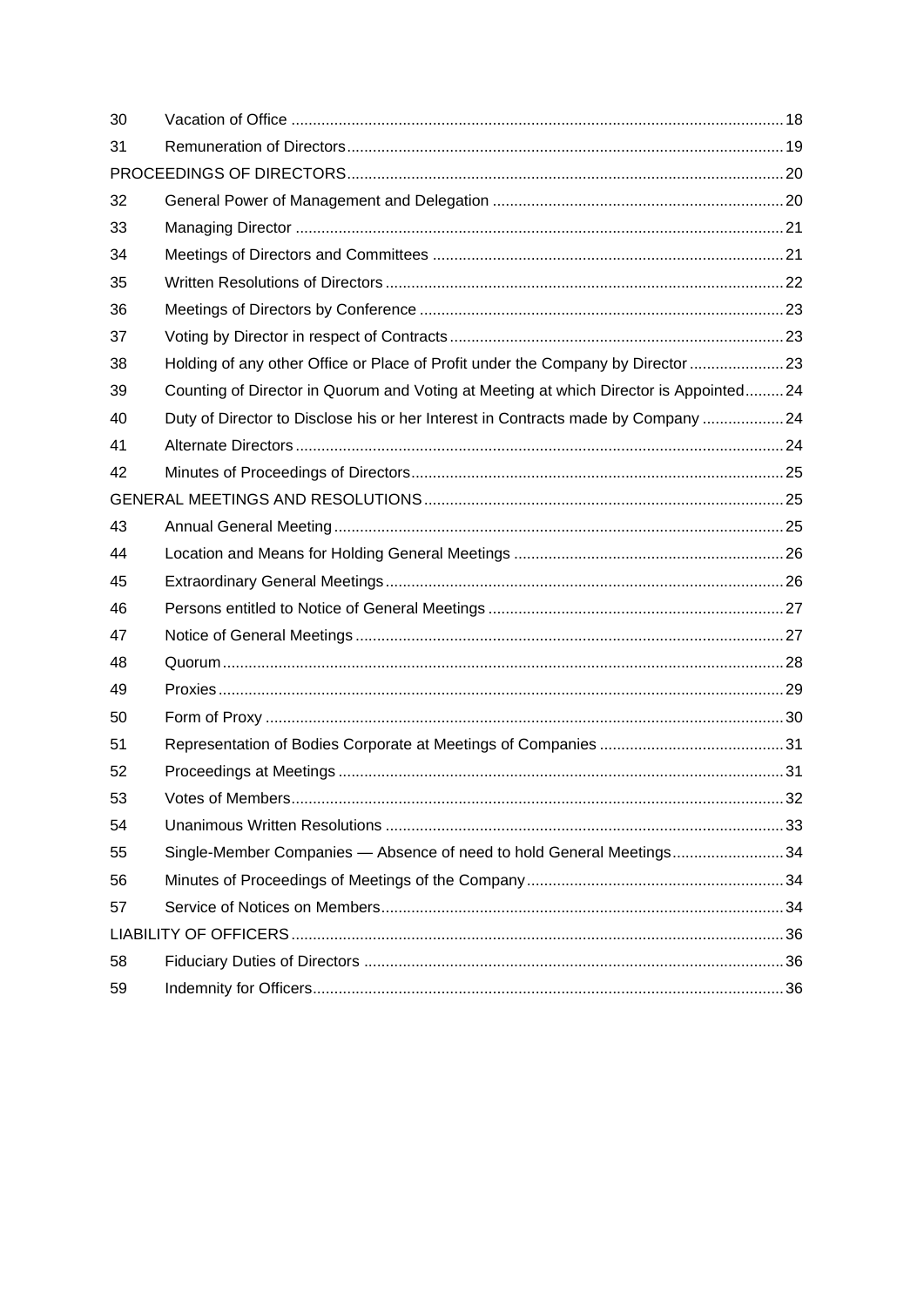### **MEMORANDUM OF ASSOCIATION**

**OF**

#### **GPF METALS PUBLIC LIMITED COMPANY**

- <span id="page-3-0"></span>1 The name of the company is GPF Metals Public Limited Company (the "**Company**").
- 2 The Company is a public limited company, registered under Part 17 of the Companies Act 2014.
- 3 The objects for which the Company is established are:
- 3.1 to carry on the business of entering into financial transactions including but without limitation securitising, purchasing, acquiring, holding, collecting, discounting, financing, negotiating, managing, warehousing, selling, disposing of and otherwise trading or dealing directly or indirectly in real or personal property of whatsoever nature (including, without limitation, securities, notes issued by special purpose vehicles, instruments or obligations of any nature whatsoever, howsoever described and derivatives, financial assets of whatsoever nature howsoever described and trade accounts, receivables and book debts of whatsoever nature howsoever described and foreign currencies) and any proceeds arising therefrom or in relation thereto and any participation or interest (whether legal or equitable) therein and any certificates of participation or interest (whether legal or equitable) therein and any agreements in connection therewith;
- 3.2 to exercise and enforce all rights and powers conferred by or incidental to the ownership or holding of any of the foregoing or of any legal or equitable interest therein including, without limitation, the enforcement of any security interest in relation thereto;
- 3.3 to borrow, raise or secure the payment of money in such manner as the Company shall think fit and to mortgage, charge, pledge and secure in any manner whatsoever the undertaking of the Company and any assets or rights, whether present or future, of the Company in relation thereto and, without prejudice to the generality of the foregoing, to issue and sell securities, derivatives, instruments and obligations of whatsoever nature and howsoever described whether or not collateralized or otherwise secured or backed by, or otherwise representing an interest in, any assets or rights whether present or future, of the Company;
- 3.4 to employ derivative instruments and techniques of all kinds for the efficient management of the Company's assets and to engage in currency exchange and interest rate transactions and any other financial or other transactions of whatever nature, including (without limiting the foregoing) any transaction for the purposes of, or capable of being for the purpose of, avoiding, reducing, minimising, hedging against or otherwise managing the risk of any loss, cost, expense or liability existing, or which may arise, directly or indirectly, from a change or changes in any interest rate or currency exchange rate or in the price or value of any property, asset, commodity, index or liability or from any other risk or factor, including but not limited to dealings, whether involving purchases, sales or otherwise, in foreign and Irish currency, spot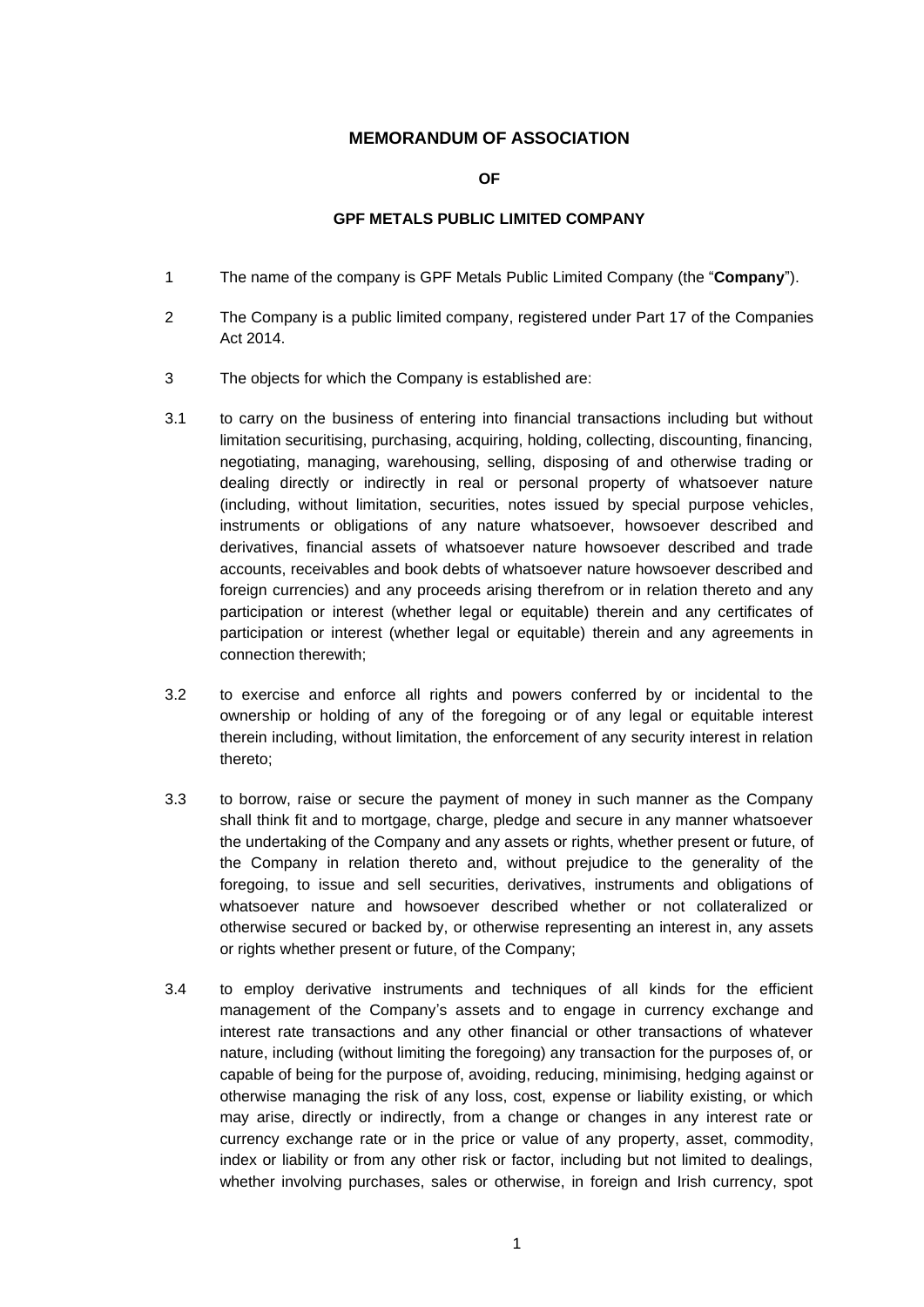and forward exchange rate contracts, forward rate agreements, caps, floors and collars, futures, options, swaps, and any other currency interest rate and other hedging arrangements and such other instruments as are similar to, or derivatives of, any of the foregoing (whether or not the Company derives any benefit therefrom);

- 3.5 to pay and discharge, and to give guarantees, indemnities, counter indemnities and all manner of assurances against loss in respect of, any or all of the debts, obligations and liabilities of any person, wherever resident, formed or incorporated and whether or not in any manner connected with or related to the Company, in favour of any person, firm or corporation (and in the case of any such guarantee, indemnity, counter indemnity or assurance whether by personal covenant or by mortgaging, charging, pledging or otherwise securing all or any part of the undertaking, property, assets and revenues present and future of the Company or by any combination of such methods), in each case whether with or without consideration or benefit to the Company and notwithstanding that the Company may derive no benefit from the same at any time, and whether or not the same is in the interests of the Company;
- 3.6 to form, constitute or promote, or to participate in the formation, constitution or promotion of companies, partnerships, trusts, syndicates, associations and undertakings of whatsoever nature howsoever described;
- 3.7 to hold in trust as trustees or as nominees and to deal with, manage and turn to account, any real or personal property of whatsoever nature howsoever described;
- 3.8 to pay for any property, assets or rights acquired by the Company, and to discharge or satisfy any debt, obligation or liability of the Company, either in cash or in kind or in shares with or without preferred or deferred rights in respect of dividend or repayment of capital or otherwise, or by any other securities which the Company has power to issue, or partly in one way and partly in another, and generally on such terms as may be considered expedient;
- 3.9 to accept payment for any property, assets or rights disposed of or dealt with or for any services rendered by the Company, or in discharge or satisfaction of any debt, obligation or liability to the Company, either in cash or in kind or in shares, with or without deferred or preferred rights in respect of dividend or repayment of capital or otherwise, or in any other securities, or partly in one way and partly in another, and generally on such terms as may be considered expedient;
- 3.10 to advance, deposit or lend money, securities, instruments and any other real or personal property to or with such persons and on such terms as may seem expedient;
- 3.11 to apply for, promote and obtain any legislation, regulation or licence of any competent authority for enabling the Company to carry any of its objects into effect, or for effecting any modification of the Company's constitution, or for any other purpose which may seem expedient, and to oppose any proceedings or applications which may seem calculated, directly or indirectly, to prejudice the Company's interests;
- 3.12 to remunerate by cash payment or otherwise any directors, officers, employees and agents of the Company and any person, firm or association for services rendered or to be rendered to the Company whether in the conduct or management of its business, or in placing or selling or assisting to place or sell or underwriting the placing or sale of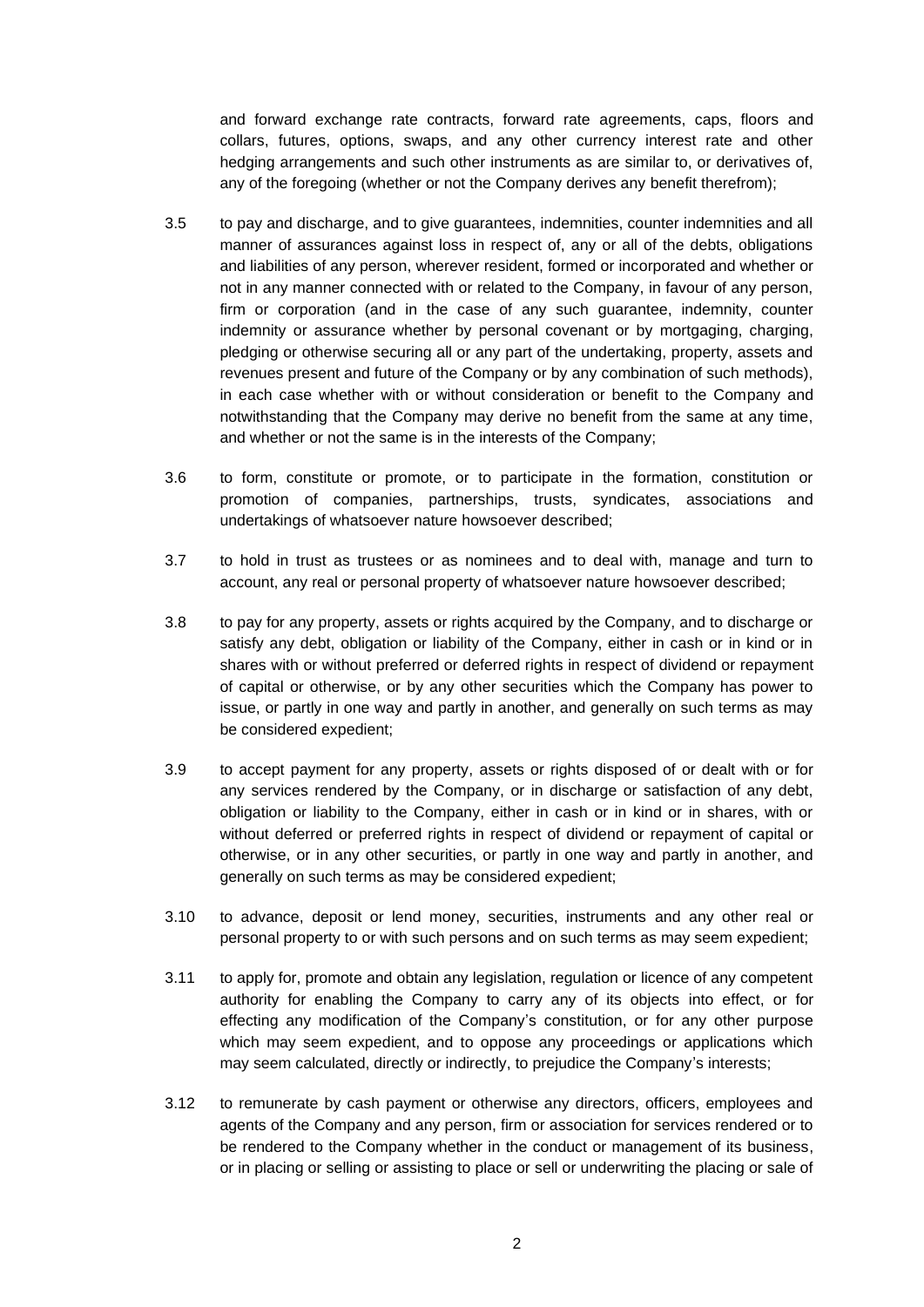any securities, instruments or obligations of or issued by the Company or in or about the formation or promotion of the Company or otherwise howsoever arising;

- 3.13 to distribute in specie or otherwise as may be resolved, any assets of the Company among its members;
- 3.14 to vest any real or personal property of whatsoever nature howsoever described and any rights or interest acquired by or belonging to the Company in any person, firm or association or company on behalf of or for the benefit of the Company, and with or without any declared trust in favour of the Company;
- 3.15 to invest and deal with the monies of the Company not immediately required for the purpose of its business in such manner as from time to time may be determined and to realise, vary or dispose of any such investments;
- 3.16 to open, maintain, operate and close one or more accounts with banks and financial institutions and to deposit money, securities and any other property of whatsoever nature to or with such person, company, partnership or trust on such terms as may seem expedient;
- 3.17 to pay all costs, charges and expenses incurred or sustained in or about the promotion and establishment of the Company or which the Company shall consider to be preliminary thereto;
- 3.18 to enter into any arrangement with any government or local or other authority that may seem conducive to the Company's objects or any of them and to obtain from any such government or authority any rights, privileges and concessions which the Company may think it desirable to obtain and carry out and to exercise and comply with the same;
- 3.19 to procure the Company to be registered or recognised in any other country or place and to do all or any of the matters hereby authorised in any of these countries or places, either alone or in conjunction with or as trustee or agent for any other company or person or by or through any factors, trustees or agents; and
- 3.20 to do all such other things that the Company may consider incidental or conducive to the attainment of the above objects or as are usually carried on in connection therewith.

For the purposes of this Memorandum of Association:

(a) "securities" includes, without limitation, debt obligations, debt securities, debt instruments, debentures, debenture stock, bonds, notes, loan stock, loan notes, loans, promissory notes, commercial paper, certificates, shares, equity securities, convertible debt, convertible equity securities, quasi-equity securities, quasi-debt securities, warrants, commodities, any certificates representing any commodities, securities in respect of which the return and/or redemption amount is calculated by reference to any index, price or rate, options contracts, futures contracts, contracts for differences, swaps, forward rate agreements, policies of assurance, bills of exchange and other negotiable or transferable instruments, currencies, money market instruments and financial instruments and securities of whatsoever nature howsoever described whether transferable or negotiable or not and whether perpetual or not and whether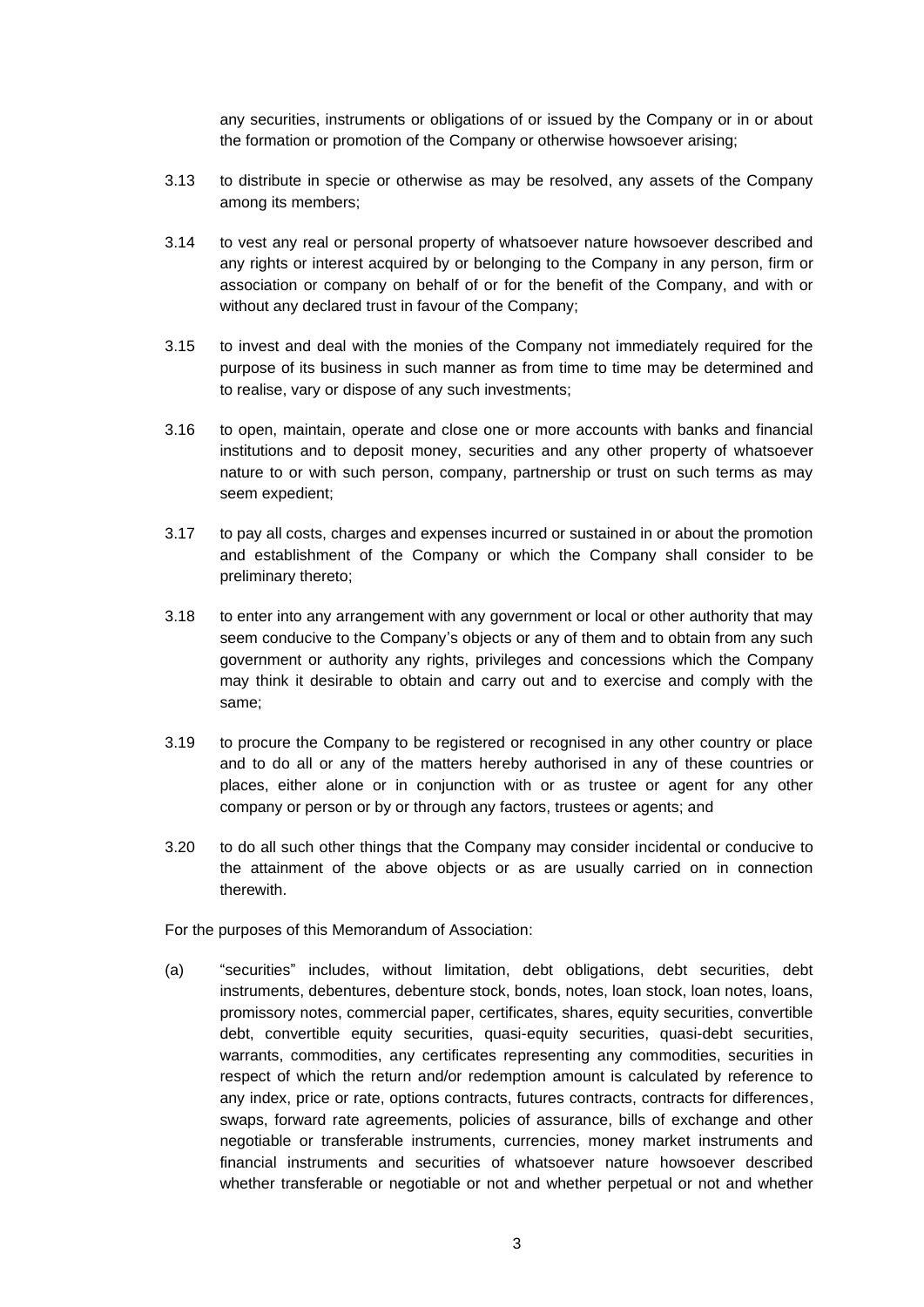issued or guaranteed by or constituting obligations of the Company or any other person, company, partnership or trust of whatsoever nature wherever formed or registered or carrying on business or any sovereign government or any of its political sub-divisions, agencies or instrumentalities, or any supranational or public international body or any of its agencies or instrumentalities or any public body or authority supreme, dependant, municipal, local or otherwise in any part of the world; and

(b) the word "company" except where used in reference to this Company, where the context so admits, shall be deemed to include any partnership or other body of persons whether incorporated or not incorporated or whether domiciled or registered in Ireland or elsewhere.

The intention is that in the construction of this clause the objects set forth in each of the foregoing sub-paragraphs shall, except where otherwise expressed in the same paragraph, be regarded as independent objects and accordingly shall in no way be limited or restricted by reference to or inference from the terms of any other sub-clause or the name of the Company, but may be carried out in as full and ample a manner and construed in as wide a sense as if each defined the objects of a separate and distinct company, provided always that the provisions of this clause shall be subject to the Company obtaining, where necessary for the purpose of carrying any of its objects into effect, such licence, permit or authority as may be required by law.

- 4 The liability of the members is limited.
- 5 The authorised share capital of the Company is €25,000.00 divided into 25,000 shares of €1.00 each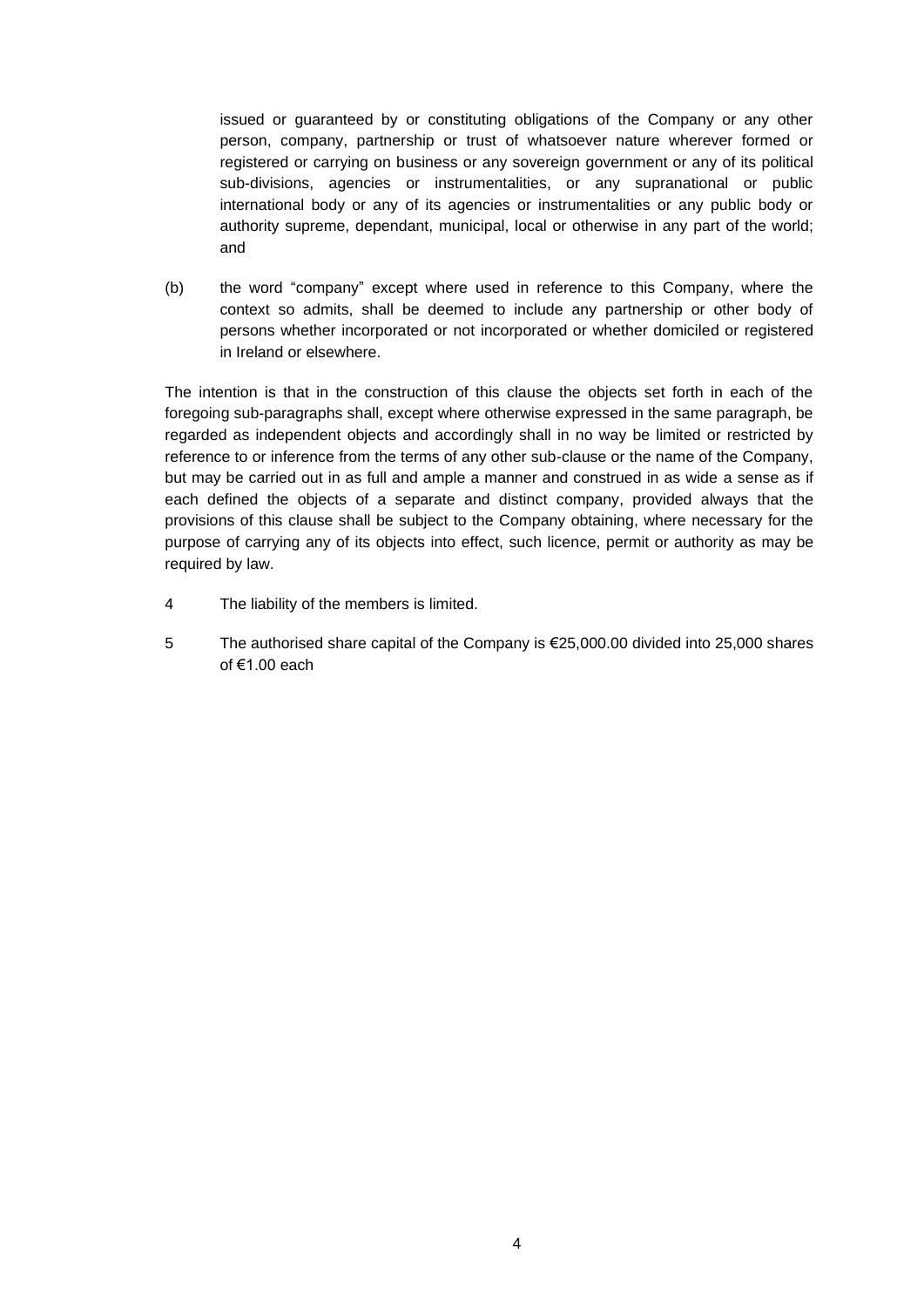# **ARTICLES OF ASSOCIATION**

#### **OF**

#### **GPF METALS PUBLIC LIMITED COMPANY**

#### <span id="page-7-1"></span><span id="page-7-0"></span>1 **Interpretation**

1.1 In this Constitution:

"**Act**" means the Companies Act 2014 and every statutory modification or reenactment thereof for the time being in force;

"**Company**" means GPF Metals Public Limited Company;

"**Constitution**" has the meaning set out in regulation [1.2;](#page-8-0)

"**director**" means a director of the Company and the "**directors**" means the directors or any of them acting as the board of directors of the Company;

"**dividend**" means dividend or bonus;

"**EEA Agreement**" means the Agreement on the European Economic Area signed at Oporto on 2 May 1992, as adjusted by the Protocol signed at Brussels on 17 March 1993;

"**EEA State**" means a state, including the State, which is a contracting party to the EEA Agreement;

"**electronic communication**", "**electronic signature**" and "**advanced electronic signature**" each has the meaning set out in the Electronic Commerce Act 2000;

"**holder**" in relation to shares means the member whose name is entered in the register of members as the holder of the shares:

"**ordinary resolution**" means a resolution passed by a simple majority of the votes cast by members of the Company as, being entitled to do so, vote in person or by proxy at a general meeting of the Company;

"**paid**" means paid or credited as paid;

"**registered person**" means such person as is authorised to bind the Company in accordance with section 39 of the Act;

"**regulations**" means provisions of this Constitution, as amended from time to time;

"**secretary**" means the secretary of the Company or any other person appointed to perform the duties of the secretary of the Company, including a joint, assistant or deputy secretary;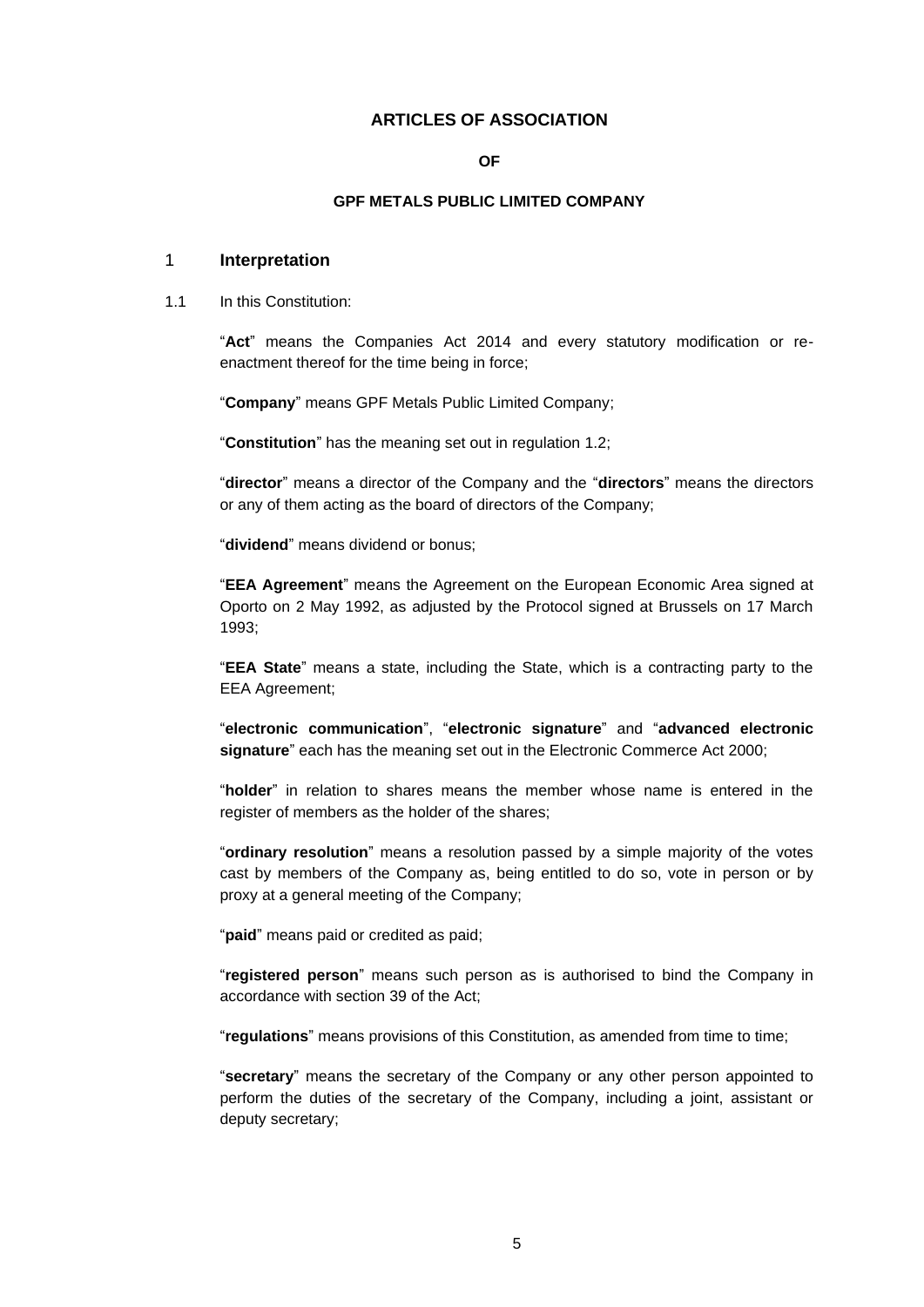"**single-member company**" means a company which, for whatever reason, has, for the time being, a sole member (and this applies notwithstanding a stipulation in this Constitution that there be two members, or a greater number);

"**special resolution**" means a resolution passed by not less than 75 per cent of the votes cast by such members of the Company as, being entitled to do so, vote in person or by proxy at a general meeting of the Company; and

"**State**" means Ireland.

- <span id="page-8-0"></span>1.2 The optional provisions of the Act (as defined by section 54 of the Act) shall apply to the Company save to the extent that they are excluded or modified by this Constitution and such optional provisions (as so excluded or modified) together with the regulations contained in this Constitution shall constitute the regulations of the Company (the "**Constitution**").
- 1.3 Words denoting the singular number include the plural number and vice versa and words denoting a gender include each gender.
- 1.4 Words or expressions contained in this Constitution which are not defined in this Constitution but are defined in the Act have the same meaning as in the Act at the date of adoption of this Constitution unless inconsistent with the subject or context.
- 1.5 Headings are inserted for convenience only and do not affect the construction of this Constitution.
- 1.6 Any reference to a "person" shall be construed as a reference to any individual, firm, company, corporation, undertaking, government, state or agency of a state or any association or partnership (whether or not having separate legal personality).
- 1.7 Powers of delegation shall not be restrictively construed but the widest interpretation shall be given to them and except where expressly provided by the terms of delegation, the delegation of a power shall not exclude the concurrent exercise of that power by any other body or person who is for the time being authorised to exercise it under this Constitution or under another delegation of the power.
- 1.8 References to "writing" mean the representation or reproduction of words, symbols or other information in a visible form by any method or combination of methods, and "written" shall be construed accordingly.
- 1.9 Any reference to any statute, statutory provision or to any order or regulation shall (save as expressly provided in this Constitution) be construed as a reference to the statute, provision, order or regulation as extended, modified, amended, replaced or reenacted from time to time (whether before or after the date of adoption of this Constitution) and all statutory instruments, regulations and orders from time to time made thereunder or deriving validity therefrom (whether before or after the date of adoption of this Constitution).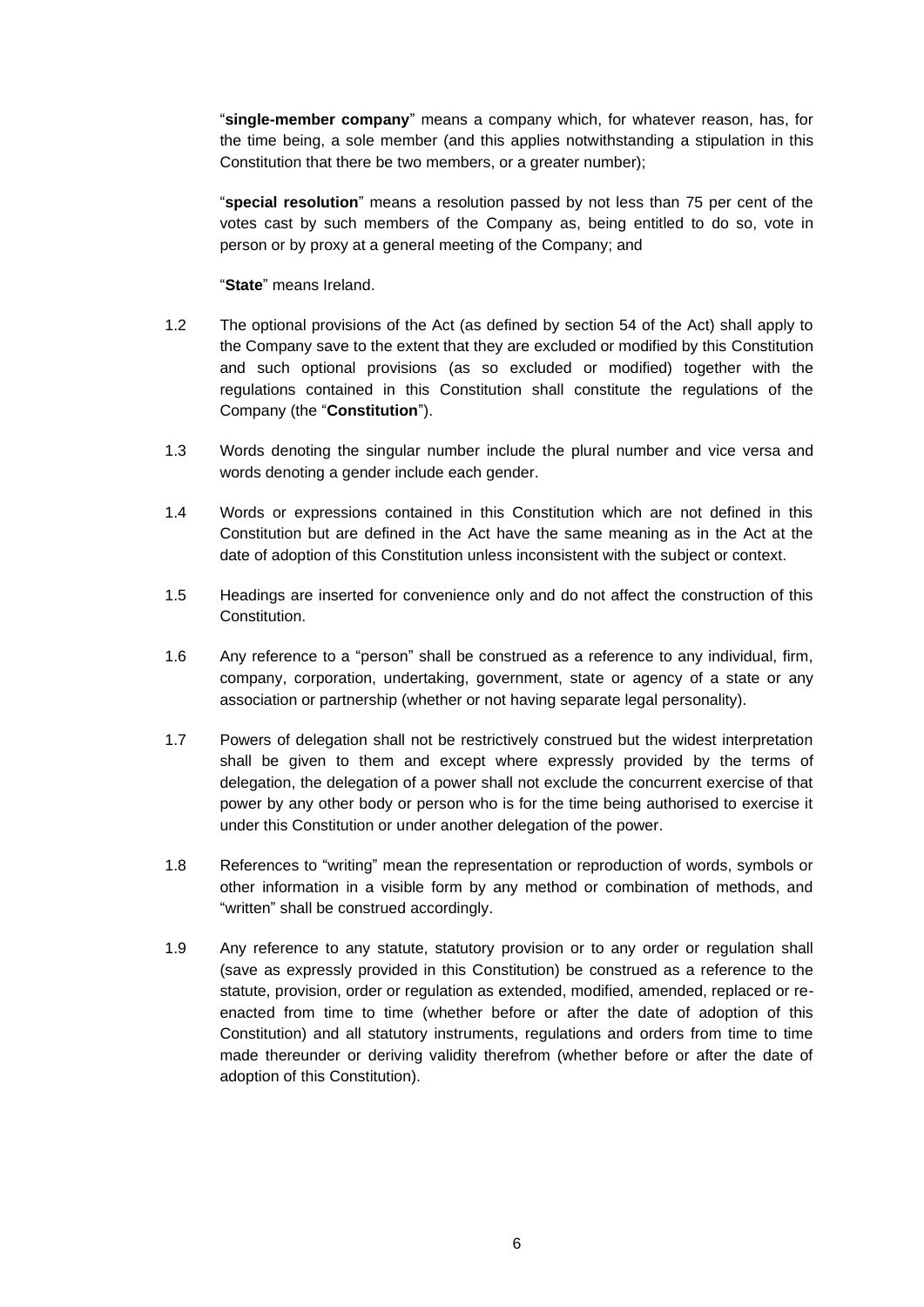# **CORPORATE CAPACITY AND AUTHORITY**

## <span id="page-9-1"></span><span id="page-9-0"></span>2 **Registered Person**

Where the board of directors authorises any person as being a person entitled to bind the Company (not being an entitlement to bind that is, expressly or impliedly, restricted to a particular transaction or class of transactions), the Company may notify the Registrar of the authorisation in accordance with section 39 of the Act.

## <span id="page-9-2"></span>3 **Powers of Attorney**

The Company may empower any person, either generally or in respect of any specified matters, as its attorney, to execute deeds or do any other matter on its behalf in any place whether inside or outside the State. A deed signed by such attorney on behalf of the Company shall bind the Company and have the same effect as if it were under its common seal.

## <span id="page-9-3"></span>4 **The Common Seal**

- 4.1 The Company shall have a common seal or seals that shall state the Company's name, engraved in legible characters.
- 4.2 The Company's seal shall be used only by the authority of its directors, or of a committee of its directors authorised by its directors in that behalf. Any instrument to which the Company's seal shall be affixed shall be:
	- 4.2.1 signed by a director and be countersigned by the secretary or by a second director of it or by some other person appointed for the purpose by its directors or by a foregoing committee of them; or
	- 4.2.2 signed by a person (including a director) appointed for the purpose by its directors or a committee of its directors authorised by its directors in that behalf.
- 4.3 If there is a registered person in relation to the Company, the Company's seal may be used by such person and any instrument to which the Company's seal shall be affixed when it is used by the registered person shall be signed by that person and countersigned:
	- 4.3.1 by the secretary or a director; or
	- 4.3.2 by some other person appointed for the purpose by its directors or a committee of its directors authorised by its directors in that behalf.
- 4.4 Any instrument to which the common seal is affixed shall not be signed by the same person acting both as director and secretary.
- 4.5 Section 43(2) and section 43(3) of the Act do not apply.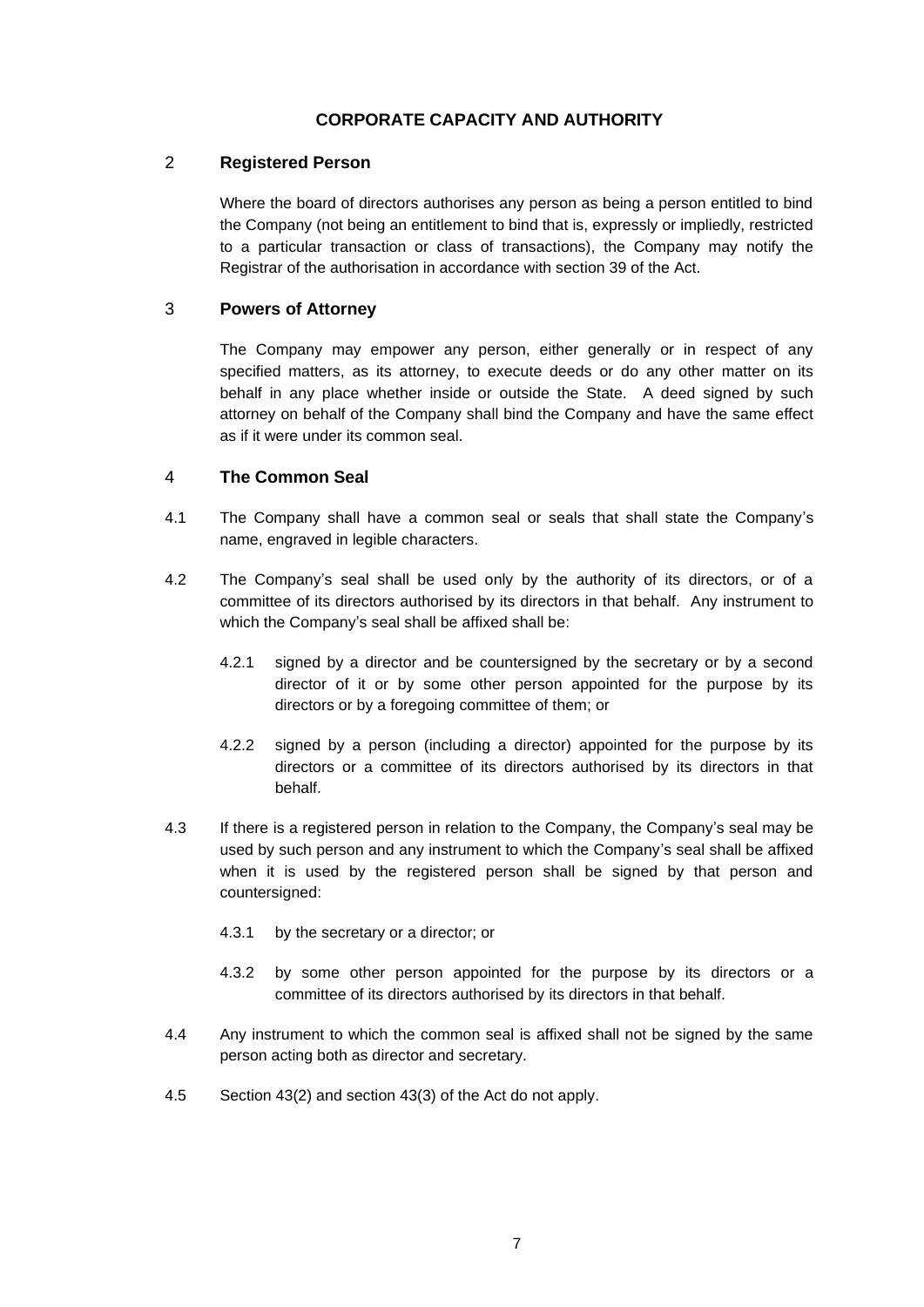## <span id="page-10-0"></span>5 **Power for Company to have Official Seal for use Abroad**

- 5.1 The Company may have for use in any place abroad (being any territory, district or place not situate in the State) an official seal which shall resemble the common seal of the Company with the addition on its face of the name of every place abroad where it is to be used.
- 5.2 A deed or other document to which an official seal is duly affixed shall bind the Company as if it had been sealed with the common seal of the Company.
- 5.3 If the Company has an official seal for use in any place abroad it may, by writing under its common seal, authorise any person appointed for the purpose in that place (the "agent") to affix the official seal to any deed or other document to which the Company is party in that place.
- 5.4 The authority of the agent shall, as between the Company and any person dealing with the agent, continue during the period, if any, mentioned in the instrument conferring the authority, or, if no period is there mentioned, then until the notice of revocation or determination of the agent's authority has been given to the person dealing with him or her.
- 5.5 The person affixing an official seal shall, by writing under his or her hand, certify on the deed or other instrument to which the seal is affixed, the date on which and the place at which it is affixed.

#### <span id="page-10-1"></span>6 **Official seal for sealing securities**

- 6.1 The Company may have for use, for sealing:
	- 6.1.1 securities issued by the Company; and
	- 6.1.2 documents creating or evidencing securities so issued,

an official seal which is a facsimile of the common seal of the company with the addition on its face of the word "Securities" or the word "Urrúis".

# **SHARE CAPITAL, SHARES AND OTHER INSTRUMENTS**

## <span id="page-10-3"></span><span id="page-10-2"></span>7 **Shares**

- 7.1 Shares in the capital of the Company shall have a nominal value.
- 7.2 The Company may allot shares:
	- 7.2.1 of different nominal values;
	- 7.2.2 of different currencies;
	- 7.2.3 with different amounts payable on them; or
	- 7.2.4 with a combination of two or more of the foregoing characteristics.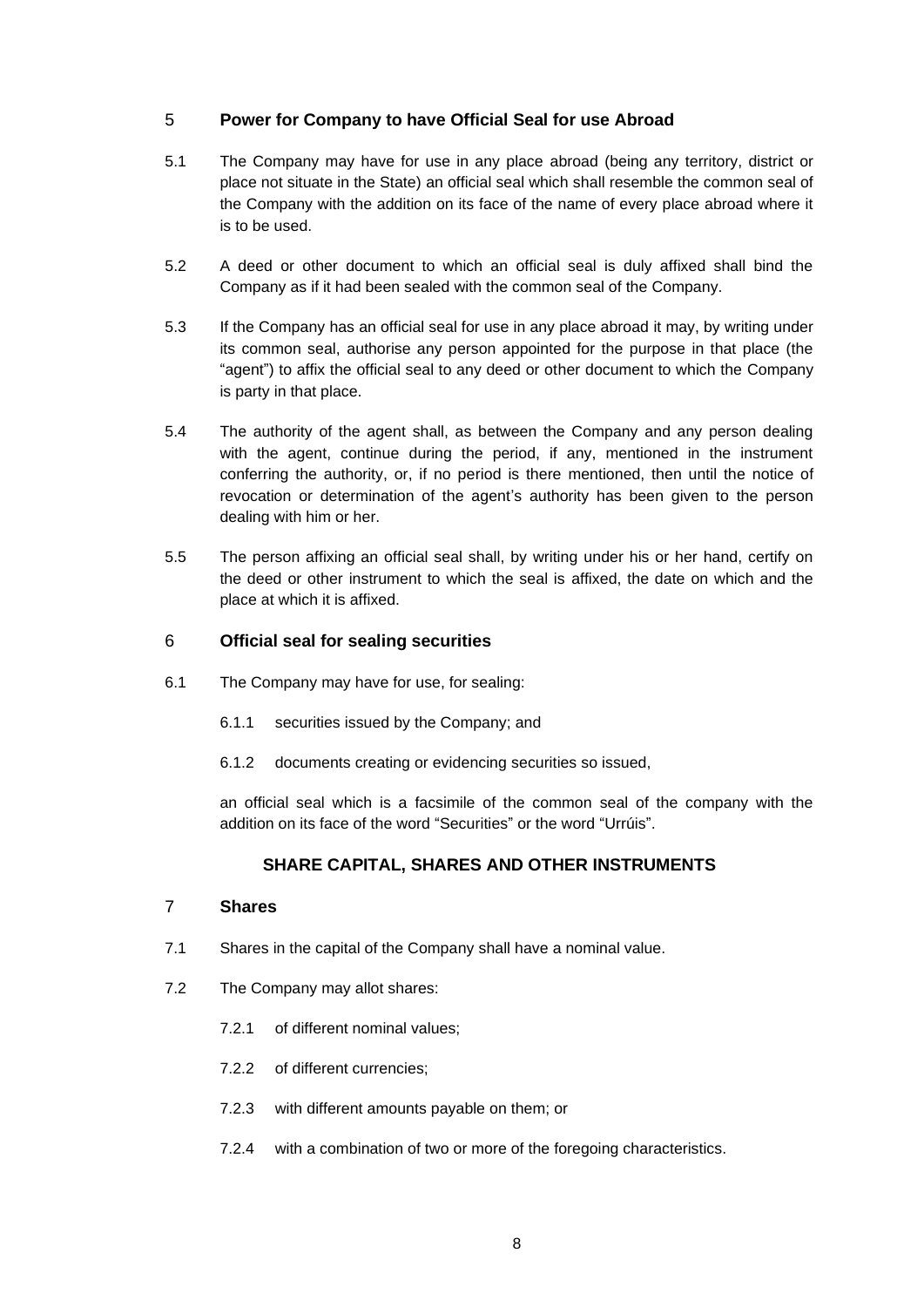- 7.3 Without prejudice to any special rights previously conferred on the holders of any existing shares or class of shares, any share in the Company may be issued with such preferred, deferred or other special rights or such restrictions, whether in regard to dividend, voting, return of capital or otherwise, as the Company may from time to time by ordinary resolution determine.
- 7.4 The Company may allot shares that are redeemable, which shall be known as "redeemable shares".
- 7.5 The shares or other interest of any member in the Company shall be personal estate and shall not be of the nature of real estate.
- 7.6 Except as required by law, no person shall be recognised by the Company as holding any share upon any trust and the Company shall not be bound by or be compelled in any way to recognise (even when having notice of it):
	- 7.6.1 any equitable, contingent, future or partial interest in any share or any interest in any fractional part of a share; or
	- 7.6.2 save only as the Act or other law otherwise provides, any other rights in respect of any share, except an absolute right to the entirety of it in the registered holder.
- 7.7 The foregoing regulations shall not preclude the Company from requiring a member or a transferee of shares to furnish the Company with information as to the beneficial ownership of any share when such information is reasonably required by the Company.
- 7.8 Save as provided by section 1019 of the Act, the Company shall not have power to issue any bearer instrument.

#### <span id="page-11-0"></span>8 **Capacity to make public offers of securities**

The Company shall have the capacity to offer, allot and issue securities to the public subject to compliance, where applicable, with Part 23 of the Act.

#### <span id="page-11-1"></span>9 **Allotment of Shares and other securities**

- <span id="page-11-2"></span>9.1 The directors, or any committee of the directors authorised by the directors in that behalf, are, for the purposes of section 1021 of the Act, generally and unconditionally authorised to exercise all powers of the Company to allot and issue relevant securities (as defined by the said section 1021) up to the amount of the Company's authorised share capital and to allot and issue any shares acquired by the Company pursuant to the provisions of Chapter 6 of Part 3 of the Act and held as treasury shares and this authority shall expire five years from the date of incorporation of the Company.
- 9.2 No shares may be allotted by the Company unless those shares are comprised in the authorised but unissued share capital of the Company.
- 9.3 Notwithstanding that any authorisation conferred by regulation [9.1](#page-11-2) has expired, the directors of the Company may allot relevant securities in pursuance of an offer or agreement previously made by the Company if that authorisation enabled the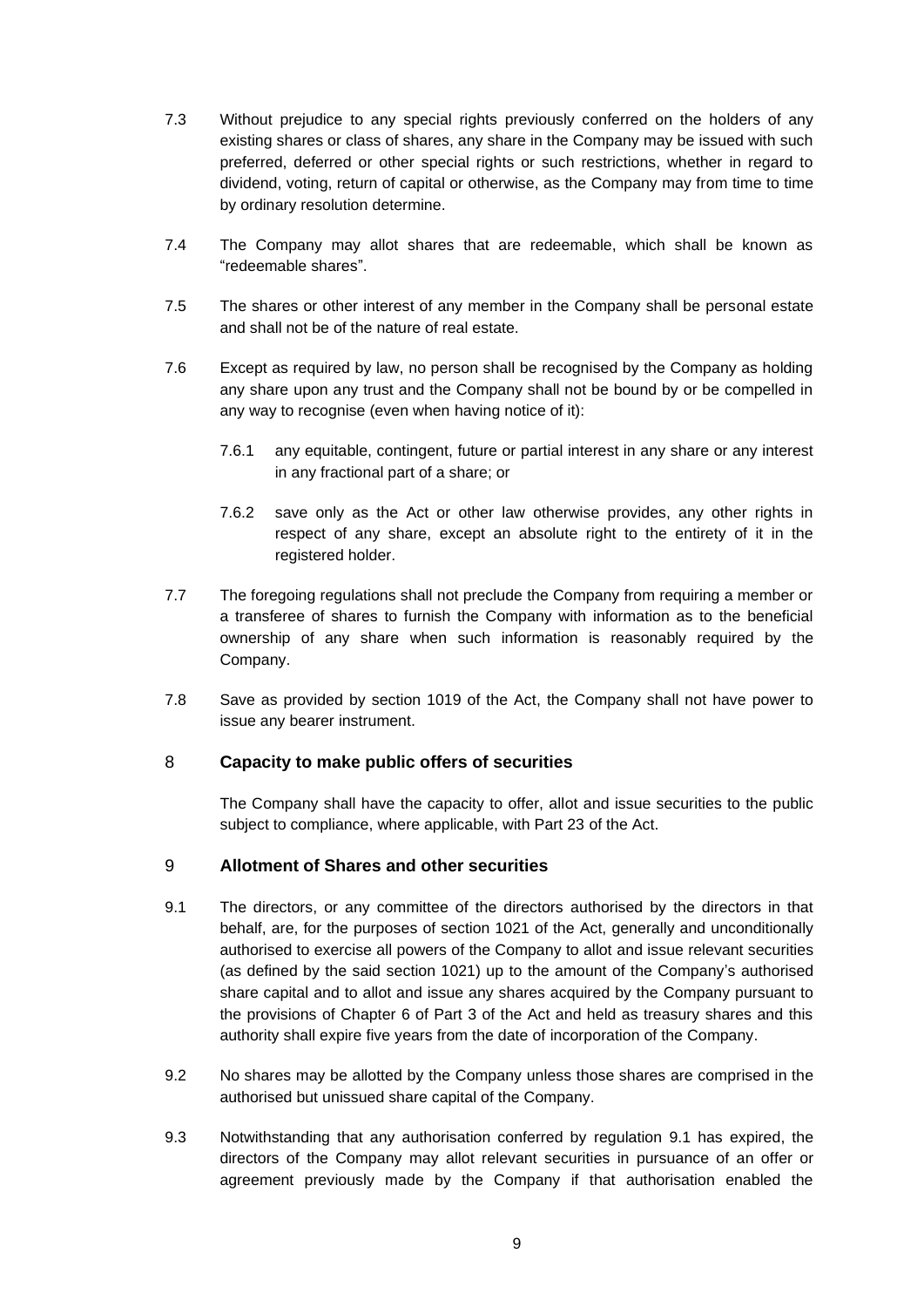Company to make an offer or agreement which would or might require relevant securities to be allotted after the authorisation's expiry.

9.4 A resolution of the Company to give, vary, revoke or renew such an authority may, notwithstanding that it alters the articles of association of the Company, be an ordinary resolution.

# <span id="page-12-0"></span>10 **Pre-emption rights**

10.1 The directors are hereby empowered pursuant to section 1023(3) of the Act to allot equity securities within the meaning of section 1023 of the Act for cash pursuant to the authority conferred by regulation [9](#page-11-1) as if section 1022 of the Act did not apply to the allotment.

# <span id="page-12-1"></span>11 **Calls on Shares**

- <span id="page-12-5"></span>11.1 Subject to regulation [11.2,](#page-12-4) the directors may from time to time make calls upon the members in respect of any moneys unpaid on their shares (whether on account of the nominal value of the shares or by way of premium).
- <span id="page-12-4"></span>11.2 Regulation [11.1](#page-12-5) does not apply to shares where the conditions of allotment of them provide for the payment of moneys in respect of them at fixed times.
- 11.3 Each member shall (subject to receiving at least 14 days' notice specifying the time or times and place of payment) pay to the Company, at the time or times and place so specified, the amount called on the shares.
- 11.4 A person upon whom a call is made shall remain liable for calls made upon him notwithstanding the subsequent transfer of the shares in respect of which the call was made.
- 11.5 The application of section 77 of the Act shall be modified accordingly.

# <span id="page-12-2"></span>12 **Lien**

- 12.1 The Company shall have a first and paramount lien on every share (not being a fully paid share) for all moneys (whether immediately payable or not) called, or payable at a fixed time, in respect of that share. The directors may at any time declare any share in the Company to be wholly or in part exempt from this regulation.
- 12.2 The Company's lien on a share shall extend to all dividends payable on it.
- 12.3 The Company may sell, in such manner as the directors think fit, any shares on which the Company has a lien, but no sale shall be made unless a sum in respect of which the lien exists is immediately payable and the conditions specified in section 80 of the Act are satisfied.

#### <span id="page-12-3"></span>13 **Forfeiture of Shares**

13.1 In accordance with section 81 of the Act, if a member of the Company fails to pay any call or instalment of a call on the day appointed for payment of it, the directors may, at any time thereafter during such time as any part of the call or instalment remains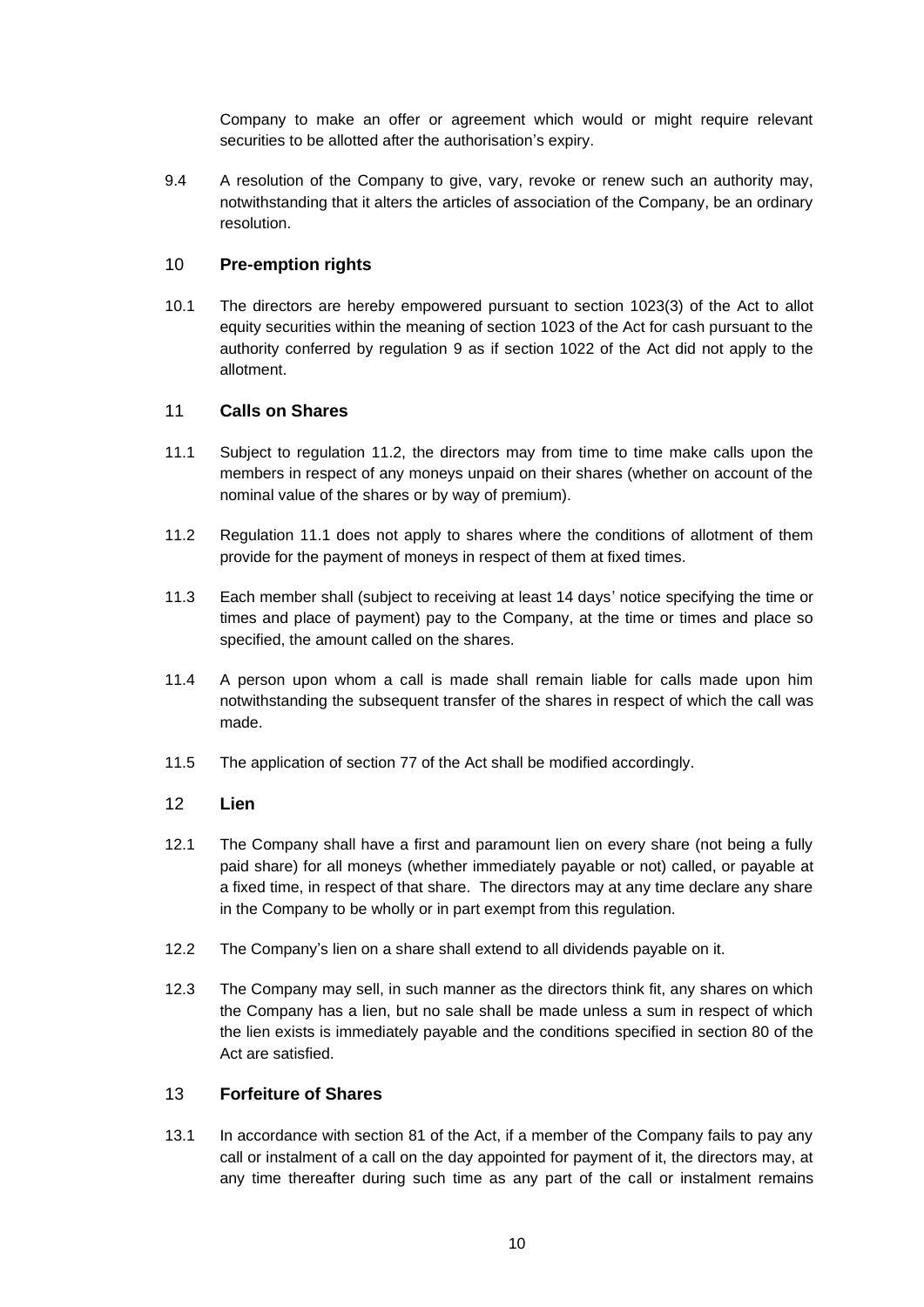unpaid, serve a notice on the member requiring payment of so much of the call or instalment as is unpaid, together with any interest which may have accrued.

- 13.2 That notice shall:
	- (a) specify a further day (not earlier than the expiration of 14 days after the date of service of the notice) on or before which the payment required by the notice is to be made; and
	- (b) state that, if the amount concerned is not paid by the day so specified, the shares in respect of which the call was made will be liable to be forfeited.
- 13.3 Any forfeiture shall include all dividends or other moneys payable by the Company in respect of the forfeited shares and the application of section 81 of the Act shall be modified accordingly.

#### <span id="page-13-0"></span>14 **Financial Assistance for Acquisition of Shares**

The Company may give any form of financial assistance that is permitted by the Act for the purpose of an acquisition made or to be made by any person of any shares in the Company or its holding company.

## **VARIATION IN CAPITAL**

## <span id="page-13-2"></span><span id="page-13-1"></span>15 **Variation of Company Capital**

- 15.1 In accordance with section 83 of the Act, the Company may, by ordinary resolution, do any one or more of the following, from time to time:
	- 15.1.1 consolidate and divide all or any of its shares into shares of a larger nominal value than its existing shares;
	- 15.1.2 subdivide its shares, or any of them, into shares of a smaller nominal value, so however, that in the subdivision the proportion between the amount paid and the amount, if any, unpaid on each reduced share shall be the same as it was in the case of the share from which the reduced share is derived;
	- 15.1.3 increase the nominal value of any of its shares by the addition to them of any undenominated capital;
	- 15.1.4 reduce the nominal value of any of its shares by the deduction from them of any part of that value, subject to the crediting of the amount of the deduction to undenominated capital, other than the share premium account;
	- 15.1.5 convert any undenominated capital into shares for allotment as bonus shares to holders of existing shares;
	- 15.1.6 increase its share capital by new shares of such amount as it thinks expedient; and
	- 15.1.7 cancel shares of its share capital which, at the date of the passing of the resolution, have not been taken or agreed to be taken by any person, and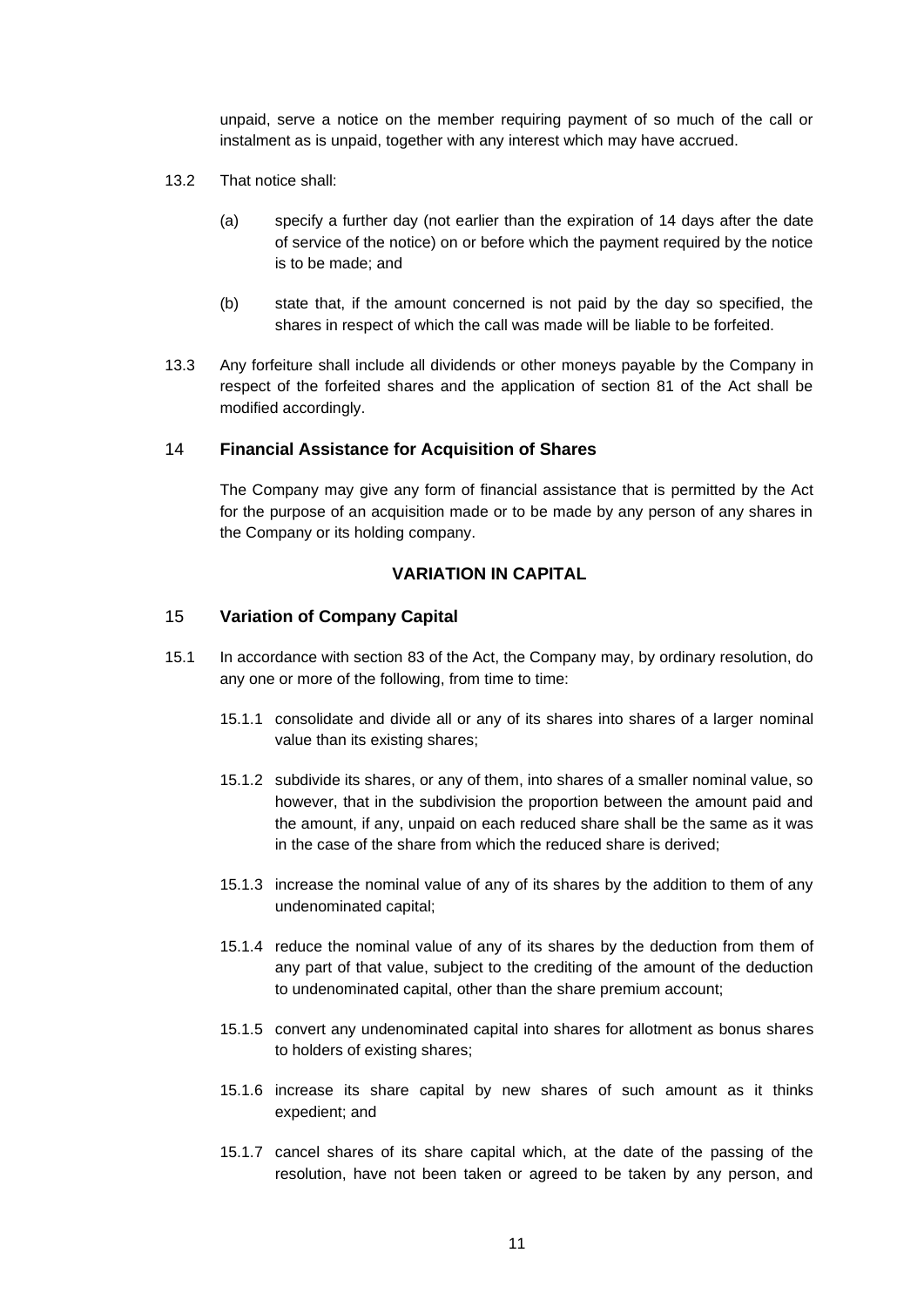diminish the amount of its share capital by the amount of the shares so cancelled.

## <span id="page-14-0"></span>16 **Reduction in Company Capital**

The Company is authorised to reduce its company capital in accordance with sections 84 and 1002 of the Act but, in accordance with section 1084 of the Act, it shall not reduce its company capital below the authorised minimum.

## <span id="page-14-1"></span>17 **Variation of Rights attached to Special Classes of Shares**

If at any time the share capital is divided into different classes of shares, the rights attached to any class (unless otherwise provided by the terms of issue of the shares of that class) may, in accordance with section 982 of the Act (as modified by section 1044 of the Act), whether or not the Company is being wound up, be varied or abrogated with the consent in writing of the holders of 75 per cent, in nominal value, of the issued shares of that class, or with the sanction of a special resolution passed at a separate general meeting of the holders of the shares of that class but not otherwise.

## **TRANSFER OF SHARES**

## <span id="page-14-3"></span><span id="page-14-2"></span>18 **Transfer of Shares and Debentures**

- 18.1 In accordance with section 94 of the Act, a member may transfer all or any of his or her shares in the Company by instrument in writing in any usual or common form or any other form which the directors may approve.
- 18.2 The instrument of transfer of any share shall be executed by or on behalf of the transferor, save that if the share concerned (or one or more of the shares concerned) is not fully paid, the instrument shall be executed by or on behalf of the transferor and the transferee.
- 18.3 The transferor shall be deemed to remain the holder of the share until the name of the transferee is entered in the register of members of the Company in respect thereof.
- <span id="page-14-4"></span>18.4 The Company shall not register a transfer of shares in or debentures of the Company unless a proper instrument of transfer has been delivered to the Company.
- 18.5 Nothing in regulation [18.4](#page-14-4) shall prejudice any power of the Company to register as shareholder or debenture holder, any person to whom the right to any shares in, or debentures of the Company, has been transmitted by operation of law.
- 18.6 A transfer of the share or other interest of a deceased member of the Company made by his or her personal representative shall, although the personal representative is not himself or herself a member of the Company, be as valid as if the personal representative had been such a member at the time of the execution of the instrument of transfer.
- 18.7 On application of the transferor of any share or interest in the Company, the Company shall enter in its register of members, the name of the transferee in the same manner and subject to the same conditions as if the application for the entry were made by the transferee.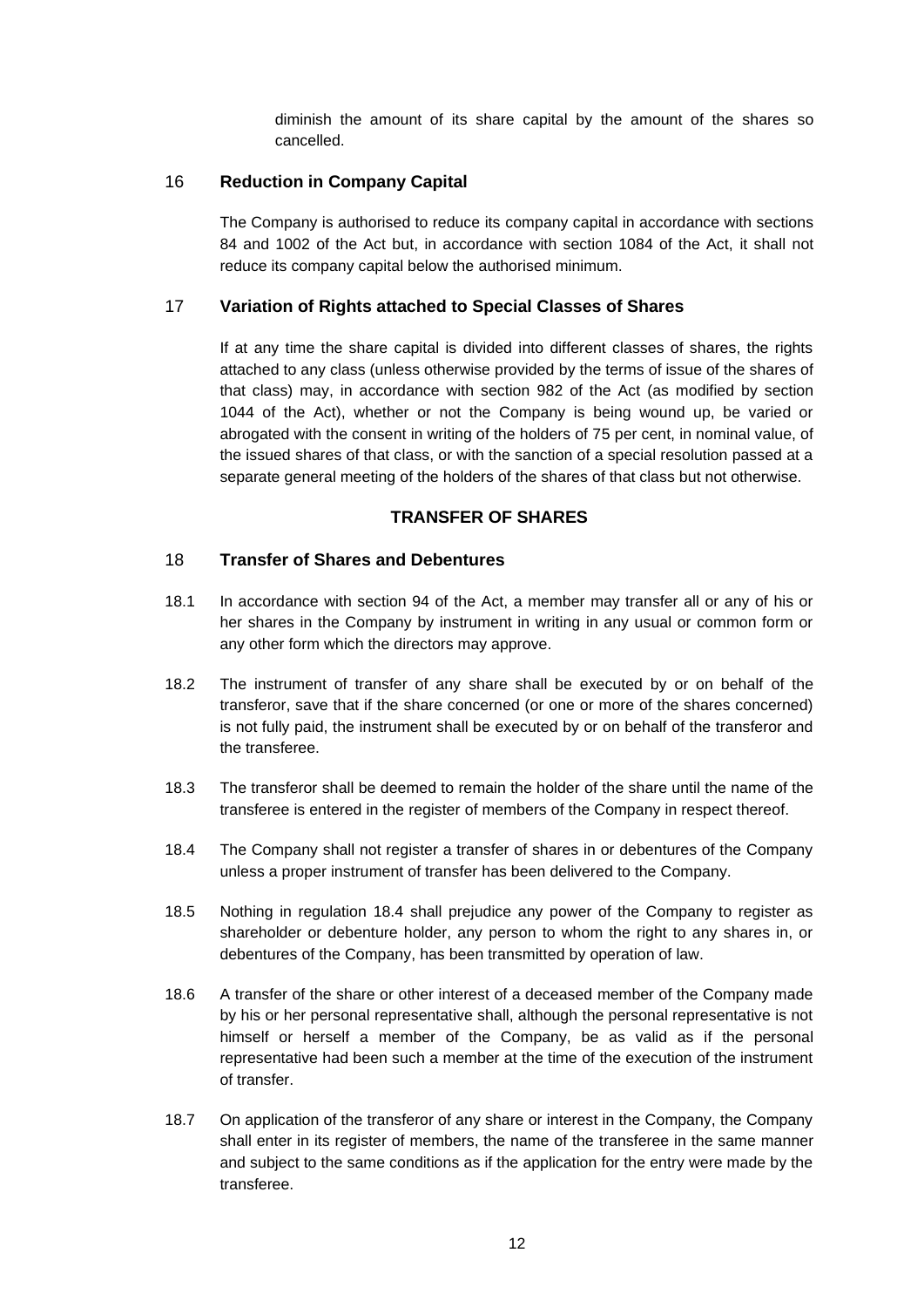### <span id="page-15-0"></span>19 **Restrictions on Transfer**

- 19.1 The directors of the Company may in their absolute discretion, and without assigning any reason for doing so, decline to register the transfer of any share.
- 19.2 The directors' power to decline to register a transfer of shares (other than on account of a matter specified in [19.3\)](#page-15-3) shall cease to be exercisable on the expiry of two months after the date of delivery to the Company of the instrument of transfer of the share.
- <span id="page-15-3"></span>19.3 The directors may decline to register any instrument of transfer unless:
	- 19.3.1 a fee of €10.00 or such lesser sum as the directors may from time to time require, is paid to the Company in respect of it;
	- 19.3.2 the instrument of transfer is accompanied by the certificate of the shares to which it relates and such other evidence as the directors may reasonably require to show the right of the transferor to make the transfer; and
	- 19.3.3 the instrument of transfer is in respect of one class of share only.
- 19.4 If the directors refuse to register a transfer they shall, within two months after the date on which the transfer was lodged with the Company, send to the transferee notice of the refusal.
- 19.5 The registration of transfers of shares in the Company may be suspended at such times and for such periods, not exceeding in the whole 30 days in each year, as the directors may from time to time determine.

#### <span id="page-15-1"></span>20 **Transmission of Shares**

Section 96 of the Act shall apply to the transmission of shares in the case of the death of a member of the Company.

#### <span id="page-15-2"></span>21 **Share Certificates**

- 21.1 In accordance with section 99 of the Act, a certificate under the common seal of the Company, or the seal kept by the Company by virtue of section 1017 of the Act, specifying any shares held by any member shall be prima facie evidence of the title of the member to the shares.
- 21.2 The Company shall, within two months after the date:
	- 21.2.1 of allotment of any of its shares or debentures; or
	- 21.2.2 on which a transfer of any such shares or debentures is lodged with the Company,

complete and have ready for delivery the certificates of all shares and debentures allotted or, as the case may be, transferred, unless the conditions of issue of the shares or debentures otherwise provide.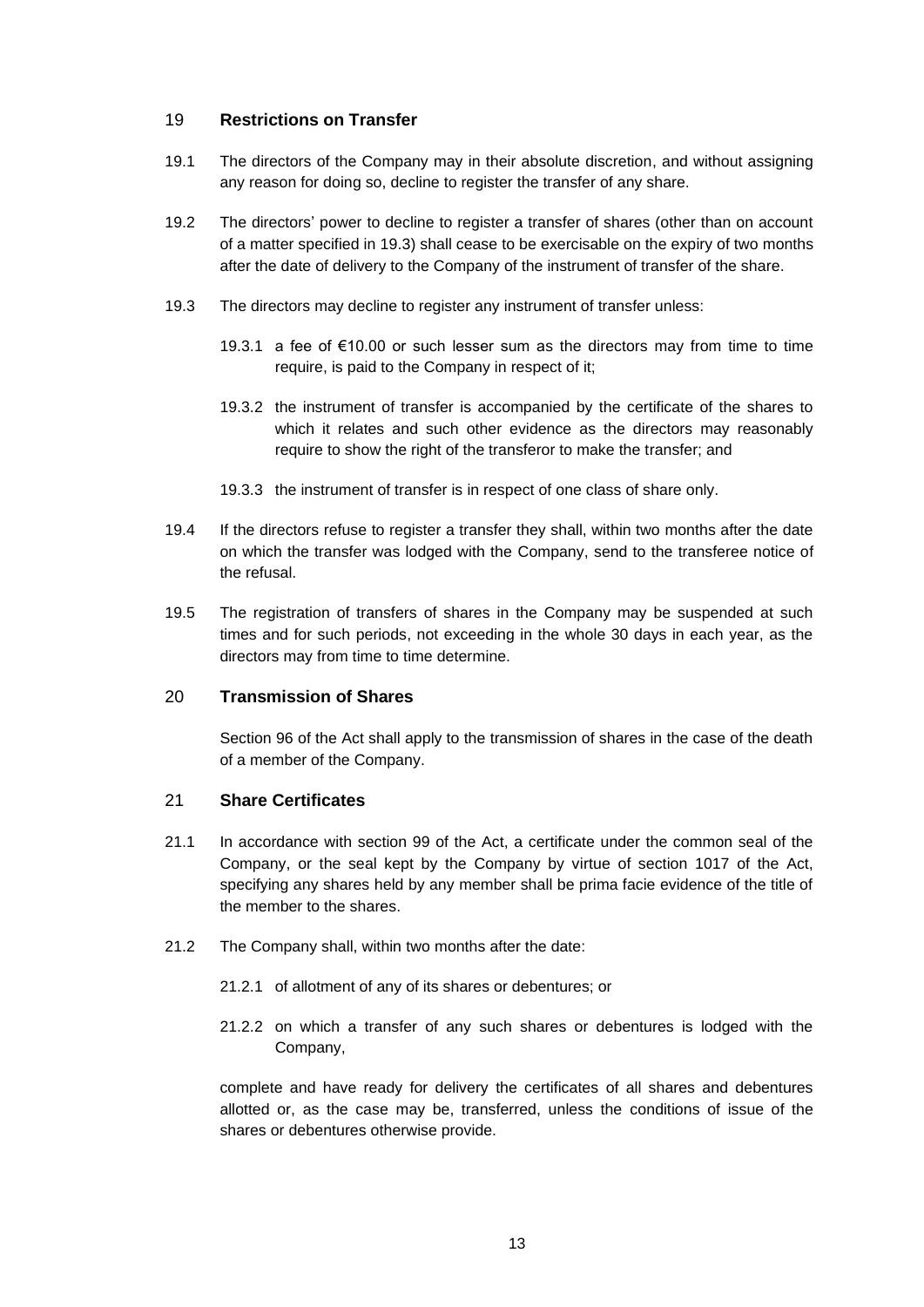## <span id="page-16-0"></span>22 **Acquisition of Own Shares**

The Company is authorised to acquire its own shares by purchase, or in the case of redeemable shares, by redemption or purchase in accordance with section 105 of the Act, section 1071 of the Act and section 1073 of the Act.

### <span id="page-16-1"></span>23 **Distributions**

- 23.1 The Company may by ordinary resolution declare dividends in accordance with the respective rights of the members, but no dividend shall exceed the amount recommended by the directors.
- 23.2 The directors may pay interim dividends to members if it appears to them that such interim dividends are justified by the profits of the Company available for distribution. In paying such interim dividends the directors may satisfy such payment wholly or partly by the distribution of specific assets and in particular, but without limitation, of paid up shares, debentures or debenture stock of any other company or in any one or more of such ways, and where any difficulty arises in regard to such distribution, the directors may settle the same as they think expedient, and in particular may issue fractional certificates and fix the value for distribution of such specific assets or any part thereof, may determine that cash payment shall be made to any members upon the footing of the value so fixed, in order to adjust the rights of all the parties, and may vest any such specific assets in trustees as may seem expedient to the directors.
- 23.3 If the share capital is divided into different classes, the directors may pay interim dividends on shares which confer deferred or non-preferred rights with regard to dividend as well as on shares which confer preferential rights with regard to dividend, but no interim dividend shall be paid on shares carrying deferred or non-preferred rights if, at the time of payment, any preferential dividend is in arrears. The directors may also pay at intervals settled by them any dividend payable at a fixed rate if it appears to them that the profits available for distribution justify the payment.
- 23.4 Provided the directors act in good faith they shall not incur any liability to the holders of shares conferring preferred rights for any loss they may suffer by the lawful payment of an interim dividend on any shares having deferred or non-preferred rights.
- 23.5 No dividend or interim dividend shall be paid otherwise than in accordance with the provisions of the Act relating to such distributions.
- 23.6 The directors may, before recommending any dividend, set aside out of the profits of the Company such sums as they think proper as a reserve or reserves which shall, at the discretion of the directors, be applicable for any purpose to which the profits of the Company may be properly applied, and pending such application may, at the like discretion, either be employed in the business of the Company or be invested in such investments as the directors may lawfully determine. The directors may also, without placing the profits of the Company to reserve, carry forward any profits which they way think it prudent not to distribute.
- 23.7 Subject to the rights of persons, if any, entitled to shares with special rights as to dividend, all dividends shall be declared and paid according to the amounts paid or credited as paid on the shares in respect whereof the dividend is paid, but no amount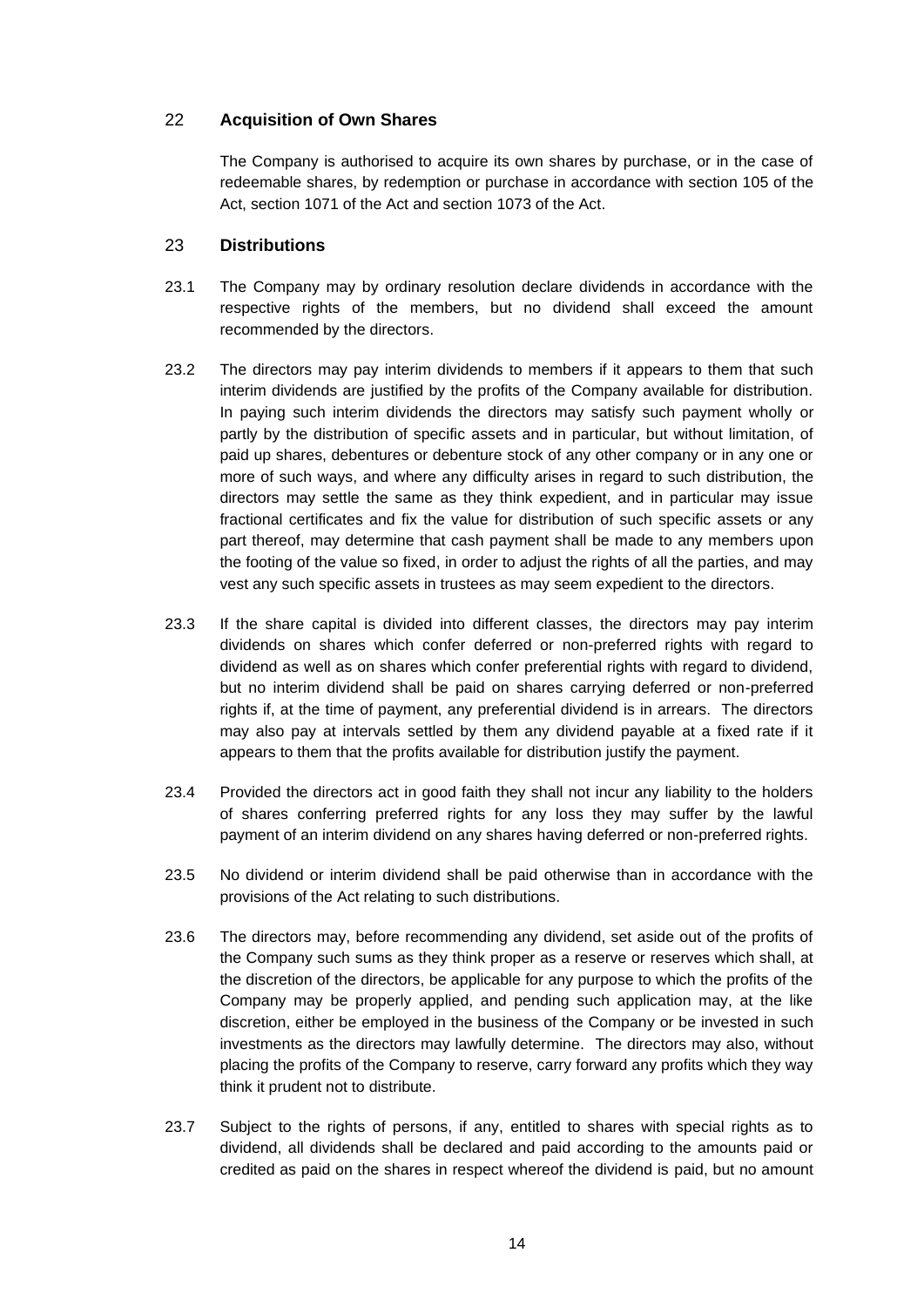paid or credited as paid on a share in advance of calls shall be treated for the purposes of these regulations as paid on the share. All dividends shall be apportioned and paid proportionately to the amounts paid or credited as paid on the shares during any portion or portions of the period in respect of which the dividend is paid; but if any share is issued on terms providing that it shall rank for dividend as from a particular date, such share shall rank for dividend accordingly.

- 23.8 The directors may deduct from any dividend payable to any member all sums of money (if any) immediately payable by him or her to the Company on account of calls or otherwise in relation to the shares of the Company.
- 23.9 A general meeting of the Company declaring a dividend or bonus may direct payment of such dividend or bonus wholly or partly by the distribution of specific assets and in particular, but without limitation, of paid up shares, debentures or debenture stock of any other company or in any one or more of such ways, and the directors shall give effect to such resolution, and where any difficulty arises in regard to such distribution, the directors may settle the matter as they think expedient, and in particular may issue fractional certificates and fix the value for distribution of such specific assets or any part thereof and may determine that cash payments shall be made to any members upon the footing of the value so fixed, in order to adjust the rights of all the parties, and may vest any such specific assets in trustees as may seem expedient to the directors.
- 23.10 Any dividend, interest or other moneys payable in cash in respect of any shares may be paid:
	- (a) by cheque or negotiable instrument sent by post directed to or delivered to the registered address of the holder, or, where there are joint holders, to the registered address of that one of the joint holders who is first named on the register or to such person and to such address as the holder or joint holders may in writing direct; or
	- (b) by agreement with the payee (which may either be a general agreement or one confined to specific payments), by direct transfer to a bank account nominated by the payee.
- 23.11 Every such cheque or negotiable instrument shall be made payable to the order of the person to whom it is sent. Any one of two or more joint holders may give valid receipts for any dividends or other moneys payable in respect of the shares held by them as joint holders, whether paid by cheque or negotiable instrument or direct transfer.
- 23.12 No dividend shall bear interest against the Company unless otherwise provided by the rights attached to the share in respect of which it is payable.
- 23.13 Any dividend which has remained unclaimed for twelve years from the date when it became due for payment shall, if the directors so resolve, be forfeited and cease to remain owing by the Company.
- 23.14 Section 124 and section 125 of the Act do not apply.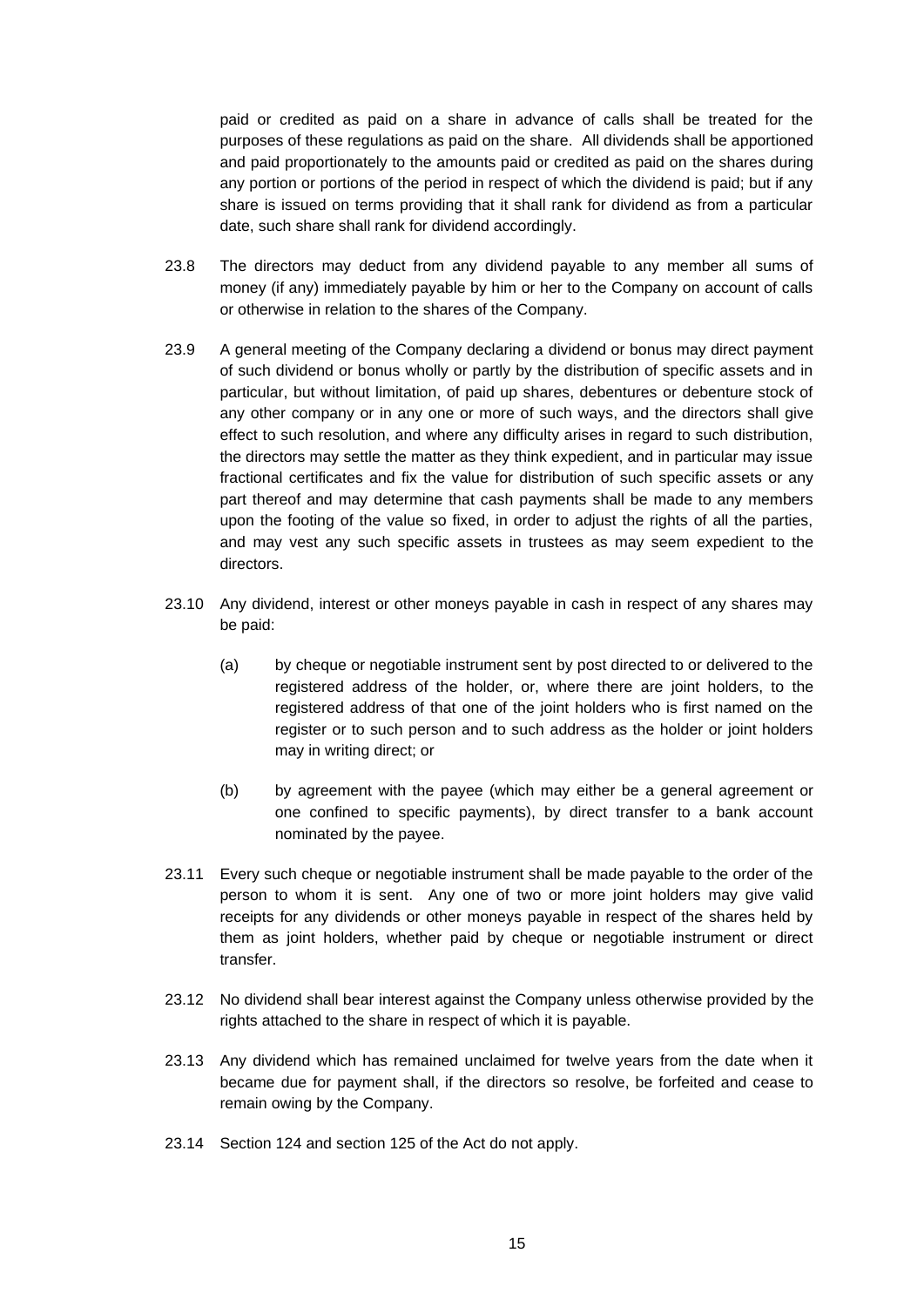23.15 Any distribution of assets by the Company shall be in accordance with section 1082 of the Act.

## <span id="page-18-0"></span>24 **Bonus Issues**

- 24.1 In this regulation "relevant sum" means:
	- (a) any sum for the time being standing to the credit of the Company's undenominated capital;
	- (b) any of the Company's profits available for distribution; or
	- (c) any sum representing unrealised revaluation reserves.
- <span id="page-18-1"></span>24.2 The Company in general meeting may resolve that any relevant sum be capitalised and applied on behalf of the members who would have been entitled to receive that sum if it had been distributed by way of dividend and in the same proportions in or towards paying up in full unissued shares or debentures of the Company of a nominal value equal to the relevant sum capitalised (such shares or debentures to be allotted and distributed credited as fully paid up to and amongst such holders and in the proportions as aforementioned).
- <span id="page-18-2"></span>24.3 The Company in general meeting may resolve that it is desirable to capitalise any part of a relevant sum which is not available for distribution, by applying such sum in paying up in full unissued shares to be allotted as fully paid bonus shares, to those members of the Company who would have been entitled to that sum if it were distributed by way of dividend (and in the same proportions).
- 24.4 The directors shall give effect to any resolution under regulations [24.2](#page-18-1) and [24.3.](#page-18-2)
- 24.5 For that purpose the directors shall make:
	- 24.5.1 all appropriations and applications of the undivided profits resolved to be capitalised by the resolution; and
	- 24.5.2 all allotments and issues of fully paid shares, if any, and generally shall do all acts and things required to give effect to the resolution.
- 24.6 Without limiting the foregoing, the directors may:
	- 24.6.1 make such provision as they think fit for the case of shares becoming distributable in fractions (and, again, without limiting the foregoing, may sell the shares represented by such fractions and distribute the net proceeds of such sale amongst the members otherwise entitled to such fractions in due proportions); and
	- 24.6.2 authorise any person to enter, on behalf of all the members concerned, into an agreement with the Company providing for the allotment to them, respectively credited as fully paid up, of any further shares to which they may become entitled on the capitalisation concerned or, as the case may require, for the payment by the application thereto of their respective proportions of the profits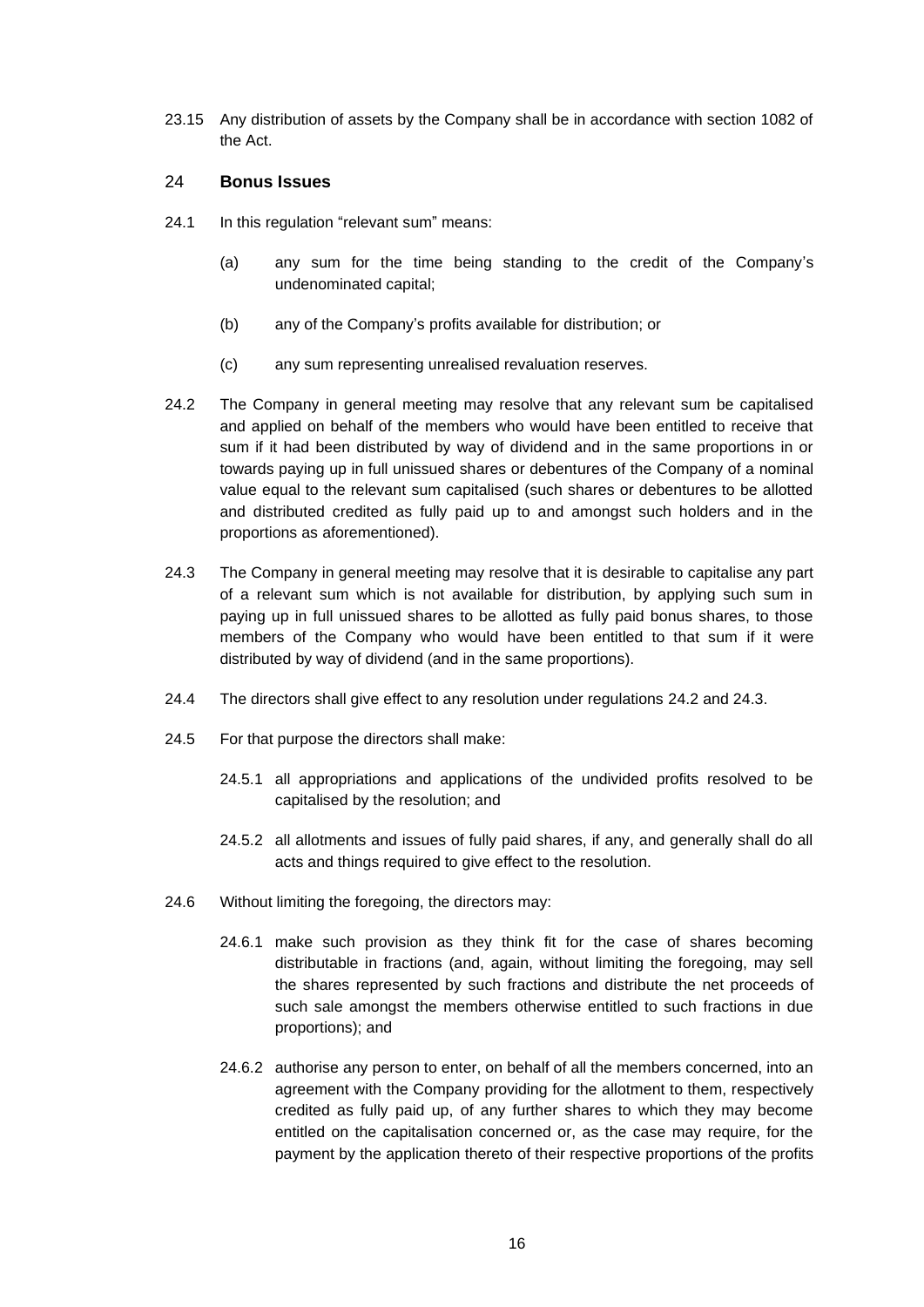resolved to be capitalised of the amounts remaining unpaid on their existing shares.

- 24.7 Any agreement made under such authority shall be effective and binding on all the members concerned.
- 24.8 Where the directors of the Company have resolved to approve a bona fide revaluation of all the fixed assets of the Company, the net capital surplus in excess of the previous book value of the assets arising from such revaluation may be:
	- 24.8.1 credited by the directors to undenominated capital, other than the share premium account; or
	- 24.8.2 used in paying up unissued shares of the Company to be issued to members as fully paid bonus shares.
- <span id="page-19-0"></span>24.9 The application of section 126 of the Act shall be modified accordingly.

# **CORPORATE GOVERNANCE**

#### <span id="page-19-1"></span>25 **Company Secretary**

- 25.1 The Company shall have a secretary, who may be one of the directors.
- 25.2 The secretary shall be appointed by the directors for such term, at such remuneration and upon such conditions as they may think fit and any secretary so appointed may be removed by them.

#### <span id="page-19-2"></span>26 **Directors**

- 26.1 The Company shall have at least two directors but not more than ten directors and the majority of the directors shall be resident in the State. If at any time there is no director appointed to the Company the members of the Company shall pass an ordinary resolution appointing persons to act as director.
- 26.2 In accordance with section 137 of the Act, at least one of the directors shall be a person who is resident in an EEA state. This regulation shall not apply if the Company holds either:
	- 26.2.1 a bond in the form prescribed by section 137 of the Act; or
	- 26.2.2 a certificate stating that the Company has a real and continuous link with one or more economic activities that are being carried out in the State as prescribed by section 140 of the Act.

#### <span id="page-19-3"></span>27 **Appointment of Director**

- <span id="page-19-4"></span>27.1 Any purported appointment of a director without that director's consent shall be void.
- 27.2 The first directors shall be those persons determined in writing by the subscribers of the Constitution or a majority of them.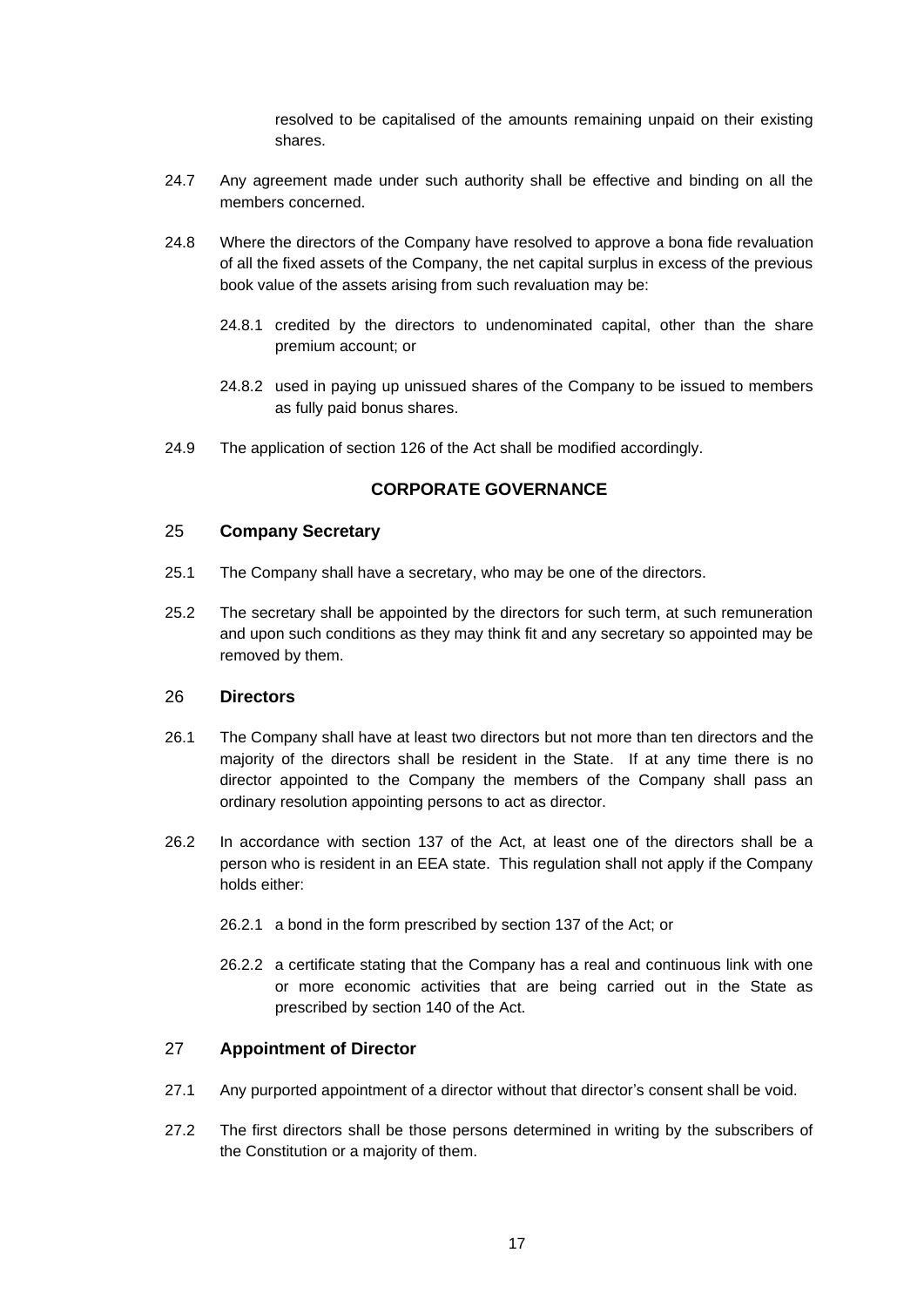- <span id="page-20-3"></span>27.3 The directors may from time to time appoint any person to be a director, either to fill a casual vacancy or as an addition to the existing directors, but so that the total number of directors shall not at any time exceed the maximum number provided for in this **Constitution**
- 27.4 Any director appointed to the Company shall not be required to retire at any annual general meeting.
- 27.5 The Company may from time to time, by ordinary resolution, increase or reduce the number of directors.
- 27.6 The Company may, by ordinary resolution, appoint another person in place of a director removed from office under section 146 of the Act and, without prejudice to the powers of the directors under regulation [27.3,](#page-20-3) the Company in general meeting may appoint any person to be a director either to fill a casual vacancy or as an additional director.
- 27.7 Subject to regulation [27.1,](#page-19-4) in the case of a single-member company, the sole member may appoint any person to be a director by serving a notice in writing on the Company which states that the named person is appointed director.
- 27.8 The application of section 144(3) of the Act shall be modified accordingly.

#### <span id="page-20-0"></span>28 **Rotation of Directors**

The directors shall not be required to retire by rotation and section 1090 of the Act does not apply.

#### <span id="page-20-1"></span>29 **Removal of Directors**

- 29.1 In accordance with section 146 of the Act, the Company may by ordinary resolution remove a director before the expiration of his period of office notwithstanding any agreement between the Company and that director.
- 29.2 In addition to, and without prejudice to section 146 of the Act, the Company may, if it is a single-member company, remove any director before the expiration of his period of office notwithstanding any agreement between the Company and that director. Any decision by the sole member to remove a director shall be drawn up in writing and notified to the Company. The written decision of the sole member shall specify the effective date of the removal of such director. The removal of a director under this regulation shall be without prejudice to any claim such director may have for damages for breach of any contract of service between him and the Company. Notification of any such decision taken by the sole member of the Company shall be sent by the Company by recorded delivery to the director at his usual residential address as notified to the Company, or if not so notified, then to the address of the director last known to the Company.

## <span id="page-20-2"></span>30 **Vacation of Office**

30.1 The office of director shall be vacated if: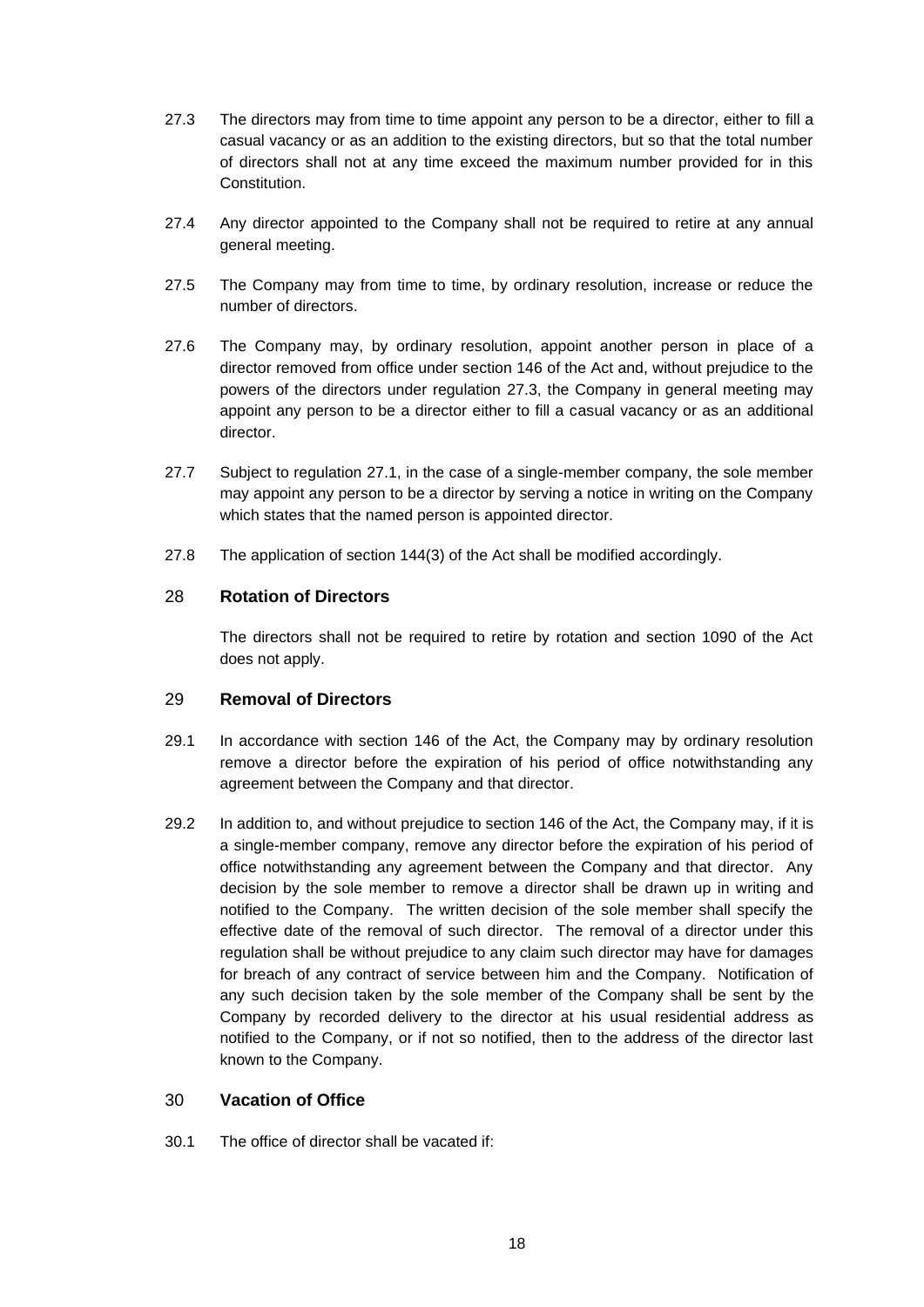- 30.1.1 the director is adjudicated bankrupt or being a bankrupt has not obtained a certificate of discharge in the relevant jurisdiction; or
- 30.1.2 the director becomes or is deemed to be subject to a disqualification order within the meaning of the Act; or
- 30.1.3 the director resigns his or her office by notice in writing to the Company or if he or she resigns his or her office by spoken declaration at any board meeting and such resignation is accepted by resolution of that meeting, in which case such resignation shall take effect at the conclusion of such meeting; or
- 30.1.4 the health of the director is such that he or she can no longer be reasonably regarded as possessing an adequate decision making capacity; or
- 30.1.5 a declaration of restriction is made in relation to the director and the Company does not satisfy the capital requirements prescribed in section 819 of the Act; or
- 30.1.6 a declaration of restriction is made in relation to the director and, notwithstanding that the Company satisfies the capital requirements prescribed in section 819 of the Act, his or her co-directors resolve at any time during the currency of the declaration that his or her office be vacated; or
- 30.1.7 the director is sentenced to a term of imprisonment following conviction of an indictable offence; or
- 30.1.8 the director is for more than six months absent, without the permission of the directors, from meetings of the directors held during that period; or
- 30.1.9 the director is requested by a majority of his or her co-directors to vacate his or her office. Any such request shall be made in writing (and may be in counterparts) by letter, email, facsimile or other means or alternatively shall be made orally at a board meeting at which such co-directors are present in person or by proxy, irrespective of whether the director in respect of whom the request is being made is present or not. The vacation of the said director's office as director shall take effect on the date the request is made or, if later, the date stated to be the effective date in that request or, if the request is made orally at a board meeting, with effect from the termination of the meeting. Notification of any request under this regulation shall be sent by the Company by recorded delivery to the director at his usual residential address as notified to the Company, or if not so notified, then to the address of the director last known to the Company.
- 30.2 The application of section 148(2) of the Act shall be modified accordingly.

#### <span id="page-21-0"></span>31 **Remuneration of Directors**

31.1 The remuneration of the directors shall be such as is determined, from time to time, by the Company in general meeting and such remuneration shall be deemed to accrue from day to day.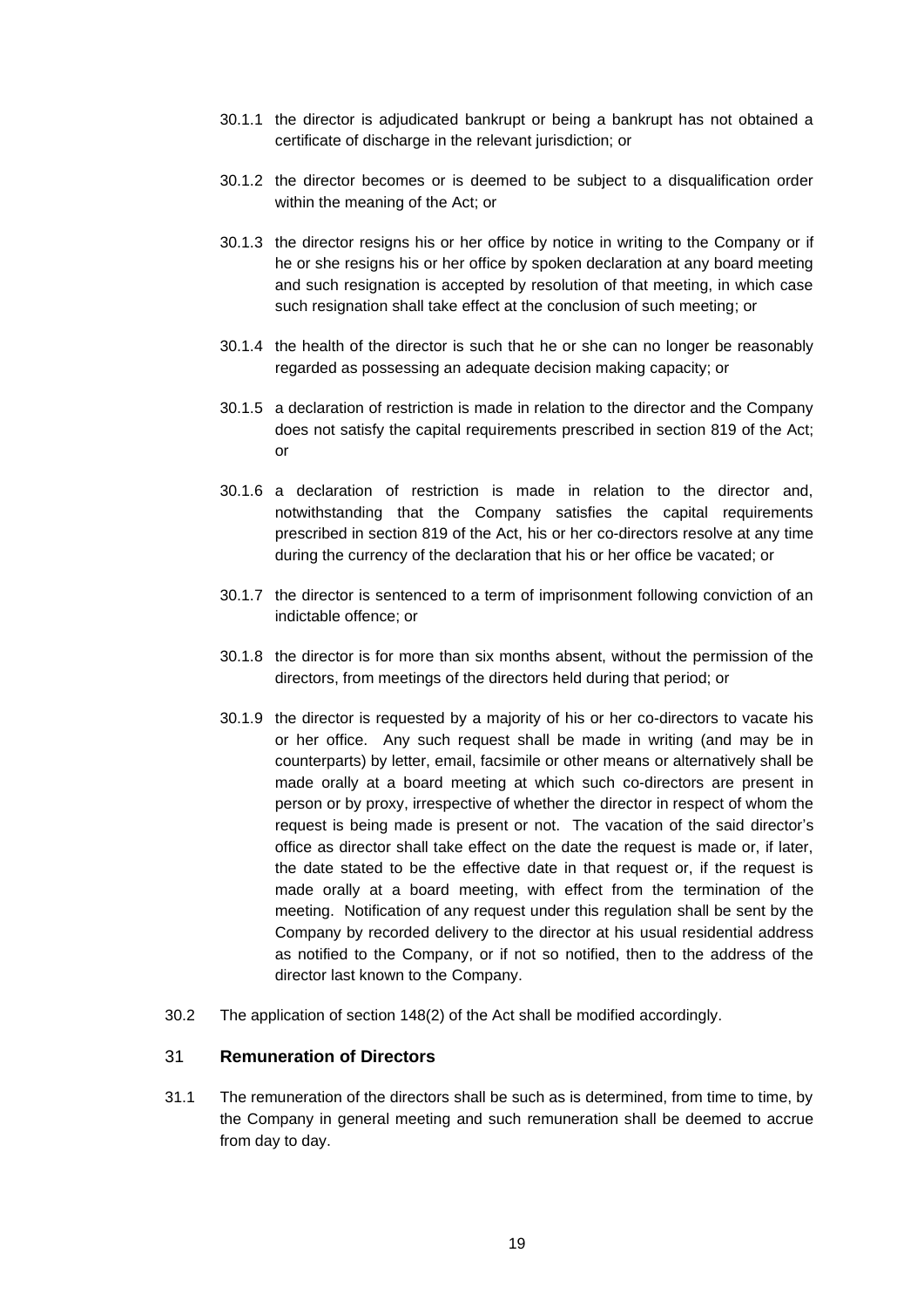- 31.2 The directors may also be paid all travelling, hotel and other expenses properly incurred by them in attending and returning from meetings of the directors or any committee of the directors, or general meetings of the Company, or otherwise in connection with the business of the Company.
- <span id="page-22-2"></span>31.3 The directors may provide benefits, whether by the payment of gratuities or pensions or by insurance or otherwise, for any director who has held but no longer holds any executive office or employment with the Company or with any body corporate which is or has been a subsidiary of the Company or a predecessor in business of the Company or of any such subsidiary, and for any member of his family (including a spouse and a former spouse) or any person who is or was dependent on him, and may (as well before as after he ceases to hold such office or employment) contribute to any fund and pay premiums for the purchase or provision of any such benefit.
- <span id="page-22-3"></span>31.4 Without prejudice to the provisions of regulation [31.2,](#page-22-2) the directors may exercise all the powers of the Company to purchase and maintain insurance for or for the benefit of any person who is or was:
	- 31.4.1 a director, other officer, employee or auditor of the Company, or of any body which is or was the holding company or subsidiary of the Company, or in which the Company or such holding company or subsidiary has or had any interest (whether direct or indirect) or with which the Company or such holding company or subsidiary is or was in any way affiliated or associated; or
	- 31.4.2 a trustee of any pension fund in which employees of the Company or any other body referred to in regulation [31.4.1](#page-22-3) is or has been interested,

including without limitation insurance against any liability incurred by such person in respect of any act or omission in the actual or purported execution or discharge of his duties or in the exercise or purported exercise of his powers or otherwise in relation to his duties, powers or offices in relation to the relevant body or fund.

# **PROCEEDINGS OF DIRECTORS**

# <span id="page-22-1"></span><span id="page-22-0"></span>32 **General Power of Management and Delegation**

- 32.1 The business of the Company shall be managed by its directors, who may pay all expenses incurred in promoting and registering the Company and may exercise all such powers of the Company as are not, by the Act or by this Constitution, required to be exercised by the Company in general meeting, but subject to:
	- 32.1.1 any regulations contained in this Constitution;
	- 32.1.2 the provisions of the Act; and
	- 32.1.3 such directions, not being inconsistent with the foregoing regulations or provisions, as the Company in general meeting may (by special resolution) give.
- 32.2 The directors may delegate any of their powers to such person or persons as they think fit, including committees. Any such committee shall, in the exercise of the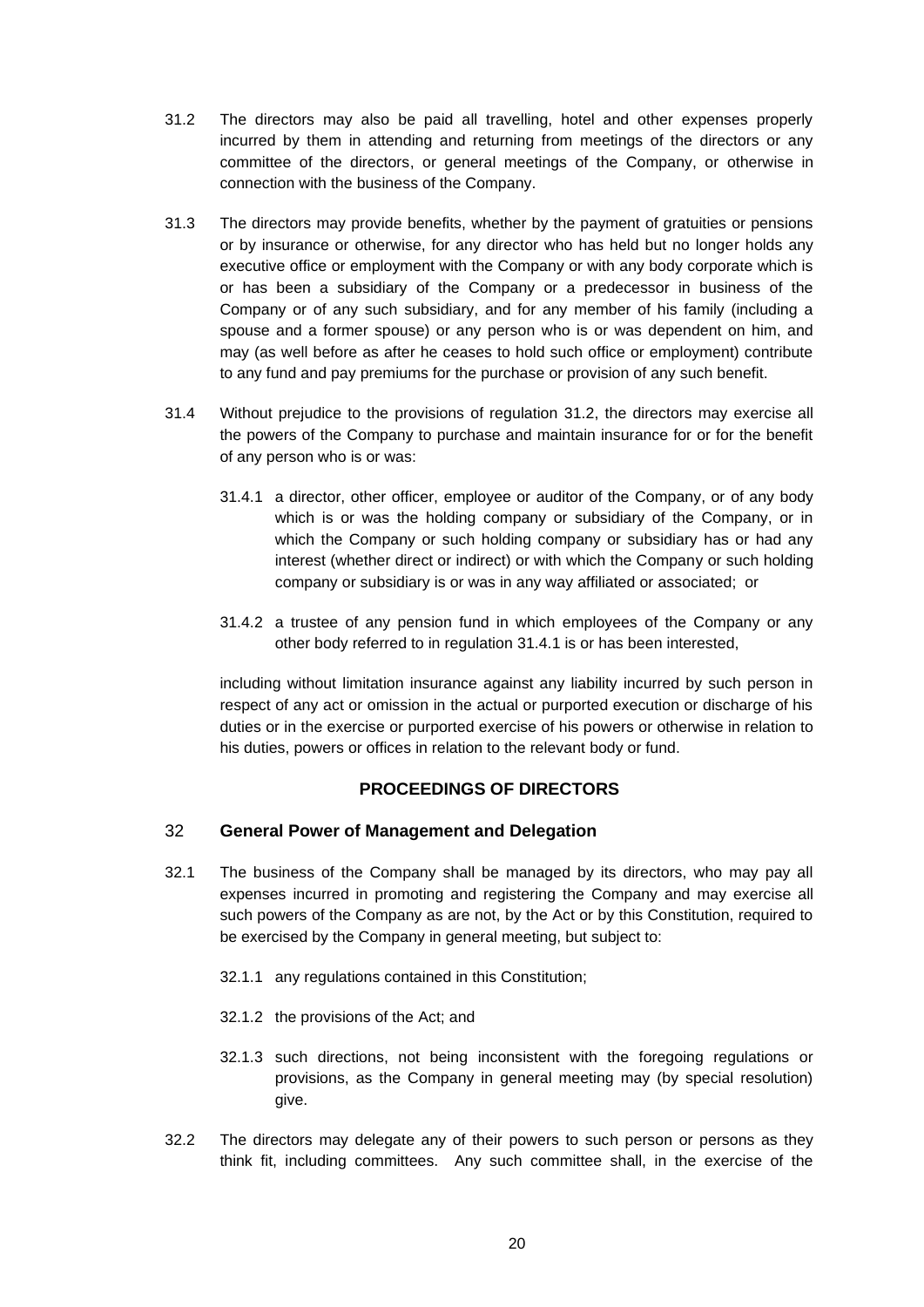powers so delegated, conform to any regulations that may be imposed on it by the directors.

## <span id="page-23-0"></span>33 **Managing Director**

In accordance with section 159 of the Act, the directors may from time to time appoint one or more of themselves to the office of managing director (by whatever name called) for such period and on such terms as to remuneration and otherwise as they see fit, and, subject to the terms of any agreement entered into in any particular case, may revoke such appointment.

## <span id="page-23-1"></span>34 **Meetings of Directors and Committees**

- 34.1 Not less than two meetings of the directors shall be held in each calendar year and no more than seven months shall elapse between meetings of the directors. Meetings of the directors shall be held in the State and the directors shall manage and control the Company in and from the State.
- 34.2 The directors may meet together for the dispatch of business, adjourn and otherwise regulate their meetings as they think fit.
- 34.3 Questions arising at any such meeting shall be decided by a majority of votes and where there is an equality of votes, the chairperson shall have a second or casting vote.
- 34.4 A director may, and the secretary on the requisition of a director shall, at any time summon a meeting of the directors.
- 34.5 All directors shall be entitled to reasonable notice of any meeting of the directors but it shall not be necessary to give notice of a meeting of directors to any director who, being resident in the State, is for the time being absent from the State.
- 34.6 The quorum necessary for the transaction of the business of the directors may be fixed by the directors, and unless so fixed shall be two.
- 34.7 The continuing directors may act notwithstanding any vacancy in their number but, if and so long as their number is reduced below the number fixed by or pursuant to this Constitution or the Act as the necessary quorum of directors, the continuing directors or director may act for the purpose of increasing the number of directors to that number or of summoning a general meeting of the Company but for no other purpose.
- 34.8 The directors may elect a chairperson of their meetings and determine the period for which he or she is to hold office, but if no such chairperson is elected, or, if at any meeting the chairperson is not present within 15 minutes after the time appointed for holding it, the directors present may choose one of their number to be chairperson of the meeting.
- 34.9 The directors may establish one or more committees consisting in whole or in part of members of the board of directors.
- 34.10 A committee established under this Constitution may elect a chairperson of its meetings; if no such chairperson is elected, or if at any meeting the chairperson is not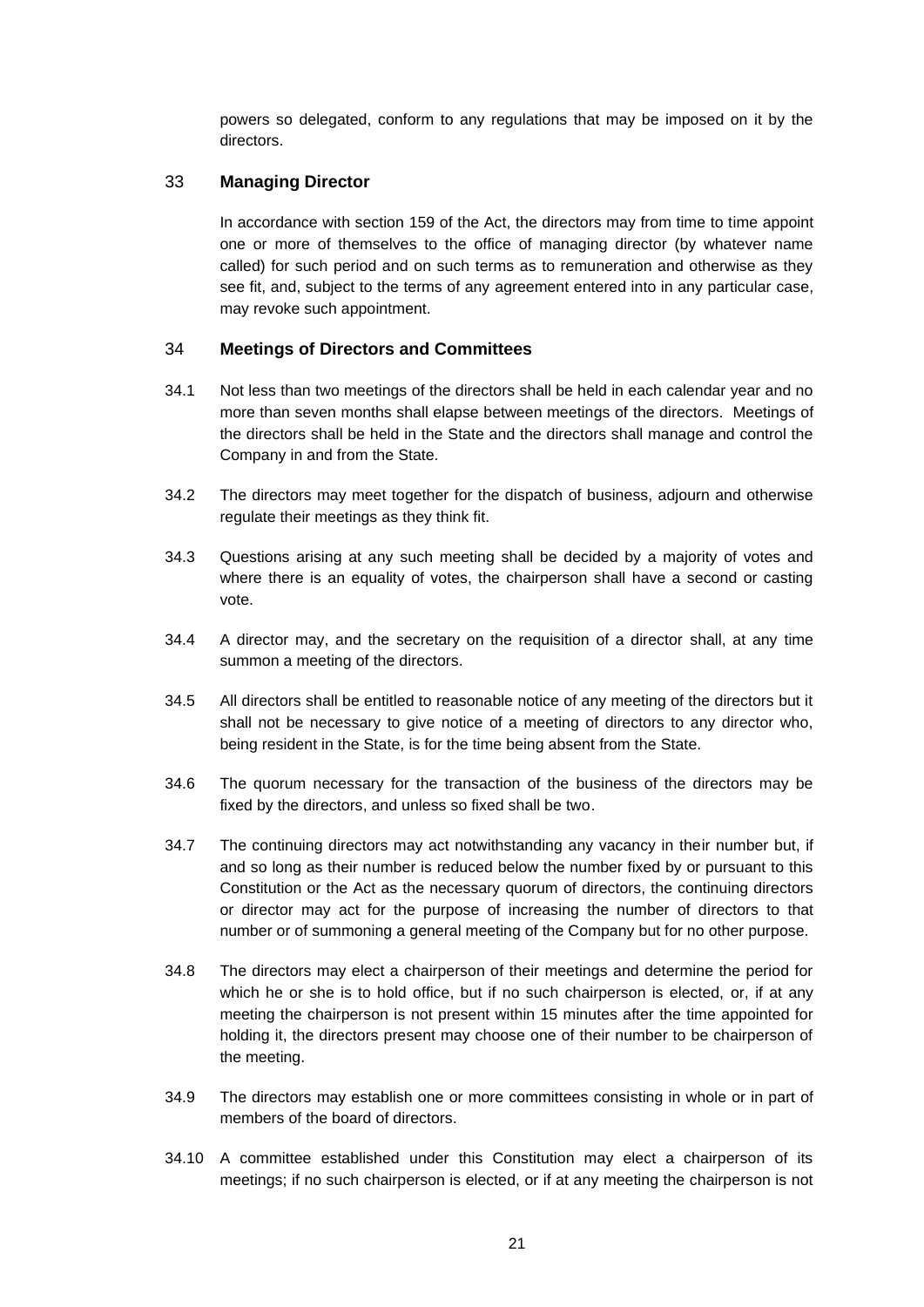present within 15 minutes after the time appointed for holding it, the members of the committee present may choose one of their number to be chairperson of the meeting.

- 34.11 A committee may meet and adjourn meetings as it thinks proper.
- 34.12 Questions arising at any meeting of a committee shall be determined by a majority of votes of the members of the committee present, and where there is an equality of votes, the chairperson shall have a second or casting vote.
- 34.13 The application of section 160 of the Act shall be modified accordingly.

#### <span id="page-24-0"></span>35 **Written Resolutions of Directors**

- <span id="page-24-1"></span>35.1 A resolution in writing signed by all the directors of the Company, or by all the members of a committee of them, and who are for the time being entitled to receive notice of a meeting of the directors or, as the case may be, of such a committee, shall be as valid as if it had been passed at a meeting of the directors or such a committee duly convened and held. A resolution executed by an alternate director need not also be signed by his appointer.
- 35.2 A resolution referred to in regulation [35.1](#page-24-1) may be signed by electronic signature, advanced electronic signature or otherwise as approved by the directors.
- <span id="page-24-3"></span>35.3 Subject to regulation [35.4,](#page-24-2) where one or more of the directors (other than a majority of them) would not, by reason of:
	- (a) the Act or any other enactment;
	- (b) the Constitution; or
	- (c) a rule of law,

be permitted to vote on a resolution such as is referred to in regulation [35.1,](#page-24-1) if it were sought to pass the resolution at a meeting of the directors duly convened and held, then such a resolution, notwithstanding anything in regulation [35.1,](#page-24-1) shall be valid for the purposes of that regulation if the resolution is signed by those of the directors who would have been permitted to vote on it had it been sought to pass it at such a meeting.

- <span id="page-24-2"></span>35.4 In a case falling within regulation [35.3,](#page-24-3) the resolution shall state the name of each director who did not sign it and the basis on which he or she did not sign it.
- 35.5 For the avoidance of doubt, nothing in the preceding regulations dealing with a resolution that is signed by other than all of the directors shall be read as making available, in the case of an equality of votes, a second or casting vote to the one of their number who would, or might have been, if a meeting had been held to transact the business concerned, chairperson of that meeting.
- 35.6 The application of section 161 of the Act shall be modified accordingly.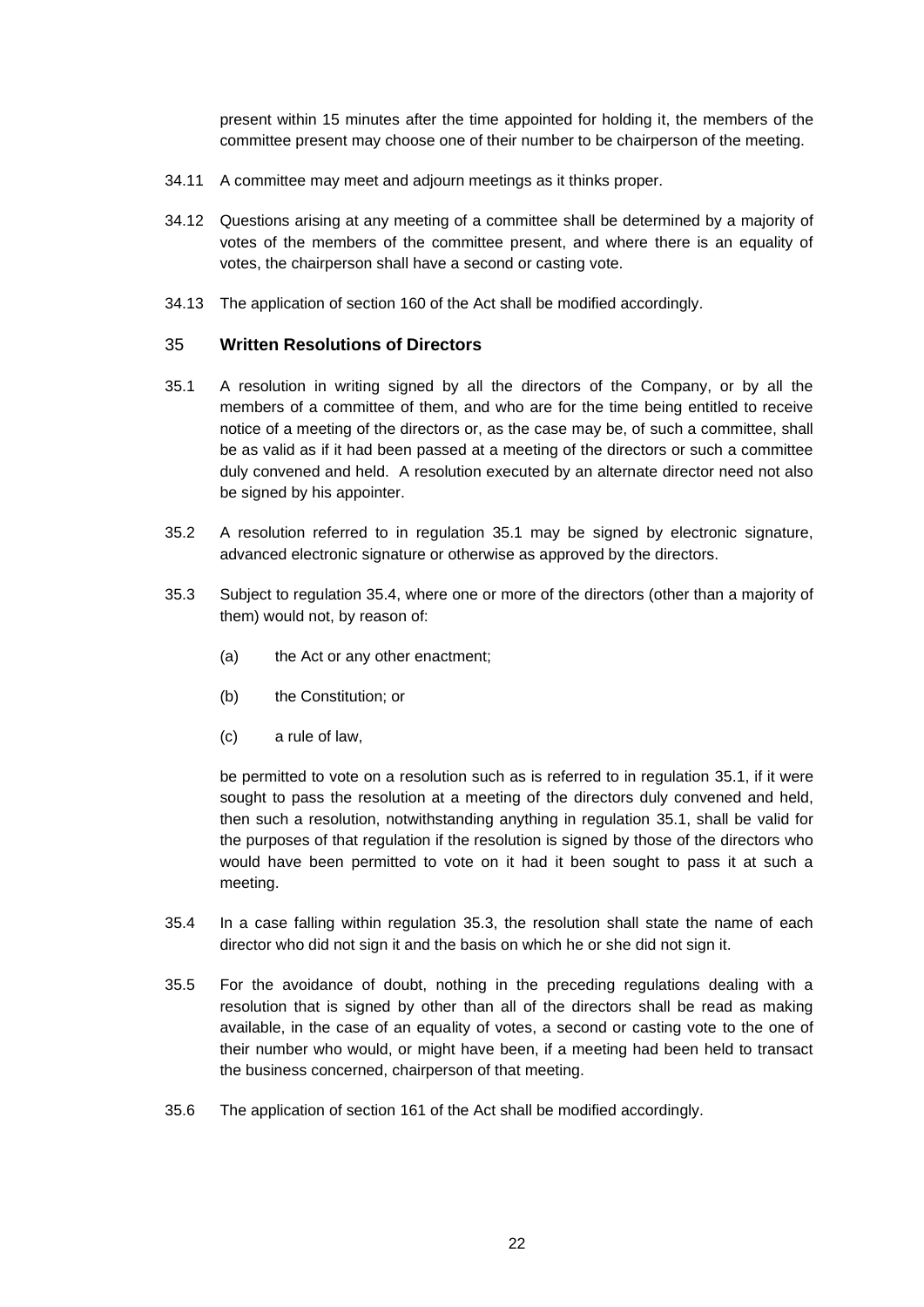## <span id="page-25-0"></span>36 **Meetings of Directors by Conference**

- 36.1 A meeting of the directors or of a committee of them may consist of a conference between some or all of the directors or, as the case may be, members of the committee who are not all in one place, but each of whom is able (directly or by means of telephonic, video or other electronic communication) to speak to each of the others and to be heard by each of the others and:
	- 36.1.1 a director or member of a committee taking part in such a conference shall be deemed to be present in person at the meeting and shall be entitled to vote and be counted in a quorum accordingly;
	- 36.1.2 such conference shall be originated in the State; and
	- 36.1.3 such a meeting shall be deemed to take place in the State.
- 36.2 The application of section 161 of the Act shall be modified accordingly.

#### <span id="page-25-1"></span>37 **Voting by Director in respect of Contracts**

- 37.1 Subject to the other provisions of the Act, a director may vote in respect of any contract, appointment or arrangement in which he or she is interested and he or she shall be counted in the quorum present at the meeting.
- 37.2 The application of section 161 of the Act shall be modified accordingly.

# <span id="page-25-2"></span>38 **Holding of any other Office or Place of Profit under the Company by Director**

- <span id="page-25-4"></span>38.1 A director may hold any other office or place of profit under the Company (other than the office of statutory auditor) in conjunction with his or her office of director for such period and on such terms as to remuneration and otherwise as the directors may determine.
- <span id="page-25-3"></span>38.2 No director or intending such director shall be disqualified by his or her office from contracting with the Company either with regard to his or her tenure of any such other office or place of profit or as vendor, purchaser or otherwise.
- 38.3 In particular, neither shall:
	- 38.3.1 any contract with respect to any of the matters referred to in regulation [38.2,](#page-25-3) nor any contract or arrangement entered into by or on behalf of the Company in which a director is in any way interested, be liable to be avoided; nor
	- 38.3.2 a director so contracting or being so interested be liable to account to the Company for any profit realised by any such contract or arrangement,

by reason of such director holding that office or of the fiduciary relation thereby established.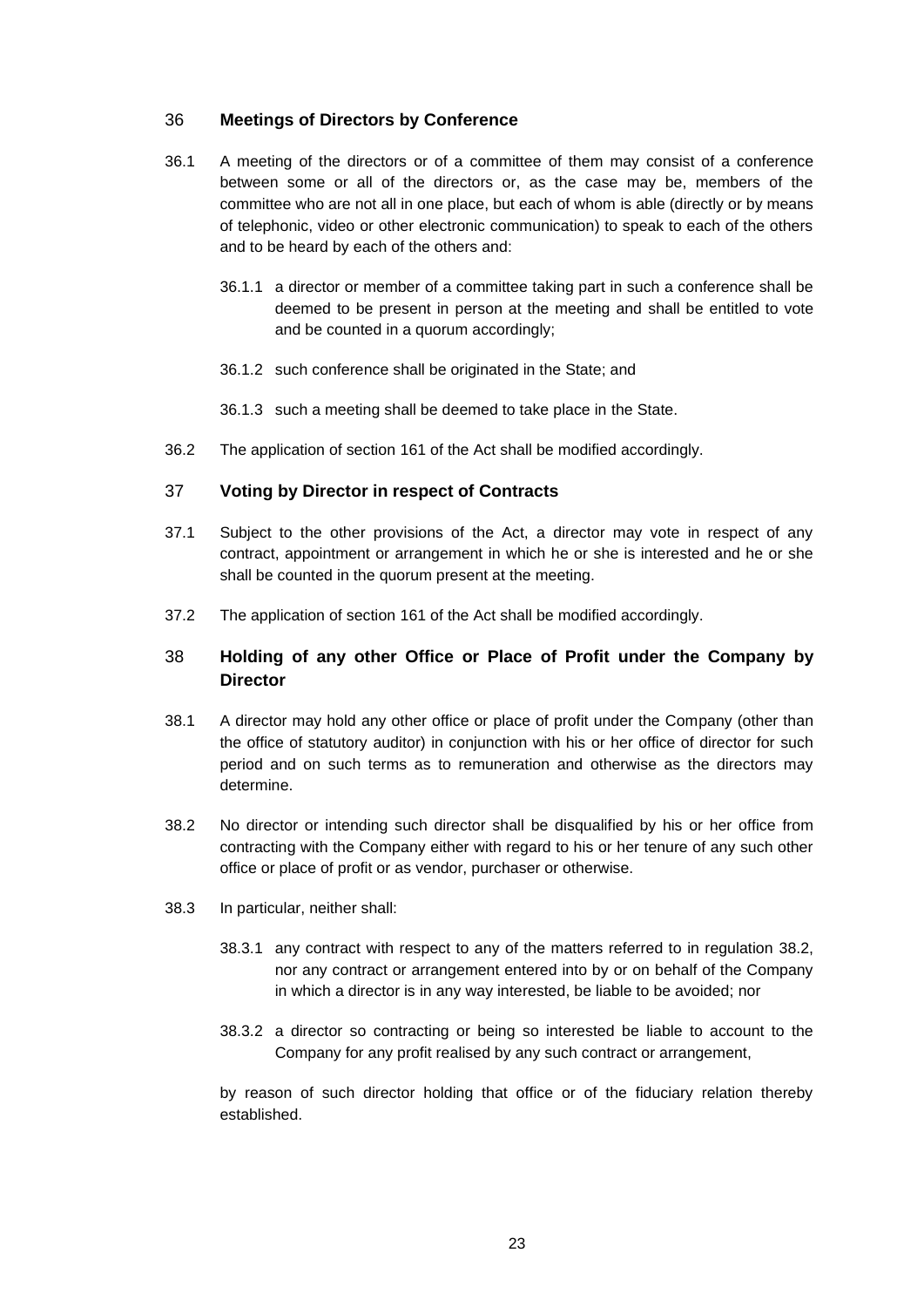# <span id="page-26-0"></span>39 **Counting of Director in Quorum and Voting at Meeting at which Director is Appointed**

- 39.1 A director of the Company, notwithstanding his or her interest, may be counted in the quorum present at any meeting at which:
	- 39.1.1 that director or any other director is appointed to hold any such office or place of profit under the Company as is mentioned in regulation [38.1;](#page-25-4) or
	- 39.1.2 the terms of any such appointment are arranged,

and he or she may vote on any such appointment or arrangement other than his or her own appointment or the arrangement of the terms of it.

# <span id="page-26-1"></span>40 **Duty of Director to Disclose his or her Interest in Contracts made by Company**

In accordance with section 231 of the Act, it shall be the duty of a director who is in any way, whether directly or indirectly, interested in a contract or proposed contract with the Company, to declare the nature of his or her interest to the Company.

## <span id="page-26-2"></span>41 **Alternate Directors**

- 41.1 Any director (the "appointer") of the Company may from time to time appoint any other director of it or any other person to be an alternate director (the "appointee") as respects him or her.
- 41.2 The appointee may act as alternate director to represent more than one director, and an alternate director shall be entitled at meetings of the directors, or any committee of the directors, to one vote for every director whom he represents (and who is not present) in addition to his own vote (if any) as a director, but he shall count as only one for the purpose of determining whether a quorum is present at the meeting.
- 41.3 The appointee, while he or she holds office as an alternate director, shall be entitled:
	- (a) to notice of meetings of the directors;
	- (b) to attend at such meetings as a director; and
	- (c) in place of the appointer, to vote at such meetings as a director,

but shall not be entitled to be remunerated otherwise than out of the remuneration of the appointer.

- 41.4 Any appointment under this section shall be effected by notice in writing given by the appointer to the Company.
- 41.5 Any appointment so made may be revoked at any time by the appointer or by a majority of the other directors or by the Company in general meeting.
- 41.6 Revocation of such an appointment by the appointer shall be effected by notice in writing given by the appointer to the Company.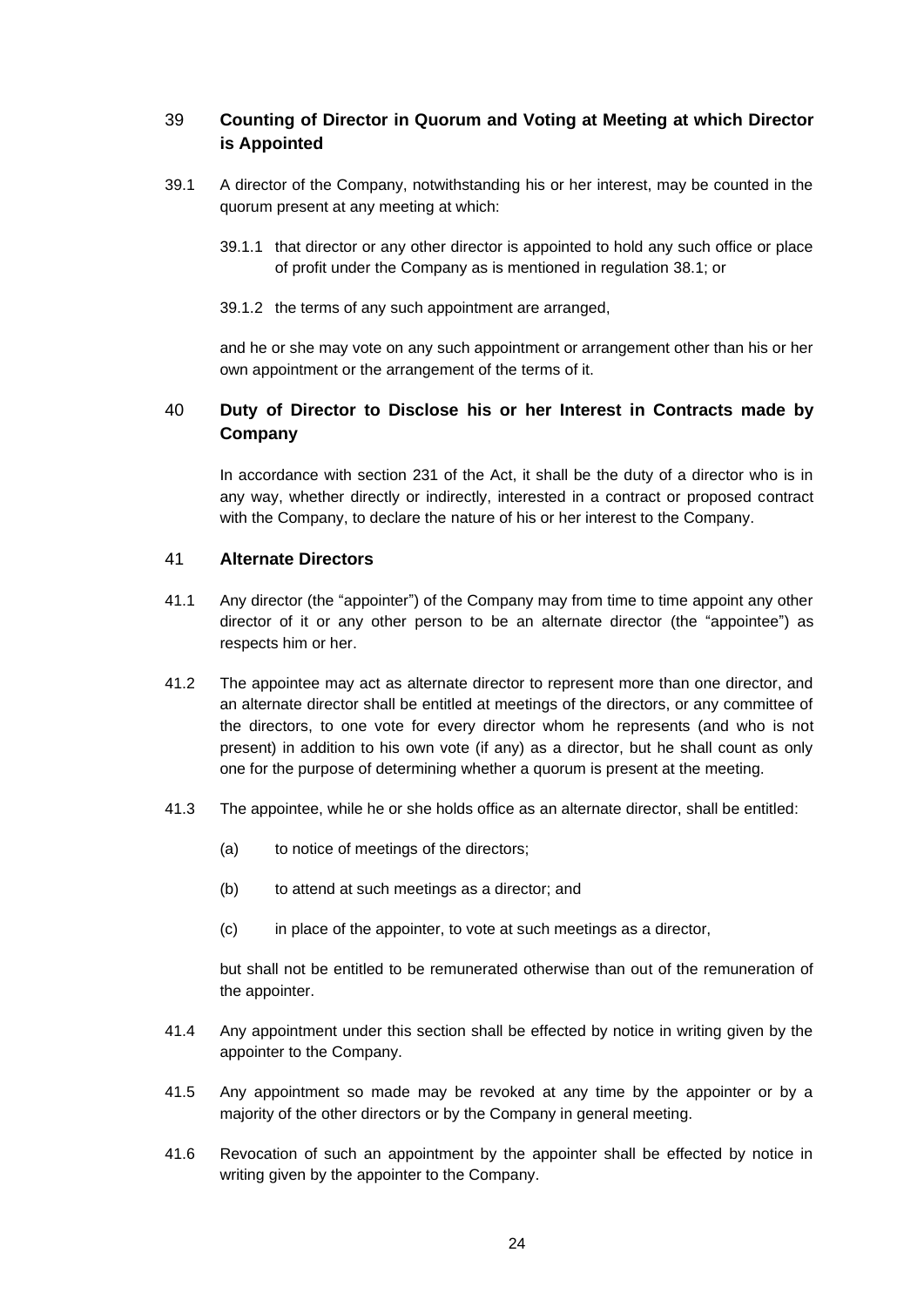- 41.7 An appointee shall cease to be an alternate director:
	- (a) if his appointer ceases to be a director; or
	- (b) on the happening of any event which, if he were a director, would cause him to vacate his office as director; or
	- (c) if he resigns his office by notice in writing to the Company.
- 41.8 The application of section 165 of the Act shall be modified accordingly.

#### <span id="page-27-0"></span>42 **Minutes of Proceedings of Directors**

- 42.1 The Company shall cause minutes to be entered in books kept for that purpose of:
	- (a) all appointments of officers made by its directors;
	- (b) the names of the directors present at each meeting of its directors and of any committee of the directors; and
	- (c) all resolutions and proceedings at all meetings of its directors and of committees of directors.

## **GENERAL MEETINGS AND RESOLUTIONS**

#### <span id="page-27-2"></span><span id="page-27-1"></span>43 **Annual General Meeting**

- 43.1 Subject to regulation [43.2](#page-27-3) and [43.4,](#page-27-4) the Company shall in each year hold a general meeting as its annual general meeting in addition to any other meetings in that year and shall specify the meeting as such in the notices calling it and not more than 15 months shall elapse between the date of one annual general meeting of the Company and that of the next.
- <span id="page-27-3"></span>43.2 So long as the Company holds its first annual general meeting within 18 months after the date of its incorporation, it need not hold it in the year of its incorporation or in the following year.
- 43.3 The financial statements and report of the directors and the statutory auditors for a financial year shall be laid before a general meeting of the Company not later than nine months after the financial year end date.
- <span id="page-27-4"></span>43.4 If the Company is a single-member company, the Company need not hold an annual general meeting in any year where all the members entitled (at the date of the written resolution referred to in this regulation) to attend and vote at such general meeting sign, before the latest date for the holding of that meeting a written resolution:
	- 43.4.1 acknowledging receipt of the financial statements that would have been laid before that meeting;
	- 43.4.2 resolving all such matters as would have been resolved at that meeting; and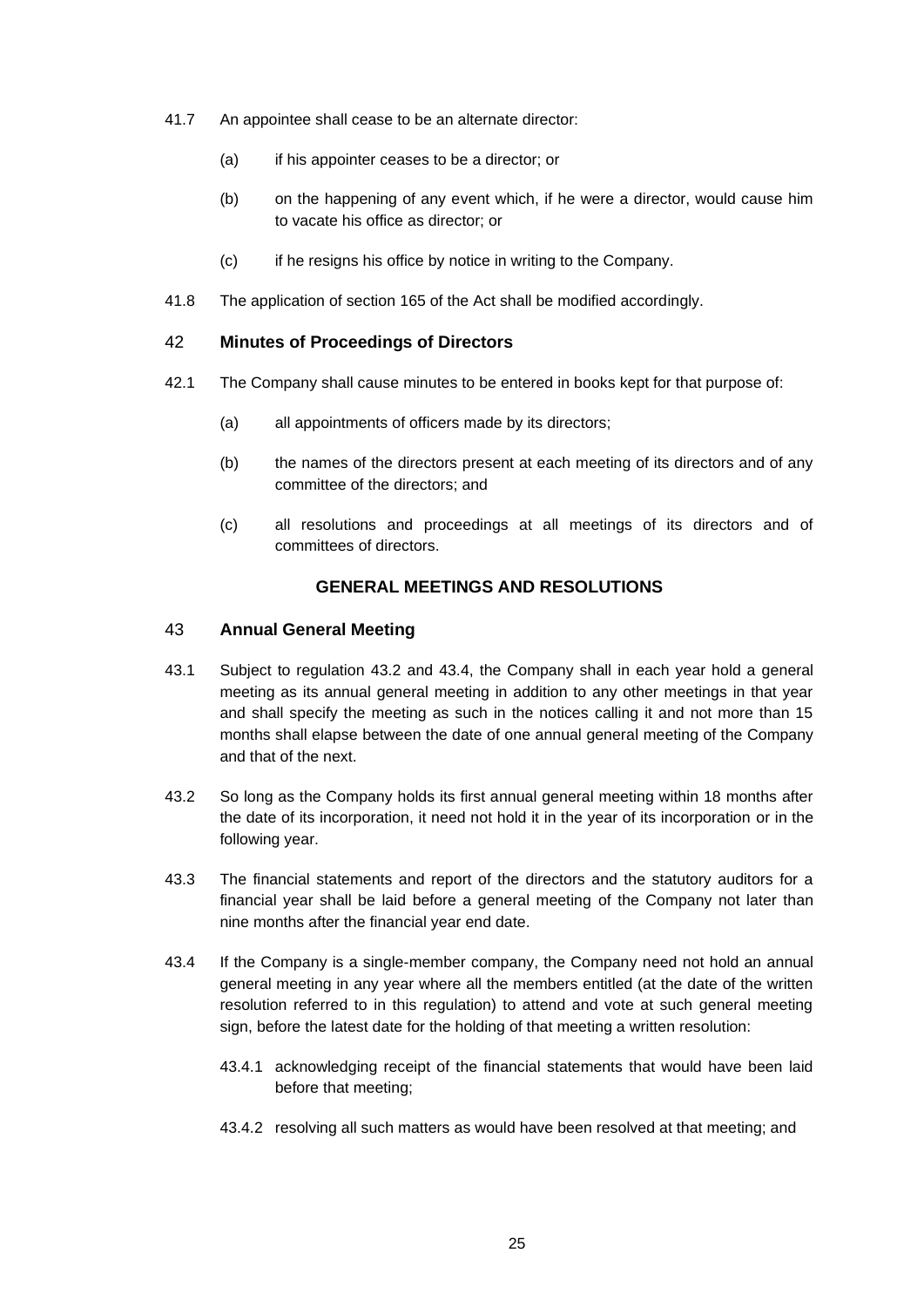43.4.3 confirming no change is proposed in the appointment of the person (if any) who, at the date of the resolution, stands appointed as statutory auditor of the Company.

### <span id="page-28-0"></span>44 **Location and Means for Holding General Meetings**

- 44.1 An annual general meeting of the Company or an extraordinary general meeting of it shall be held inside the State.
- 44.2 A meeting referred to in the foregoing regulations may be held in two or more venues (inside the State) at the same time using any technology that provides members, as a whole, with a reasonable opportunity to participate.

## <span id="page-28-1"></span>45 **Extraordinary General Meetings**

- 45.1 The directors of the Company may, whenever they think fit, convene an extraordinary general meeting. If, at any time, there are not sufficient directors capable of acting to form a quorum, any director or any member of the Company may convene an extraordinary general meeting in the same manner as nearly as possible as that in which meetings may be convened by the directors.
- <span id="page-28-4"></span>45.2 One or more members of the Company holding, or together holding, at any time not less than 50 per cent of the paid up share capital of the Company as, at that time, carries the right of voting at general meetings of the Company may convene an extraordinary general meeting of the Company.
- <span id="page-28-2"></span>45.3 The directors of the Company shall, on the requisition of one or more members holding, or together holding, at the date of the deposit of the requisition, not less than 10 per cent of the paid up share capital of the Company, as at the date of the deposit carries the right of voting at general meetings of the Company, forthwith proceed duly to convene an extraordinary general meeting of the Company.
- 45.4 The requisition shall state the objects of the meeting and shall be signed by the requisitionists and deposited at the registered office of the Company and may consist of several documents in like form each signed by one or more requisitionists.
- <span id="page-28-5"></span>45.5 If the directors do not within 21 days after the date of the deposit of the requisition proceed to convene a meeting to be held within two months after that date (the "requisition date"), the requisitionists, or any of them representing more than 50 per cent of the total voting rights of all of them, may themselves convene a meeting, but any meeting so convened shall not be held after the expiration of three months after the requisition date.
- <span id="page-28-3"></span>45.6 Any reasonable expenses incurred by the requisitionists by reason of the failure of the directors to convene a meeting shall be repaid to the requisitionists by the Company and any sum so repaid shall be retained by the Company out of any sums due or to become due from the Company by way of fees or other remuneration in respect of their services to such of the directors as were in default.
- 45.7 For the purposes of regulations [45.3](#page-28-2) to [45.6,](#page-28-3) the directors shall, in the case of a meeting at which a resolution is to be proposed as a special resolution, be deemed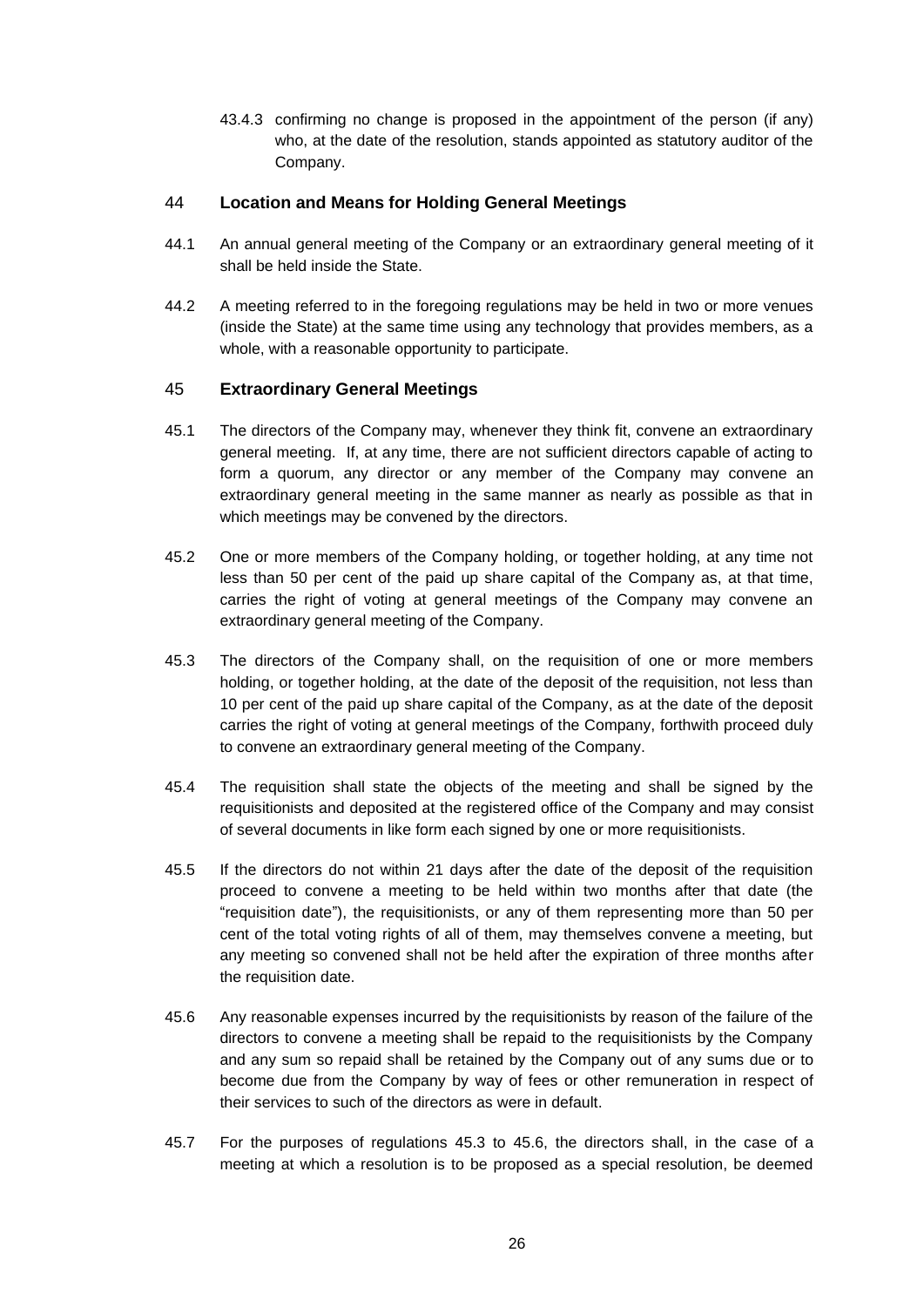not to have duly convened the meeting if they do not give such notice of it as is required by section 181 of the Act.

45.8 A meeting convened under regulations [45.2](#page-28-4) and [45.5](#page-28-5) shall be convened in the same manner as nearly as possible as that in which meetings are to be convened by directors.

#### <span id="page-29-0"></span>46 **Persons entitled to Notice of General Meetings**

- 46.1 Notice of every general meeting of the Company ("relevant notice") shall be given to:
	- 46.1.1 every member;
	- 46.1.2 the personal representative of a deceased member of the Company, which member would, but for his or her death, be entitled to vote at the meeting;
	- 46.1.3 the assignee in bankruptcy of a bankrupt member of the Company (being a bankrupt member who is entitled to vote at the meeting); and
	- 46.1.4 the directors and secretary of the Company.
- 46.2 Unless the Company is entitled to and has availed itself of the audit exemption under sections 360 or 365 of the Act (and, where relevant, section 399 has been complied with in that regard), the statutory auditors of the Company shall be entitled to:
	- 46.2.1 attend any general meeting of the Company;
	- 46.2.2 receive all notices of, and other communications relating to, any general meeting which any member of the Company is entitled to receive; and
	- 46.2.3 be heard at any general meeting which they attend on any part of the business of the meeting which concerns them as statutory auditors.

#### <span id="page-29-1"></span>47 **Notice of General Meetings**

- <span id="page-29-2"></span>47.1 A meeting of the Company, other than an adjourned meeting, shall be called:
	- 47.1.1 in the case of the annual general meeting or an extraordinary general meeting for the passing of a special resolution, by not less than 21 days' notice;
	- 47.1.2 in the case of any other extraordinary general meeting, by not less than 14 days' notice.
- 47.2 A meeting of the Company shall, notwithstanding that it is called by shorter notice than that specified in regulation [47.1,](#page-29-2) be deemed to have been duly called if it is so agreed by:
	- 47.2.1 all the members entitled to attend and vote at the meeting; and
	- 47.2.2 unless no statutory auditors of the Company stand appointed in consequence of the Company availing itself of the audit exemption under sections 360 or 365 of the Act (and, where relevant, section 399 has been complied with in that regard), the statutory auditors of the Company.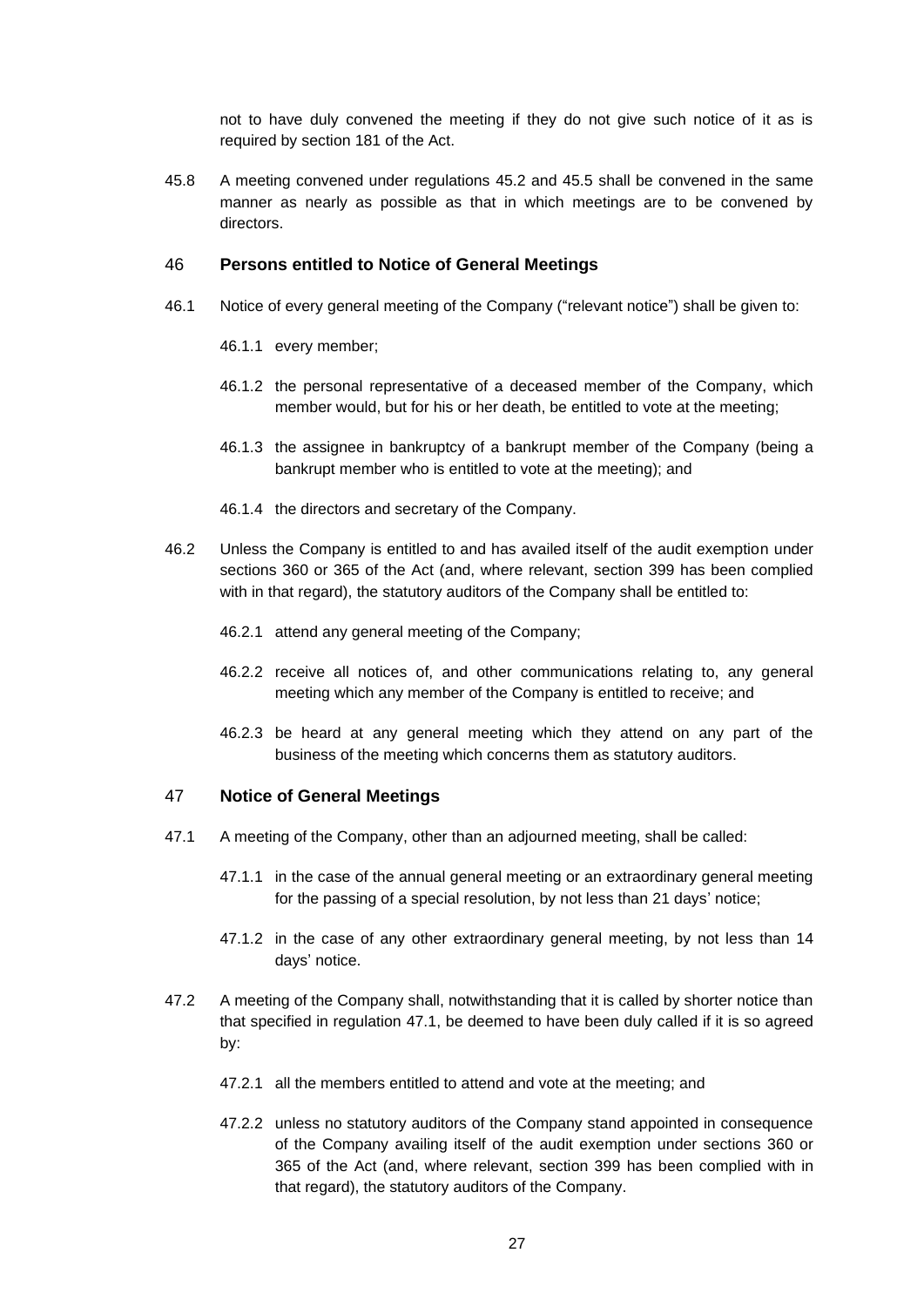- 47.3 A resolution may be proposed and passed as a special resolution at a meeting of which less than 21 days' notice has been given if it is so agreed by a majority in number of the members having the right to attend and vote at any such meeting, being a majority either:
	- 47.3.1 together holding not less than 90 per cent in nominal value of the shares giving that right; or
	- 47.3.2 together representing not less than 90 per cent of the total voting rights at that meeting of all the members.
- 47.4 Where notice of a meeting is given by posting it by ordinary prepaid post to the registered address of a member, then, for the purposes of any issue as to whether the correct period of notice for that meeting has been given, the giving of the notice shall be deemed to have been effected on the expiration of 24 hours following posting.
- 47.5 In determining whether the correct period of notice has been given by a notice of a meeting, neither the day on which the notice is served nor the day of the meeting for which it is given shall be counted.
- 47.6 The notice of a meeting shall specify:
	- (a) the place, the date and the time of the meeting;
	- (b) the general nature of the business to be transacted at the meeting;
	- (c) in the case of a proposed special resolution, the text or substance of that proposed special resolution; and
	- (d) with reasonable prominence a statement that:
		- (i) a member entitled to attend and vote is entitled to appoint a proxy using the form set out in section 184 of the Act to attend, speak and vote instead of him or her;
		- (ii) a proxy need not be a member; and
		- (iii) the time by which the proxy must be received at the Company's registered office or some other place within the State as is specified in the statement for that purpose.
- 47.7 The accidental omission to give notice of a meeting to, or the non-receipt of notice of a meeting by, any person entitled to receive notice shall not invalidate the proceedings at the meeting.

# <span id="page-30-0"></span>48 **Quorum**

- 48.1 No business shall be transacted at any general meeting of the Company unless a quorum of members is present at the time when the meeting proceeds to business.
- 48.2 Two members of the Company present in person or by proxy at a general meeting of it shall be a quorum.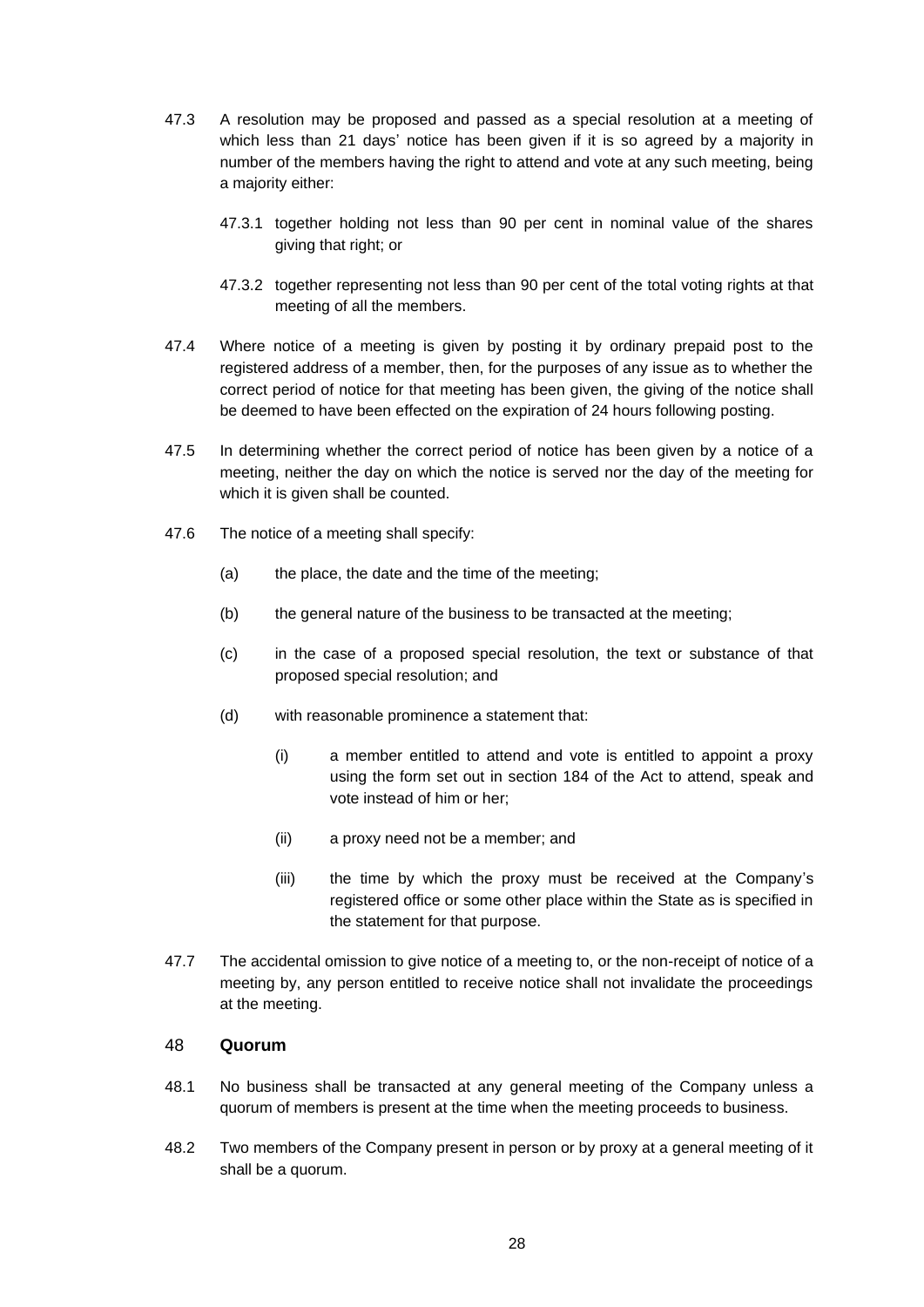- 48.3 In the case of a single-member company, one member of the Company present in person or by proxy at a general meeting of it shall be a quorum.
- 48.4 If within 15 minutes after the time appointed for a general meeting a quorum is not present, then:
	- 48.4.1 where the meeting has been convened upon the requisition of members, the meeting shall be dissolved;
	- 48.4.2 in any other case:
		- (a) the meeting shall stand adjourned to the same day in the next week, at the same time and place or to such other day and at such other time and place as the directors may determine; and
		- (b) if at the adjourned meeting a quorum is not present within half an hour after the time appointed for the meeting, the members present shall be a quorum.

#### <span id="page-31-0"></span>49 **Proxies**

- 49.1 Subject to regulation [49.3,](#page-31-1) any member of the Company entitled to attend and vote at a meeting of the Company shall be entitled to appoint another person (whether a member or not) as his or her proxy to attend and vote instead of him or her.
- 49.2 A proxy so appointed shall have the same right as the member to speak at the meeting and to vote on a show of hands and on a poll.
- <span id="page-31-1"></span>49.3 A member of the Company shall not be entitled to appoint more than one proxy to attend on the same occasion.
- 49.4 The instrument appointing a proxy (the "instrument of proxy") shall be in writing:
	- (a) under the hand of the appointer or of his or her attorney duly authorised in writing; or
	- (b) if the appointer is a body corporate, either under seal of the body corporate or under the hand of an officer or attorney of it duly authorised in writing.
- <span id="page-31-3"></span>49.5 The instrument of proxy and the power of attorney or other authority, if any, under which it is signed, or a notarially certified copy of that power or authority, shall be deposited at the registered office of the Company concerned or at such other place within the State as is specified for that purpose in the notice convening the meeting, and shall be so deposited not later than the 'appointed time' as defined in regulation [49.6.](#page-31-2)
- <span id="page-31-2"></span>49.6 The appointed time is:
	- (a) immediately before the time for holding the meeting or adjourned meeting at which the person named in the instrument proposes to vote; or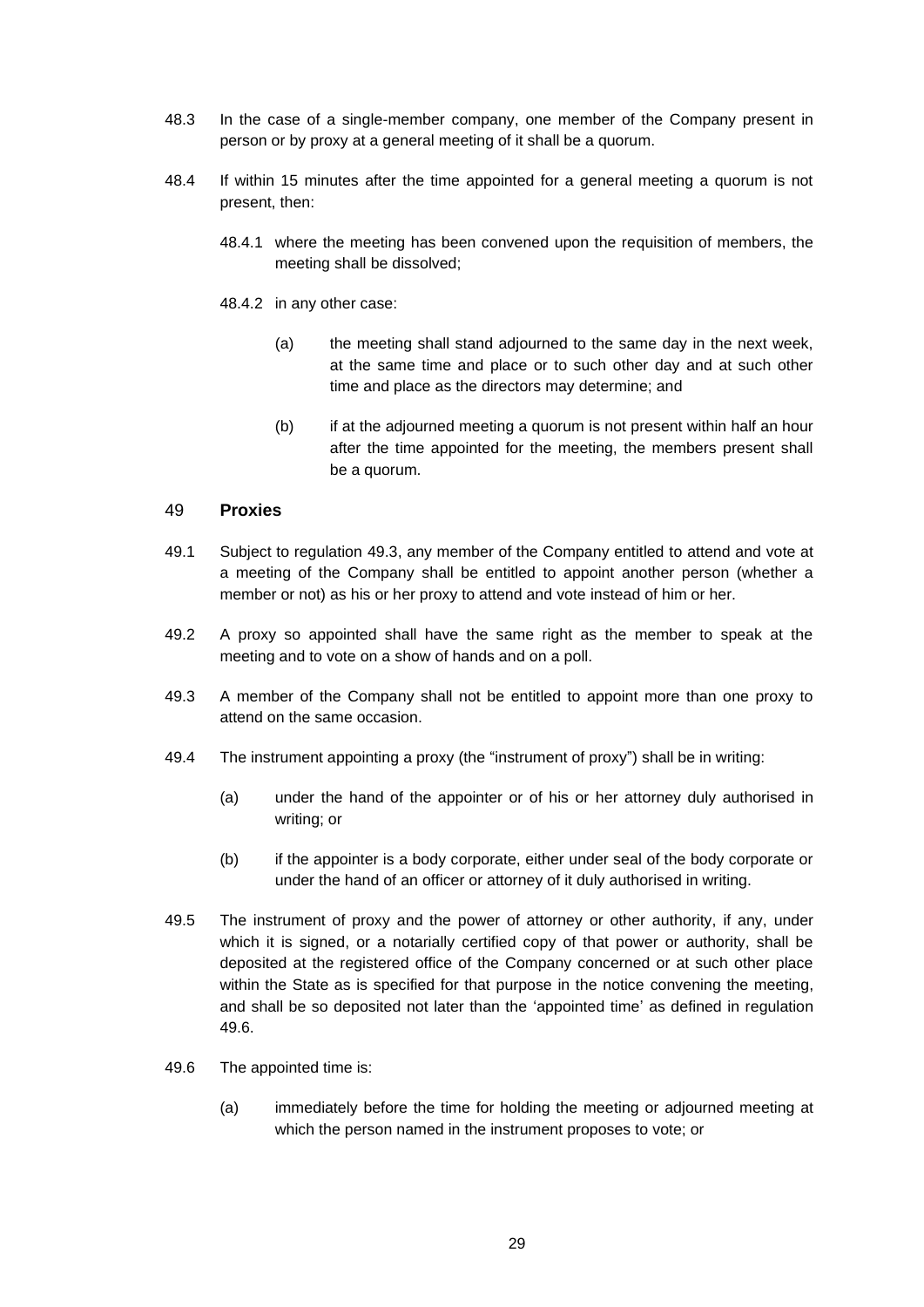(b) in the case of a poll, immediately before the time appointed for the taking of the poll,

and the application of section 183(6) of the Act shall be modified accordingly.

- 49.7 The depositing of the instrument of proxy referred to in regulation [49.5](#page-31-3) may, rather than it being effected by sending or delivering the instrument, be effected by communicating the instrument to the Company by electronic means, and this regulation likewise applies to the depositing of anything else referred to in regulation [49.5.](#page-31-3)
- 49.8 If regulation [49.5](#page-31-3) or regulation [49.6](#page-31-2) is not complied with, the instrument of proxy shall not be treated as valid.
- <span id="page-32-2"></span>49.9 Subject to regulation [49.10,](#page-32-1) a vote given in accordance with the terms of an instrument of proxy shall be valid notwithstanding the previous death or insanity of the appointer or revocation of the proxy or of the authority under which the proxy was executed or the transfer of the share in respect of which the proxy is given.
- <span id="page-32-1"></span>49.10 Regulation [49.9](#page-32-2) does not apply if notice in writing of the occurrence of one of the events mentioned in that regulation is received by the Company concerned at its registered office before the commencement of the meeting or adjourned meeting at which the proxy is used.
- 49.11 For the purposes of any meeting of the Company, no officer of the Company shall knowingly and intentionally authorise or permit invitations to appoint as proxy a person or one of a number of persons specified in the invitations to be issued at the Company's expense to some only of the members entitled to be sent a notice of the meeting and to vote at it by proxy.

# <span id="page-32-0"></span>50 **Form of Proxy**

50.1 An instrument appointing a proxy shall be in the following form or a form as near to it as circumstances permit:

[name of Company] ("the Company")

[name of member] ("the Member") of [address of member] being a member of the Company hereby appoint/s [name and address of proxy] or failing him or her

[name and address of alternative proxy] as the proxy of the Member to attend, speak and vote for the Member on behalf of the Member at the (annual or extraordinary, as the case may be) general meeting of the Company to be held on the [date of meeting] and at any adjournment of the meeting.

The proxy is to vote as follows:

| Voting instructions to Proxy      |           |         |         |  |  |
|-----------------------------------|-----------|---------|---------|--|--|
| (choice to be marked with an "X") |           |         |         |  |  |
| Number or<br>description of       | In favour | Abstain | Against |  |  |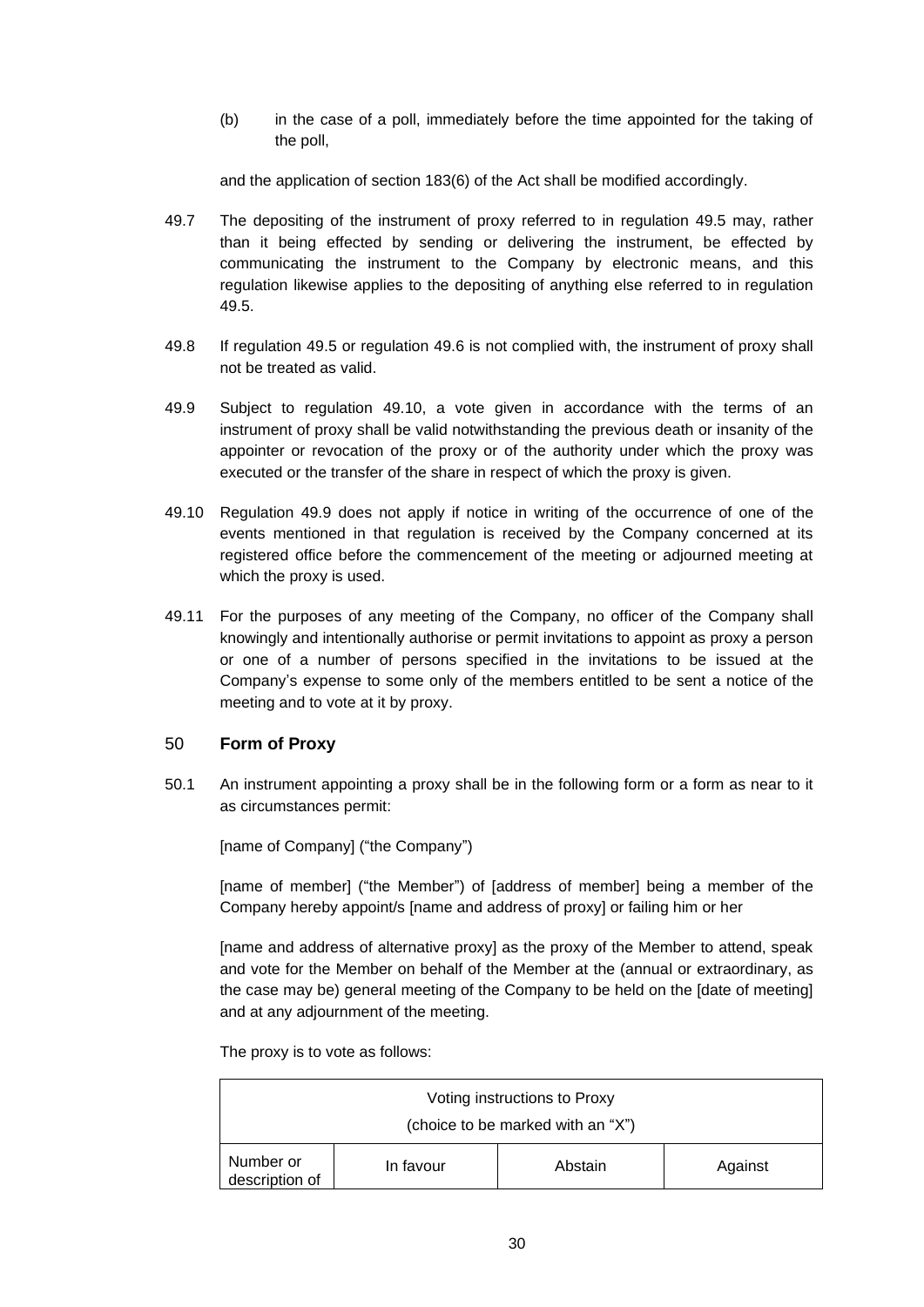| resolution                                                               |  |  |  |  |
|--------------------------------------------------------------------------|--|--|--|--|
| 1.                                                                       |  |  |  |  |
| 2.                                                                       |  |  |  |  |
| 3.                                                                       |  |  |  |  |
| Unless otherwise instructed the proxy will vote as he or she thinks fit. |  |  |  |  |
| Signature of Member                                                      |  |  |  |  |
| Date:                                                                    |  |  |  |  |

# <span id="page-33-0"></span>51 **Representation of Bodies Corporate at Meetings of Companies**

- 51.1 A body corporate may, if it is a member of the Company, by resolution of its directors or other governing body authorise such person (in this section referred to as an "authorised person") as it thinks fit to act as its representative at any meeting of the Company or at any meeting of any class of members of the Company.
- 51.2 A body corporate may, if it is a creditor (including a holder of debentures) of the Company, by resolution of its directors or other governing body authorise such person (in this section also referred to as an "authorised person") as it thinks fit to act as its representative at any meeting of any creditors of the Company held in pursuance of the Act or the provisions contained in any debenture or trust deed, as the case may be.
- 51.3 An authorised person shall be entitled to exercise the same powers on behalf of the body corporate which he or she represents as that body corporate could exercise if it were an individual member of the Company, creditor or holder of debentures of the Company.
- 51.4 The chairperson of a meeting may require a person claiming to be an authorised person within the meaning of this section to produce such evidence of the person's authority as such as the chairperson may reasonably specify and, if such evidence is not produced, the chairperson may exclude such person from the meeting.

# <span id="page-33-1"></span>52 **Proceedings at Meetings**

- 52.1 The chairperson, if any, of the board of directors shall preside as chairperson at every general meeting of the Company, or if there is no such chairperson, or if he or she is not present within 15 minutes after the time appointed for the holding of the meeting or is unwilling to act, the directors present shall elect one of their number to be chairperson of the meeting.
- 52.2 If at any meeting no director is willing to act as chairperson or if no director is present within 15 minutes after the time appointed for holding the meeting, the members present and entitled to vote shall choose one of the members present and entitled to vote to be chairperson of the meeting.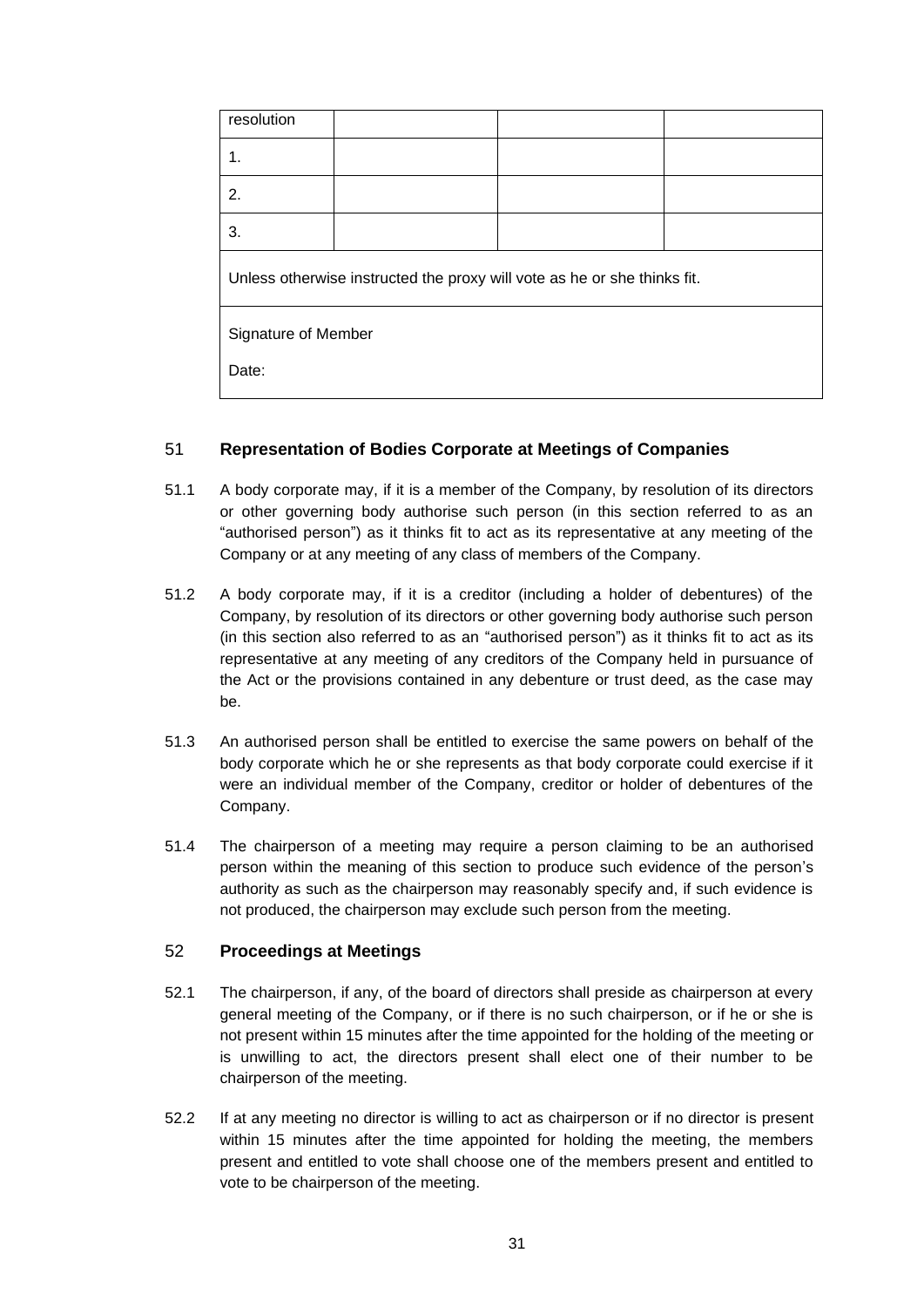- 52.3 The chairperson may, with the consent of any meeting at which a quorum is present, and shall if so directed by the meeting, adjourn the meeting from time to time and from place to place.
- 52.4 No business shall be transacted at any adjourned meeting other than the business left unfinished at the meeting from which the adjournment took place.
- 52.5 When a meeting is adjourned for 30 days or more, notice of the adjourned meeting shall be given as in the case of an original meeting but, subject to that, it shall not be necessary to give any notice of an adjournment or of the business to be transacted at an adjourned meeting.
- 52.6 Unless a poll is demanded in accordance with section 189 of the Act, at any general meeting:
	- (a) a resolution put to the vote of the meeting shall be decided on a show of hands; and
	- (b) a declaration by the chairperson that a resolution has, on a show of hands, been carried or carried unanimously, or by a particular majority, or lost, and an entry to that effect in the book containing the minutes of the proceedings of the Company shall be conclusive evidence of the fact without proof of the number or proportion of the votes recorded in favour of or against such resolution.
- 52.7 Where there is an equality of votes, whether on a show of hands or on a poll, the chairperson of the meeting at which the show of hands takes place or at which the poll is demanded, shall be entitled to a second or casting vote in addition to any other vote he or she may have.
- 52.8 The application of section 187 of the Act shall be modified accordingly.

#### <span id="page-34-0"></span>53 **Votes of Members**

- 53.1 Subject to any rights or restrictions for the time being attached to any class or classes of shares, where a matter is being decided:
	- (a) on a show of hands, every member present in person and every proxy shall have one vote, but so that no individual member shall have more than one vote; and
	- (b) on a poll, every member shall, whether present in person or by proxy, have one vote for each share of which he or she is the holder or for each €15 of stock held by him or her, as the case may be.
- 53.2 Where there are joint holders of a share, the vote of the senior who tenders a vote, whether in person or by proxy, shall be accepted to the exclusion of the votes of the other joint holders; and for this purpose, seniority shall be determined by the order in which the names of the joint holders stand in the register of members.
- 53.3 Each of the following: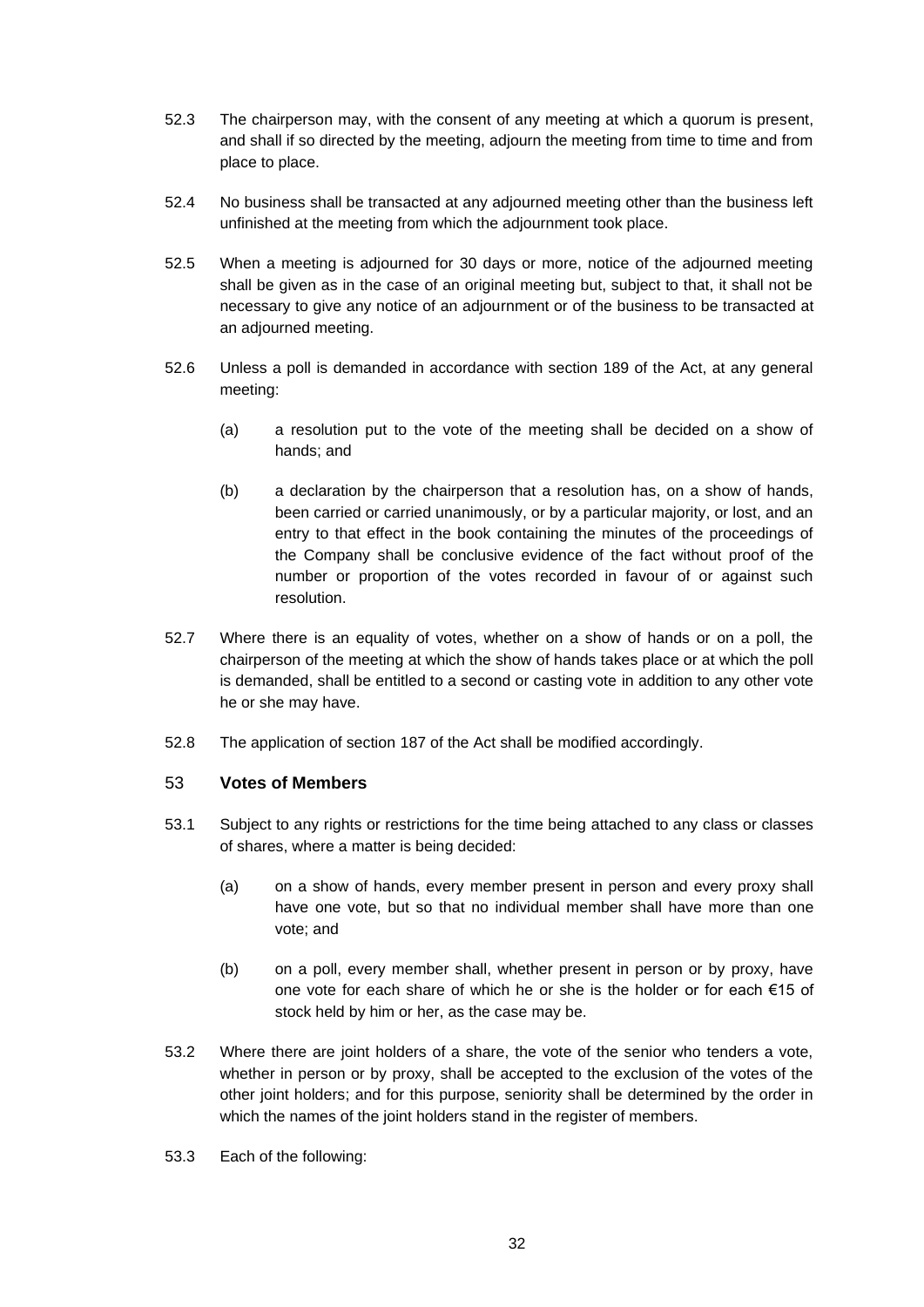- (a) a member of unsound mind;
- (b) a member who has made an enduring power of attorney;
- (c) a member in respect of whom an order has been made by any court having jurisdiction in cases of unsound mind;

may vote, whether on a show of hands or on a poll, by his or her committee, donee of a registered enduring power of attorney, receiver, guardian or other person appointed by the foregoing court.

- 53.4 Any such committee, donee of an enduring power of attorney, receiver, guardian, or other person may speak and vote by proxy, whether on a show of hands or on a poll.
- 53.5 No member shall be entitled to vote at any general meeting of the Company unless all calls or other sums immediately payable by him or her in respect of shares in the Company have been paid.
- 53.6 No objection shall be raised to the qualification of any voter except at the meeting or adjourned meeting at which the vote objected to is given or tendered, and every vote not disallowed at such meeting shall be valid for all purposes.
- 53.7 Any such objection made in due time shall be referred to the chairperson of the meeting, whose decision shall be final and conclusive.
- 53.8 The application of section 188 of the Act shall be modified accordingly.

## <span id="page-35-0"></span>54 **Unanimous Written Resolutions**

- <span id="page-35-1"></span>54.1 A resolution in writing signed by all the members of the Company for the time being entitled to attend and vote on such resolution at a general meeting (or being bodies corporate by their duly appointed representatives) shall be as valid and effective for all purposes as if the resolution had been passed at a general meeting of the Company duly convened and held and if described as a special resolution shall be deemed to be a special resolution.
- 54.2 A resolution passed in accordance with regulation [54.1](#page-35-1) shall be deemed to have been passed at a meeting held on the date on which it was signed by the last member to sign, and, where the resolution states a date as being the date of his or her signature thereof by any member, the statement shall be prima facie evidence that it was signed by him or her on that date.
- 54.3 If a resolution passed in accordance with regulation [54.1](#page-35-1) is not contemporaneously signed, the Company shall notify the members, within 21 days after the date of delivery to it of the documents referred to in regulation [54.4,](#page-35-2) of the fact that the resolution has been passed.
- <span id="page-35-2"></span>54.4 The signatories of a resolution passed in accordance with regulation [54.1](#page-35-1) shall, within 14 days after the date of its passing, procure delivery to the Company of the documents constituting the written resolution; without prejudice to the use of the other means of delivery generally permitted by the Act, such delivery may be effected by electronic mail or the use of a facsimile machine.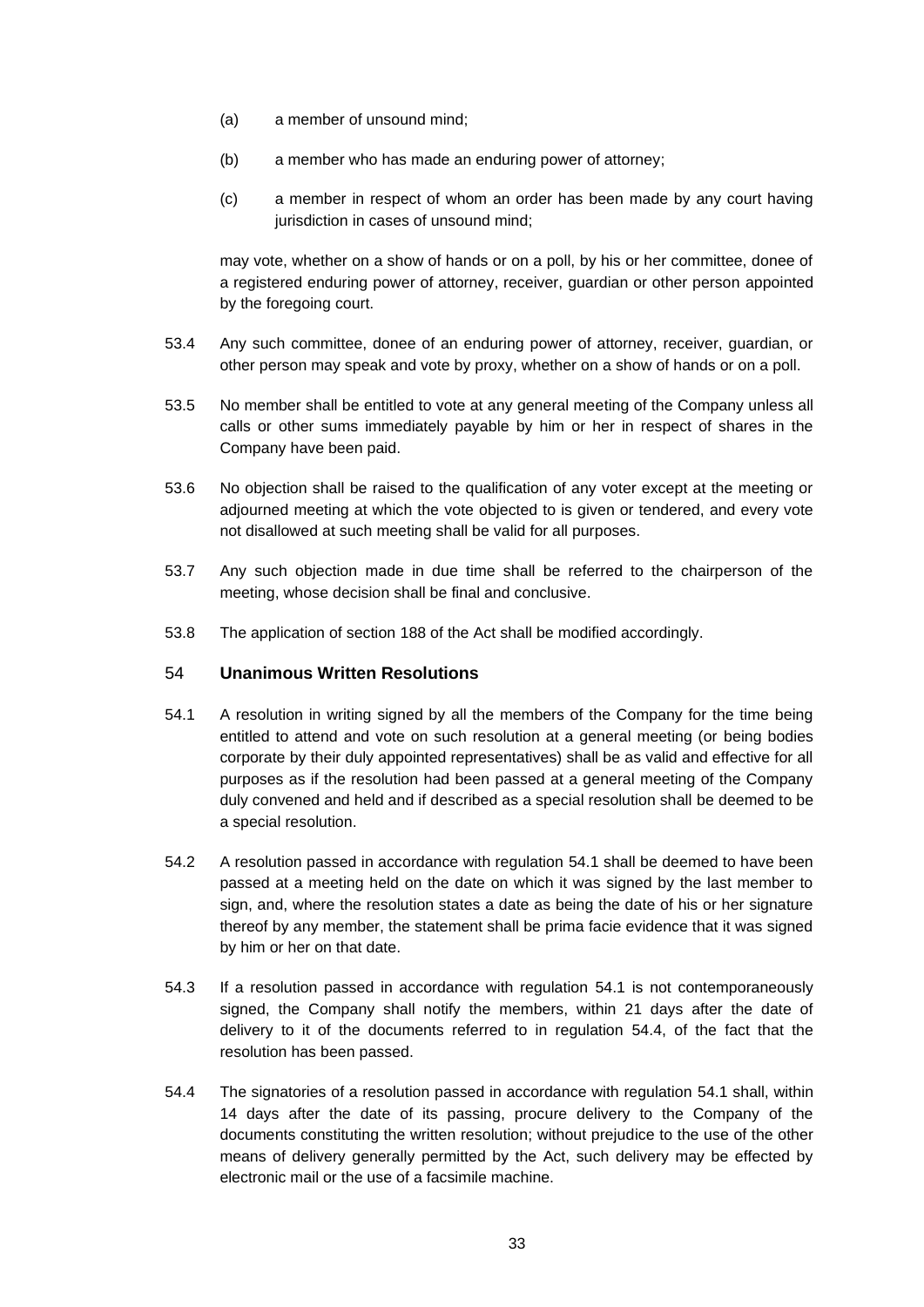- 54.5 This regulation does not apply to a resolution to remove a director or a resolution to effect the removal of a statutory auditor from office, or so as not to continue him or her in office.
- 54.6 A resolution referred to in regulation [54.1](#page-35-1) may be signed by electronic signature or advanced electronic signature.

# <span id="page-36-0"></span>55 **Single-Member Companies — Absence of need to hold General Meetings**

- <span id="page-36-4"></span>55.1 All the powers exercisable by the Company in general meeting under this Constitution or the Act or otherwise shall be exercisable, in the case of a single-member company, by the sole member without the need to hold a general meeting for that purpose.
- 55.2 Subject to regulation [55.3,](#page-36-3) any provision of this Constitution and the Act which enables or requires any matter to be done or to be decided by the Company in general meeting, or requires any matter to be decided by a resolution of the Company, shall be deemed to be satisfied, in the case of a single-member company, by a decision of the member which is drawn up in writing and notified to the Company in accordance with this regulation.
- <span id="page-36-3"></span>55.3 Regulation [55.1](#page-36-4) shall not empower the sole member of a single-member company to exercise the powers to remove a statutory auditor from, or not continue a statutory auditor in, office without holding the requisite meeting provided for in the Act.

# <span id="page-36-1"></span>56 **Minutes of Proceedings of Meetings of the Company**

The Company shall, as soon as may be after their holding or passing, cause minutes of all proceedings of general meetings of it, and the terms of all resolutions of it, to be entered in books kept for that purpose. All such books kept by the Company in pursuance of this regulation shall be kept at the same place.

# <span id="page-36-2"></span>57 **Service of Notices on Members**

- 57.1 Any notice to be given, served, sent or delivered pursuant to this Constitution (save where it is to be given, served, sent or delivered by electronic means) shall be in writing.
- 57.2 A notice or document to be given, served, sent or delivered in pursuance of this Constitution may be given to, served on, sent or delivered to any member by the Company:
	- (a) by hand delivering it to the member or his authorised agent or where the member is a body corporate, to any officer of that body corporate;
	- (b) by leaving it at the registered address of the member;
	- (c) by sending it by post in a pre-paid letter addressed to the member at the registered address of the member;
	- (d) by sending it by courier in a pre-paid letter addressed to the member at the registered address of the member;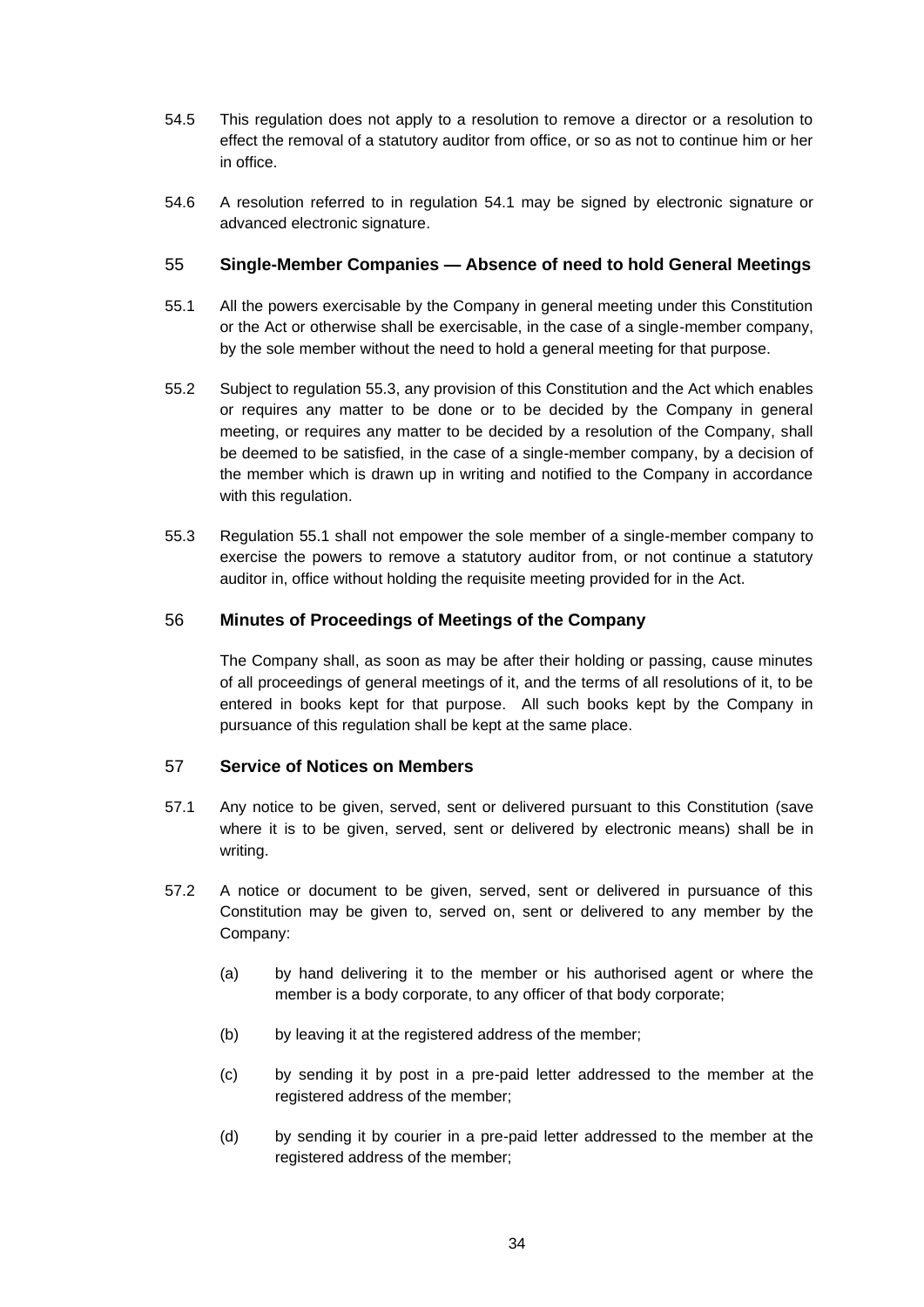- (e) by sending it by means of electronic mail or facsimile or other means of electronic communication approved by the directors to the address of the member notified to the Company by the member for such purpose (or if not so notified, then to the address of the member last known to the Company).
- 57.3 Any notice served, given, sent or delivered in accordance with the foregoing regulations shall be deemed, in the absence of any agreement to the contrary between the Company (or, as the case may be, the officer of it) and the member, to have been served, given sent or delivered:
	- (a) in the case of hand delivery, at the time of delivery (or, if delivery is refused, when tendered);
	- (b) in the case of it being left, at the time that it is left;
	- (c) in the case of its being posted or couriered on any day other than a Friday, Saturday or Sunday, 24 hours after despatch and in the case of its being posted or couriered:
		- (i) on a Friday 72 hours after despatch; or
		- (ii) on a Saturday or Sunday 48 hours after despatch;
	- (d) in the case of electronic means being used in relation to it, 12 hours after despatch.
- 57.4 In the case of joint holders of a share, all notices or other documents shall be sent to the joint holder whose name stands first in the register in respect of the joint holding. Any notice or other document so sent shall be deemed for all purposes sent to all the joint holders.
- 57.5 Every member shall be bound by a notice served, given, sent or delivered as aforesaid notwithstanding that the Company may have notice of the death, insanity, bankruptcy, liquidation or disability of such member.
- 57.6 Notwithstanding anything contained in these regulations the Company shall not be obliged to take account of or make any investigations as to the existence of any suspension or curtailment of postal services within or in relation to all or any part of any jurisdiction or other area other than Ireland.
- 57.7 The signature (whether electronic signature, an advanced electronic signature or otherwise) to any notice to be given by the Company may be written (in electronic form or otherwise) or printed.
- 57.8 In this regulation "registered address" in relation to a member, means the address of the member as entered in the register of members.
- 57.9 Section 218 of the Act does not apply.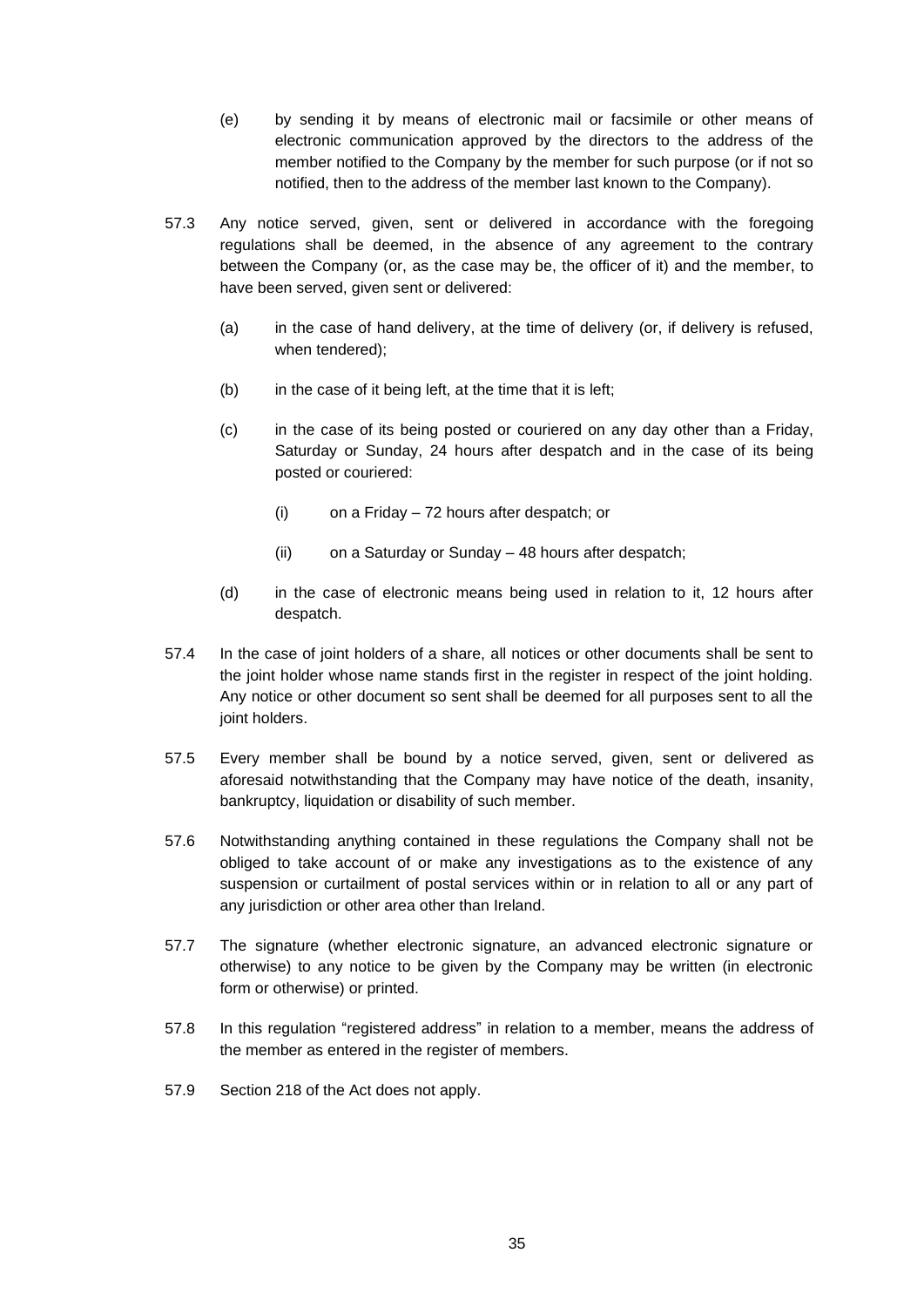# **LIABILITY OF OFFICERS**

### <span id="page-38-1"></span><span id="page-38-0"></span>58 **Fiduciary Duties of Directors**

For the purposes of section 228(1) of the Act, the reasonable use by a director for his or her own benefit, or anyone else's benefit, of any of the Company's property, information or opportunities where such use is directly or indirectly connected with the business objectives of the Company shall be permitted.

## <span id="page-38-2"></span>59 **Indemnity for Officers**

Subject to the provisions of the Act, the Company may indemnify any officer of the Company against any liability incurred by him or her in defending proceedings, whether civil or criminal, in which judgment is given in his or her favour or in which he or she is acquitted, or in connection with any proceedings or application under section 233 and 234 of the Act for which relief is granted to him or her by the court.